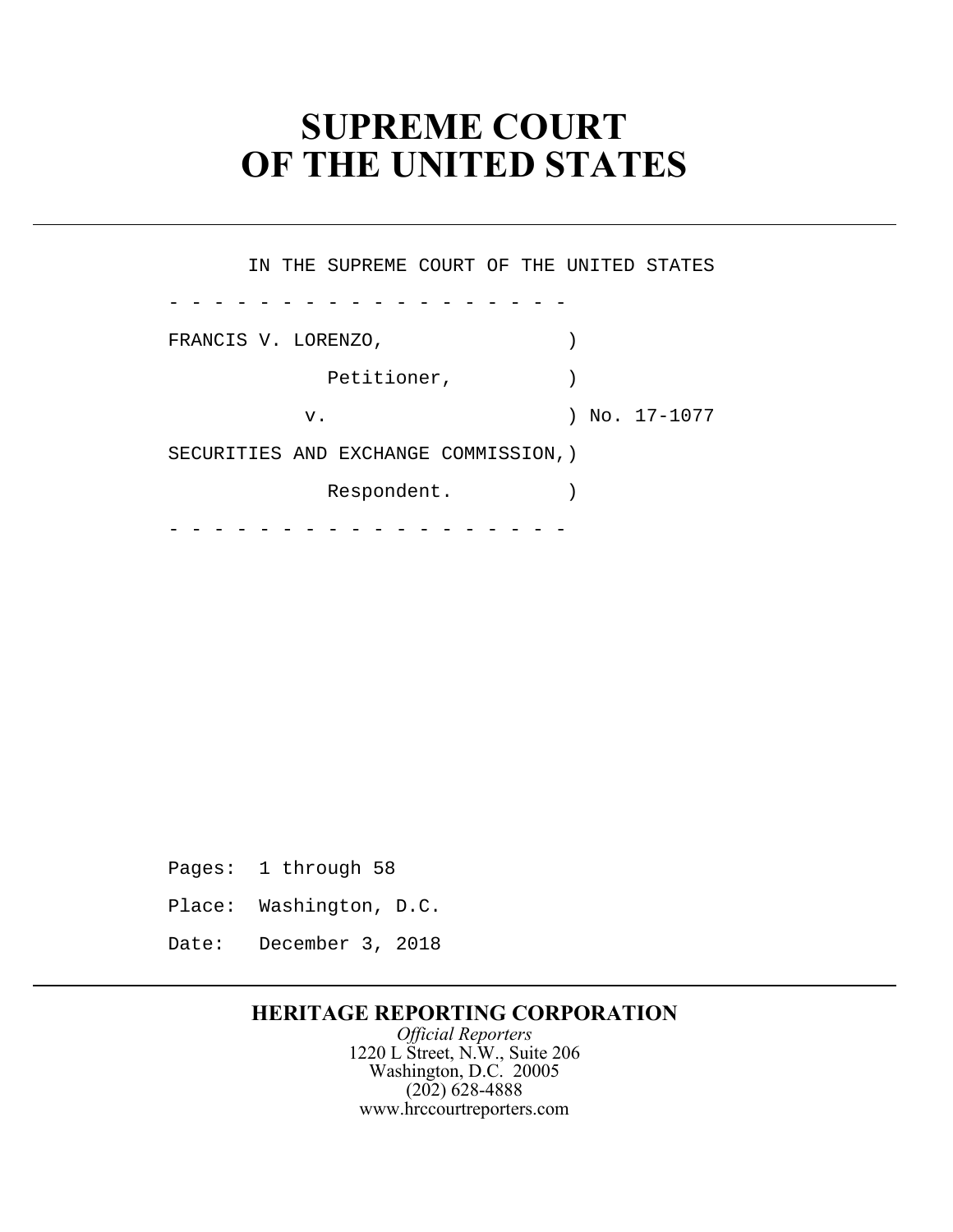1

 1 2 - - - - - - - - - - - - - - - - - - 3 4 **5 5**  6 7 8 - - - - - - - - - - - - - - - - - - 9 10 11 12 13 14 at 11:12 a.m. 15 16 17 18 19 20 21 22 23 24 25 IN THE SUPREME COURT OF THE UNITED STATES FRANCIS V. LORENZO,  $($ Petitioner,  $)$ v. 17-1077 SECURITIES AND EXCHANGE COMMISSION,) Respondent. Washington, D.C. Monday, December 3, 2018 The above-entitled matter came on for oral argument before the Supreme Court of the United States APPEARANCES: ROBERT HEIM, ESQ., New York, New York; on behalf of the Petitioner. CHRISTOPHER G. MICHEL, Assistant to the Solicitor General, Department of Justice, Washington, D.C.; pro hac vice; on behalf of the Respondent.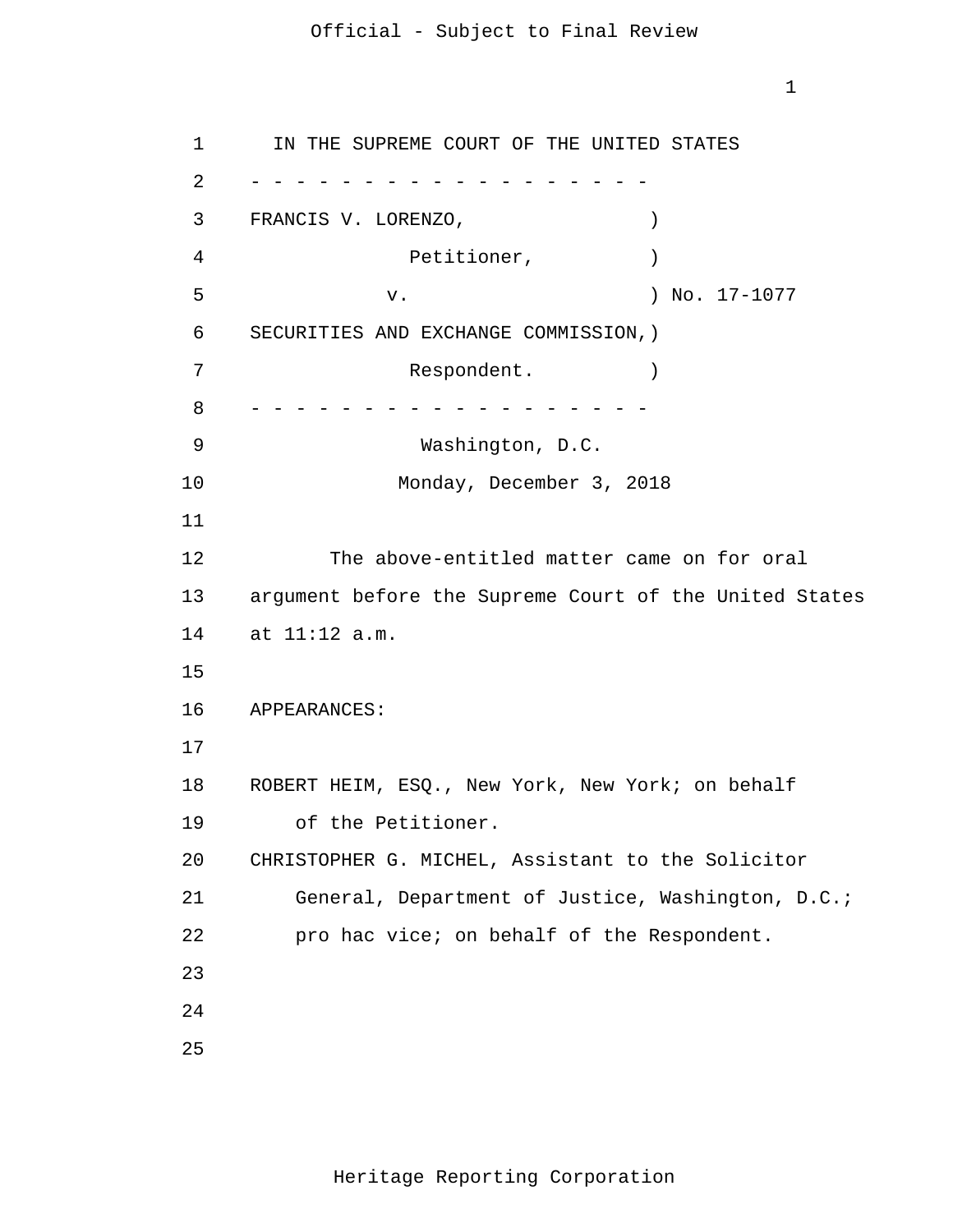| $\mathbf 1$    | CONTENTS                    |       |
|----------------|-----------------------------|-------|
| $\overline{a}$ | ORAL ARGUMENT OF:           | PAGE: |
| 3              | ROBERT HEIM, ESQ.           |       |
| 4              | On behalf of the Petitioner | 3     |
| 5              | ORAL ARGUMENT OF:           |       |
| 6              | CHRISTOPHER G. MICHEL, ESQ. |       |
| 7              | On behalf of the Respondent | 29    |
| 8              | REBUTTAL ARGUMENT OF:       |       |
| 9              | ROBERT HEIM, ESQ.           |       |
| 10             | On behalf of the Petitioner | 55    |
| 11             |                             |       |
| 12             |                             |       |
| 13             |                             |       |
| 14             |                             |       |
| 15             |                             |       |
| 16             |                             |       |
| 17             |                             |       |
| 18             |                             |       |
| 19             |                             |       |
| 20             |                             |       |
| 21             |                             |       |
| 22             |                             |       |
| 23             |                             |       |
| 24             |                             |       |
| 25             |                             |       |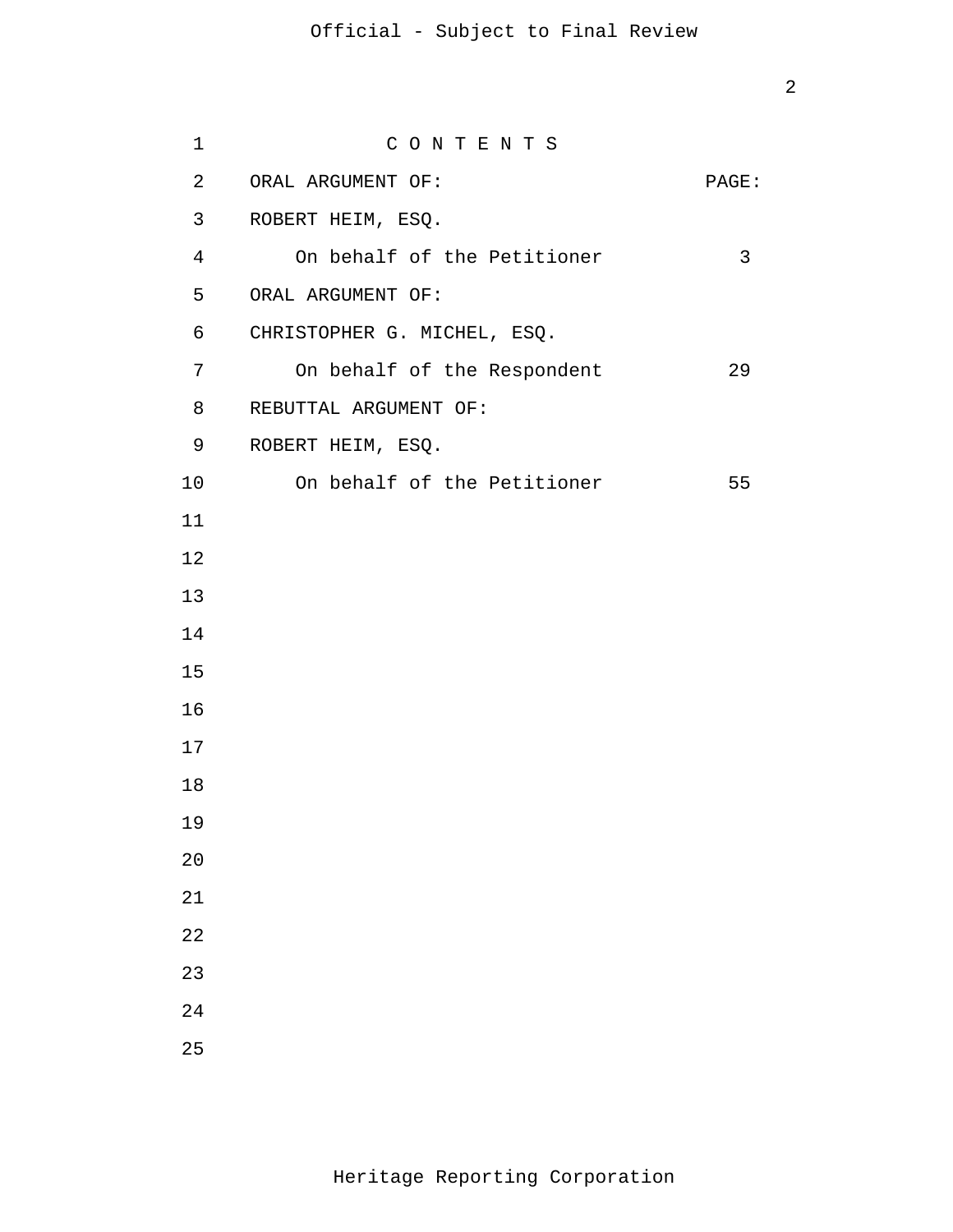10(b) and Rule 10b-5(b). The court below for those very same misstatements under a 1 2 3 4 5 6 7 8 9 10 11 12 13 14 15 16 17 18 19 20 21 22 23 24 25 P R O C E E D I N G S (11:12 a.m.) CHIEF JUSTICE ROBERTS: We'll hear argument next in Case 17-1077, Lorenzo versus the Securities and Exchange Commission. Mr. Heim. ORAL ARGUMENT OF ROBERT HEIM ON BEHALF OF THE PETITIONER MR. HEIM: Mr. Chief Justice, and may it please the Court: In Janus Capital, this Court held that only the maker of a misstatement can be held liable for that misstatement under Section correctly held that Petitioner, Frank Lorenzo, was not the maker of the statements that are at issue in the two emails in this case. However, the court below erred when it held that Lorenzo could nevertheless be liable theory that, by producing and sending those statements, he engaged in a deceptive act, artifice to defraud, or practice, for purposes of liability under Section 10(b), Rule 10b-5(a) and  $(c)$  and Section  $17(a)(1)$ .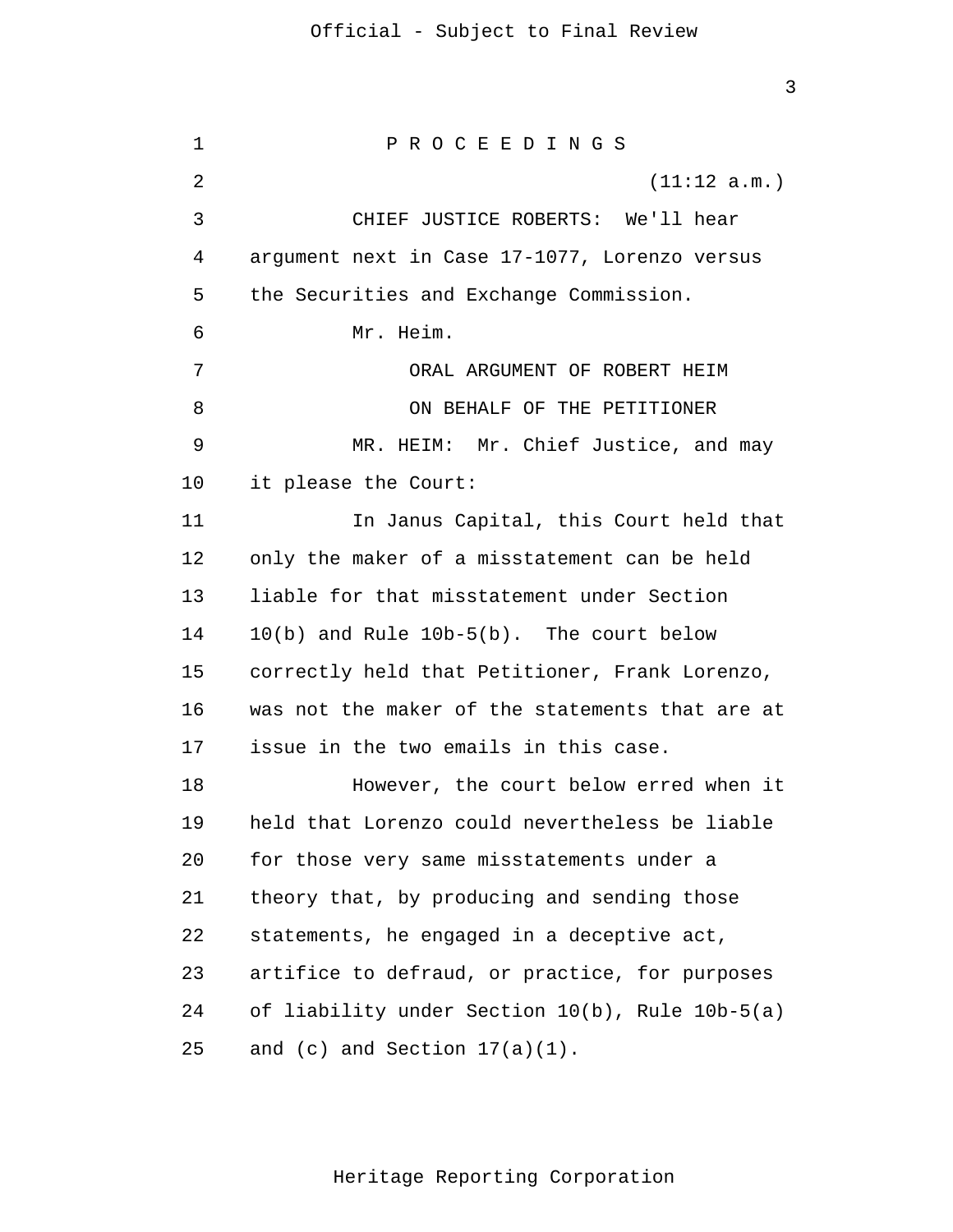JUSTICE SOTOMAYOR: Excuse me, Janus 1 2 3 4 5 6 7 8 9 10 11 12 13 14 15 16 17 18 19 20 21 22 23  $2.4$ 25 For three reasons Lorenzo's actions do not support liability. First, permitting liability under Rule  $10b-5(a)$  and  $(c)$  and  $17(a)$  would allow plaintiffs to sidestep this Court's holding in Janus and the limitations that were placed on misstatement liability. And it would allow plaintiffs to creatively relabel their inadequate misstatement claims as claims for deceptive devices and acts. The result is contrary to Janus and would render Rule 10b-5(b) a nullity.  $Second$   $-$ was a private cause of action, correct? MR. HEIM: Yes, Your Honor, it was --JUSTICE SOTOMAYOR: Under 10b-5? MR. HEIM: Yes, Your Honor, under  $10b-5(b)$ . JUSTICE SOTOMAYOR: I -- I understand what Janus said, but I don't know how it squares with 17(a). And you swept 17(a) in. 10b-5 uses the phrase "to make" any untrue statement. But 17(a) says to obtain money or property by means of any -- of any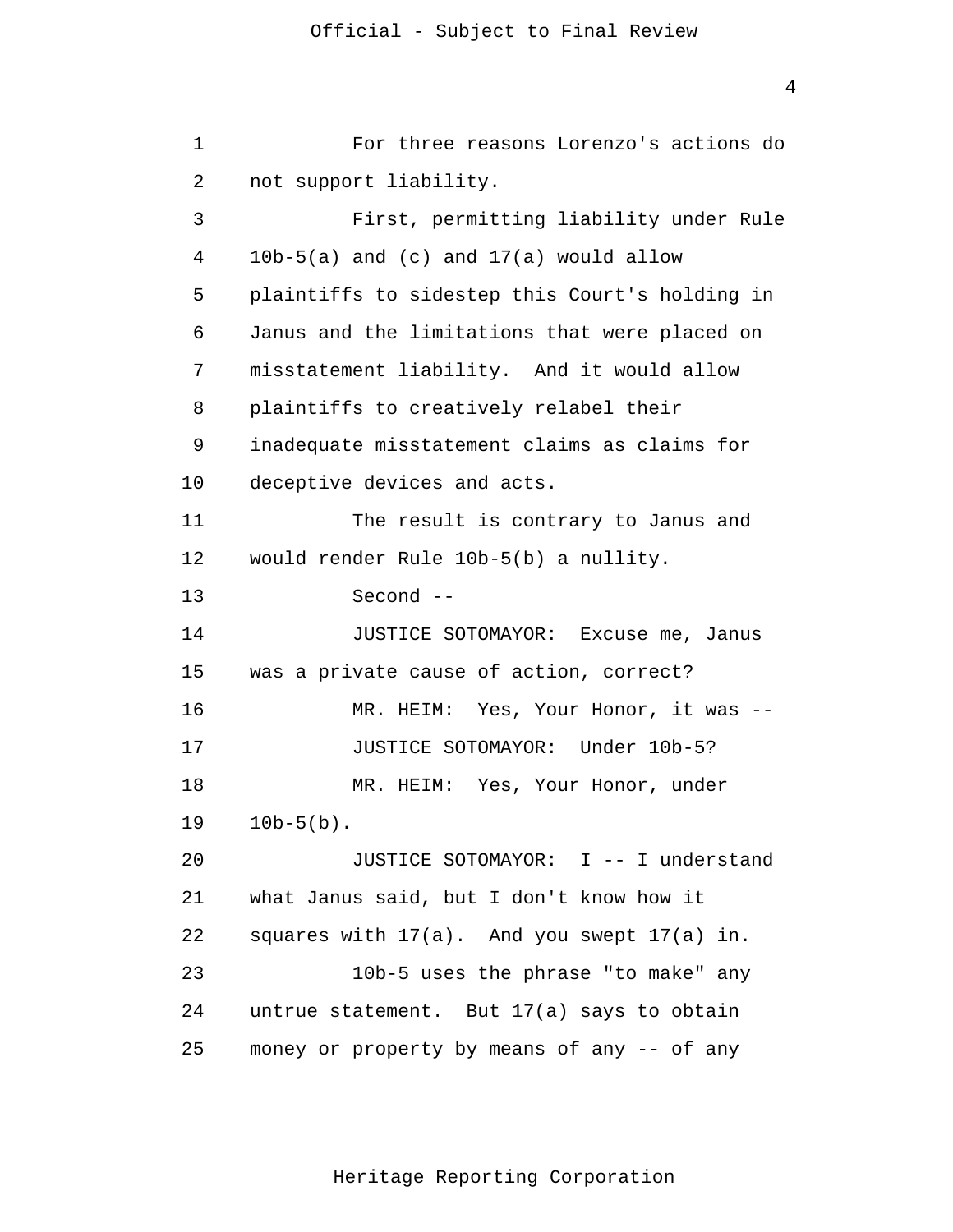1 2 3 4 5 6 7 8 9 10 11 12 13 14 15 16 17 18 19 20 21 22 23 untrue statement of a material fact. That seems dramatically different to me. 17(a) is a government provision, meaning only the government can sue under 17(a). Why should we be treating the two identically? I don't know that anywhere in your brief you explain that. I know that we've had -- made general statements that the two inform each other, but certainly not on this critical point, because Janus was based explicitly on the "making" language of 10b-5(b). MR. HEIM: That's true, Your Honor. The -- the subsection that you quoted is actually from Section 17(a), subsection (2), which is not -- was not charged by the SEC and which Mr. Lorenzo was not accused of violating. And we agree that subsection (2) may be a better way for the SEC to proceed if they're going to try to hold Petitioner liable as a primary violator, because it -- it almost fits very closely here because that's the equivalent of Rule 10b-5(b). JUSTICE KAGAN: But the same point can

 $2.4$ 25 be made, Mr. Heim, with respect to 10b-5(a) and (c) and also with respect to  $17(a)(1)$  and  $(3)$ ,

5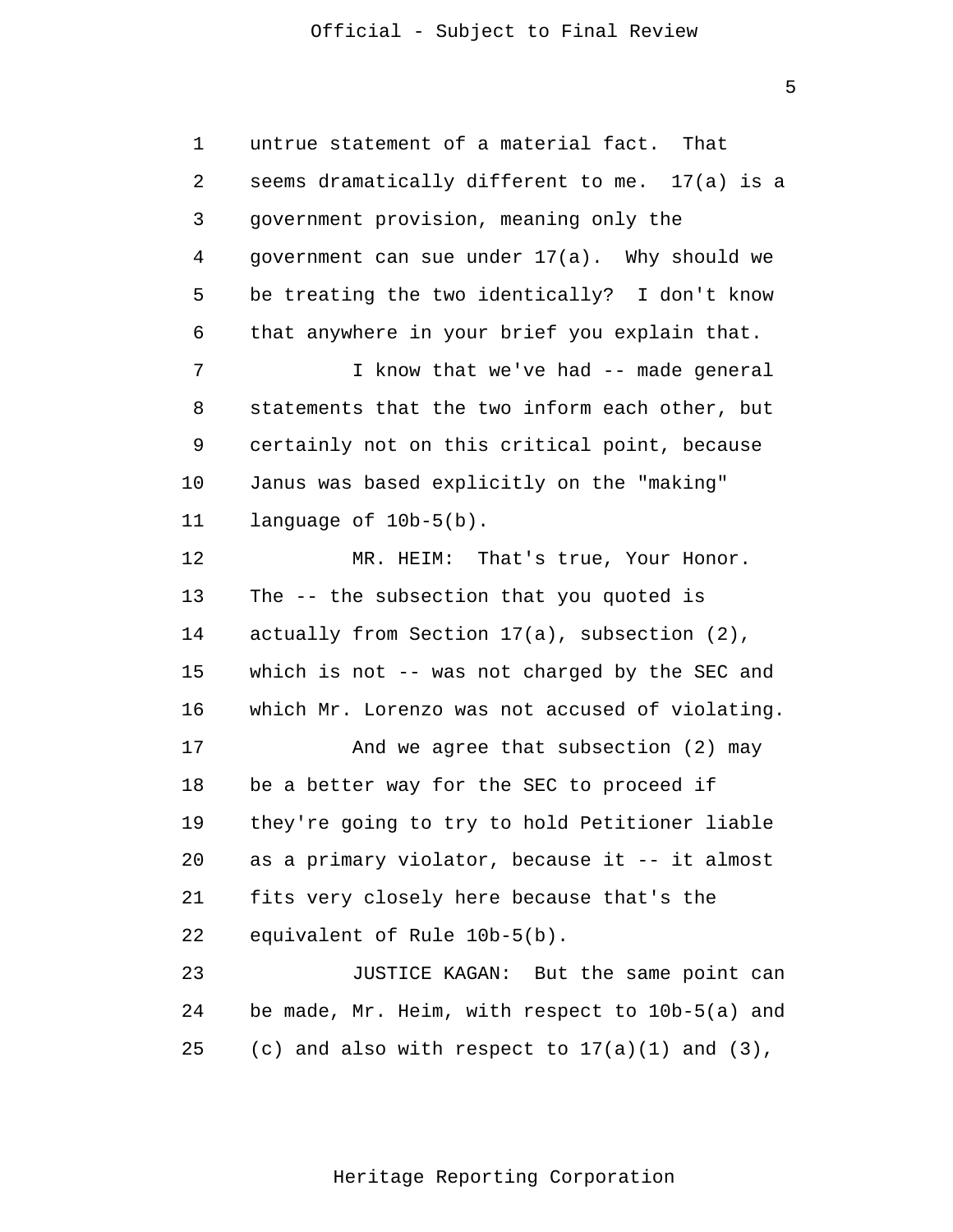1 2 3 4 5 6 7 8 9 10 11 12 13 14 15 16 17 18 19 20 21 22 23 24 25 right? That the idea is -- is, look, Janus was a decision that -- it was a very textual decision. Its -- it interpreted the word "make." Its -- it had lots of examples from real life about who makes statements and who doesn't make statements. And neither (a) or (c) in 10b-5 has the same language in it. MR. HEIM: Well, Justice Kagan, 10b-5(b) only addresses misstatements. The other categories in 10b-5(a) and 10b-5(c) are really conduct-based language. They get to acts and -- and practices and courses of business. And our view is that (a) and (c) cover quite a different type of fraud. JUSTICE KAGAN: So you think that (a) and (c) are sort of any -- everything except misrepresentations or omissions? Is that your position? MR. HEIM: We -- that is essentially our position. We don't dispute that there can be cases where -- where you have both misstatements and deceptive conduct. But, as Desai said, in the circuit court of appeals, is

Heritage Reporting Corporation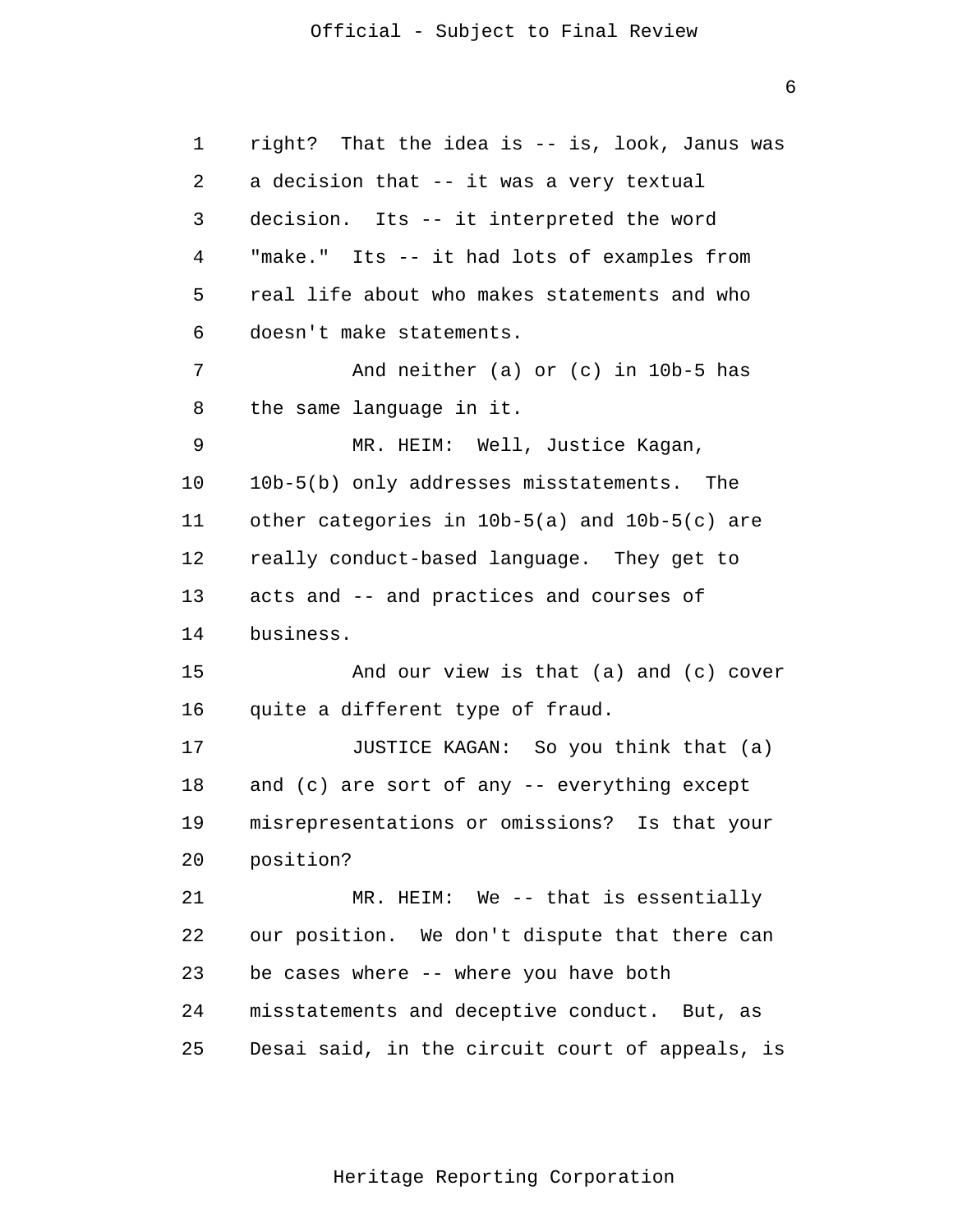1 2 3 4 5 6 7 8 9 10 11 12 13 14 15 16 17 18 19 20 21 22 23 24 25 that the judiciary's always recognized a difference between deceptive conduct and deceptive statements. JUSTICE KAGAN: So take this case. Mr. Lorenzo here sent false financial information to potential investors. He was when he did that, he was the head of the investment banking division. And he sent this false financial information. And you concede -- in your yellow brief, you conceded quite a few times that he did so with an intent to defraud. So he -- he sent -- he presses send, and -- and an email is sent that contains false financial information. And I'm looking -- for example, I'm looking at the language of 10b-5(c). Do you think he has not engaged in an act which operates as a fraud? MR. HEIM: We do, Your Honor, for several reasons. One - JUSTICE KAGAN: We do what? We? MR. HEIM: We do not think that he engaged in any conduct that violated 10b-5(c) because, in order for 10b-5(b) to have any meaning, it  $--$ 

Heritage Reporting Corporation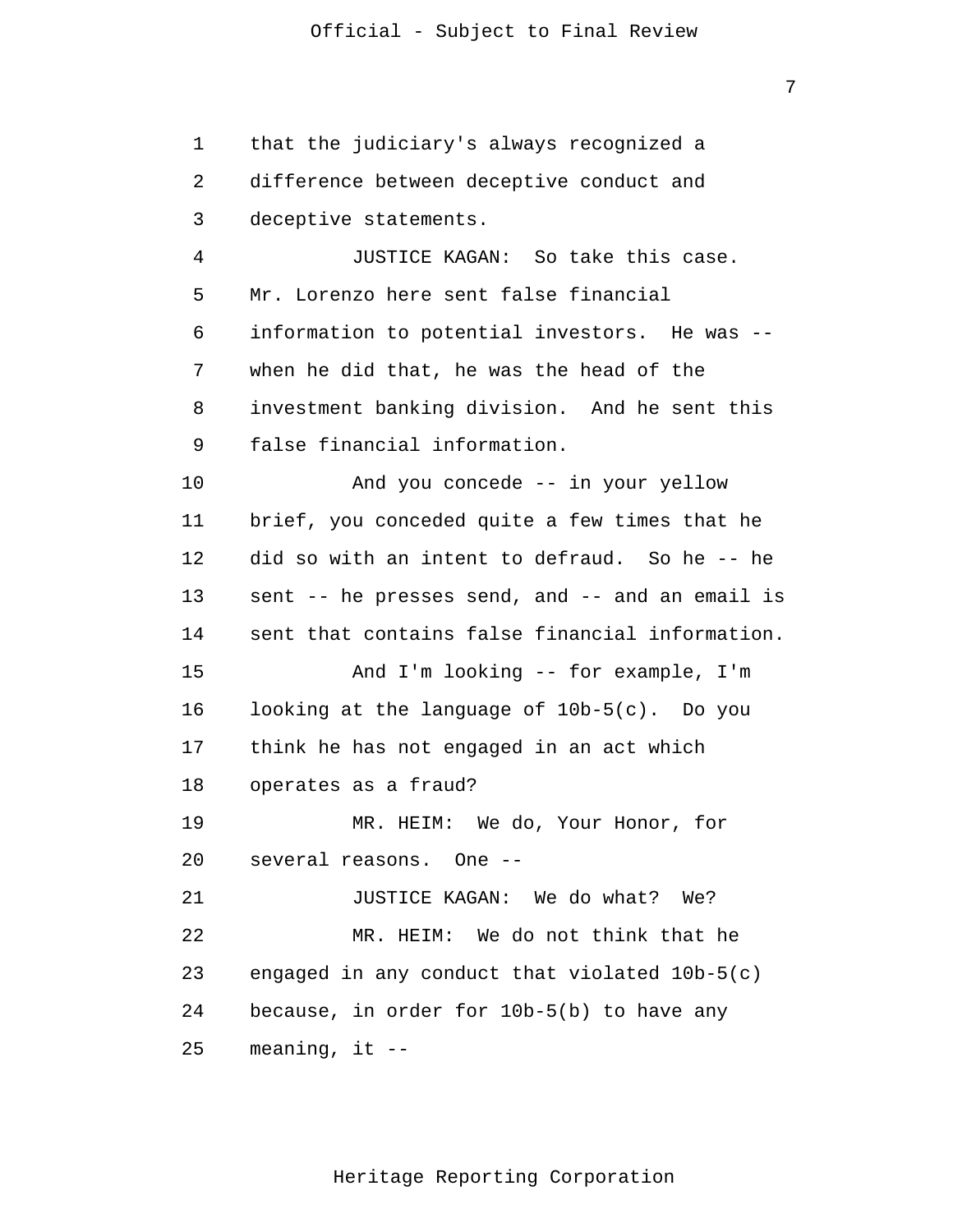1 2 3 4 5 6 7 8 9 10 11 JUSTICE KAGAN: I guess I'm wondering, just take -- I understand that argument, and it's, I think, a serious argument. But pretend that 10b-5(b) was not in the statute for just a second, and you're entitled to come back to it, but just pretend it wasn't in the statute. Is the behavior that was charged here and that you've conceded was done with an intent to deceive, is that engaging in an act that would operate as a fraud?

12 13 14 15 16 17 18 19 MR. HEIM: No -- no, Your Honor, for a couple of different reasons. One, the Congress has set up a statutory scheme for what constitutes aiding and abetting liability, and one of the key distinguishing features between primary liability and aiding and abetting is the concept of substantial assistance to a primary violator.

20 21 22 23 In this case, Mr. Lorenzo just sent an email at the direction of his boss with content that was provided by his boss to the recipients.

24 25 JUSTICE GINSBURG: I tell you, all the content -- I mean, the email begins with a

Heritage Reporting Corporation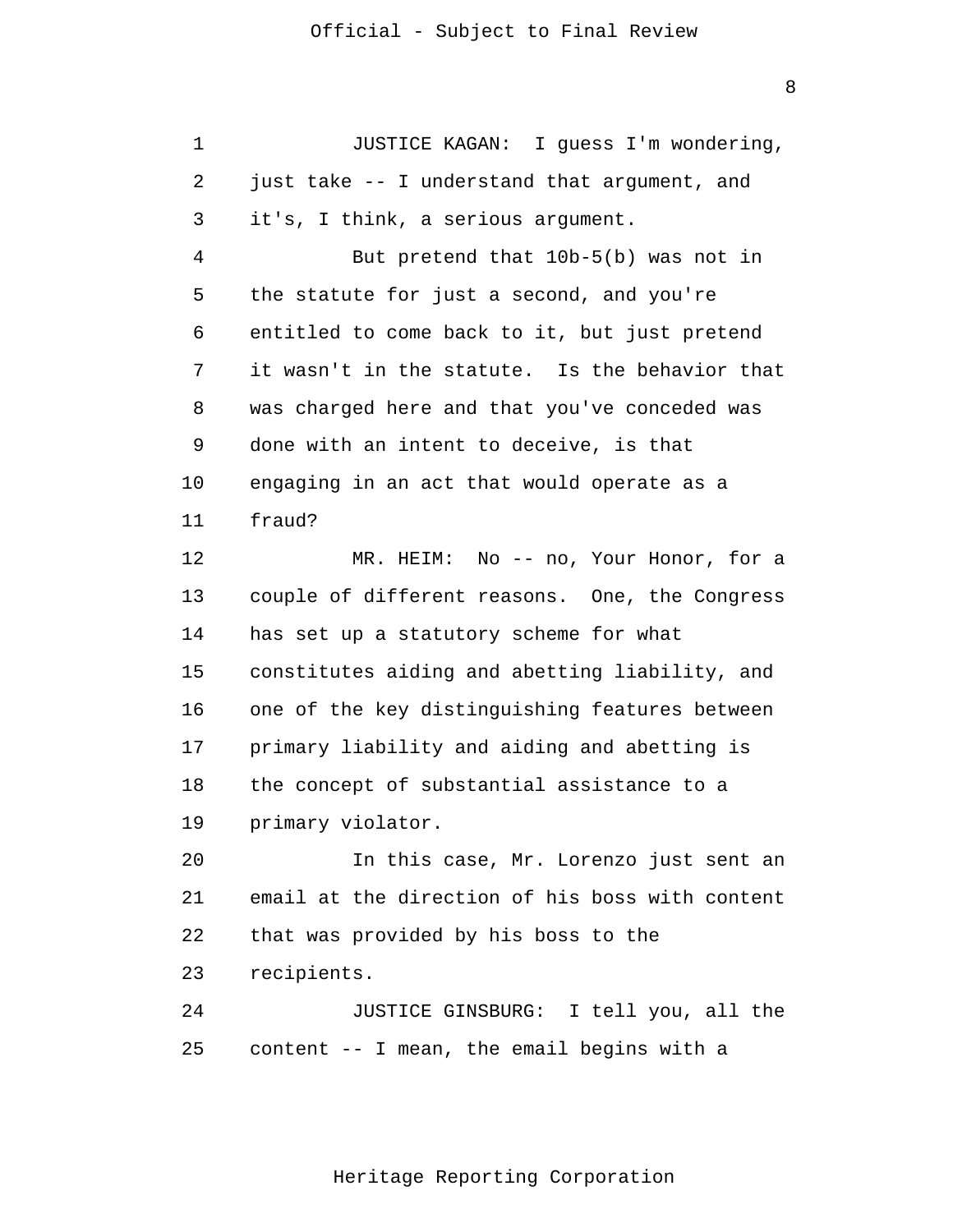1 2 3 4 5 6 7 8 9 10 11 12 13 14 15 16 17 18 19 20 21 22 23 24 25 summary. It says the banking -- investment banking division is summarizing key points of the debenture offer. And then there's the part that allegedly was cut and paste. But it starts out with a reference to what the investment banking division is doing. And it's signed by the head of -- head of that division. It -- so -- so it's not simply conveying what the boss told Lorenzo to send. The whole thing wasn't cut and paste, just a portion of it. Isn't that so? MR. HEIM: Well, Justice Ginsburg, the court below found that there was sufficient attribution in this email to Gregg Lorenzo because it does start off by saying that it's being sent at the request of Gregg Lorenzo. And the record -- and the D.C. Circuit, after looking at the Commission's findings, found that Gregg -- Frank Lorenzo was not the maker of the statements in the email. And one of the reasons for that finding was because it was attributed at the start of the email to -- to Gregg Lorenzo. JUSTICE SOTOMAYOR: But -- but do we have  $a$  --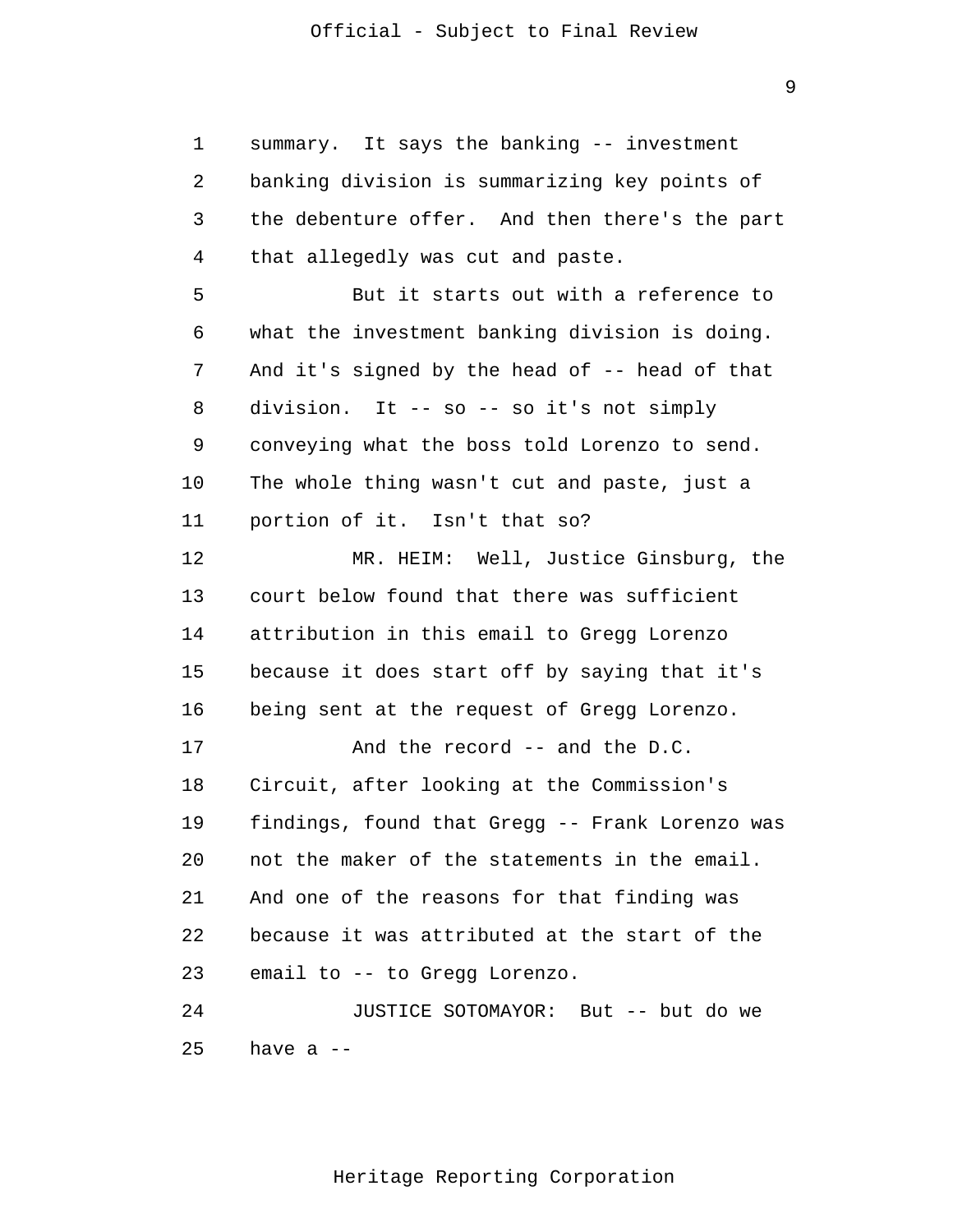1 2 3 4 5 6 7 8 9 10 11 12 13 14 15 16 17 18 19 20 21 22 23  $2.4$ 25 JUSTICE KAGAN: Mr. Heim, if I understand your position, it's irrespective of that fact. In other words, suppose that Mr. Lorenzo had made the email -- had -- had -had come up with the email himself. If I understand your position, you would say, well, it's still not part of 10b-5(c) because that's a misrepresentation, and misrepresentations can only be charged under 10b-5(b). Isn't that what you would say? I thought that that was what you just told me. MR. HEIM: Well, no. That's slightly different than our hypothetical because the question is really whether Rule 10b-5(b) misstatements can be a part of other subsections. And in that particular instance, if Mr. Lorenzo had drafted the email, there's certain other conduct, and our position is that, in order to be held liable for 10b-5(a) and (c), Mr. Lorenzo would have to have engaged in something in addition to just mere misstatements. JUSTICE ALITO: Did he make a misstatement? Did he personally make a misstatement? I think -- I thought your answer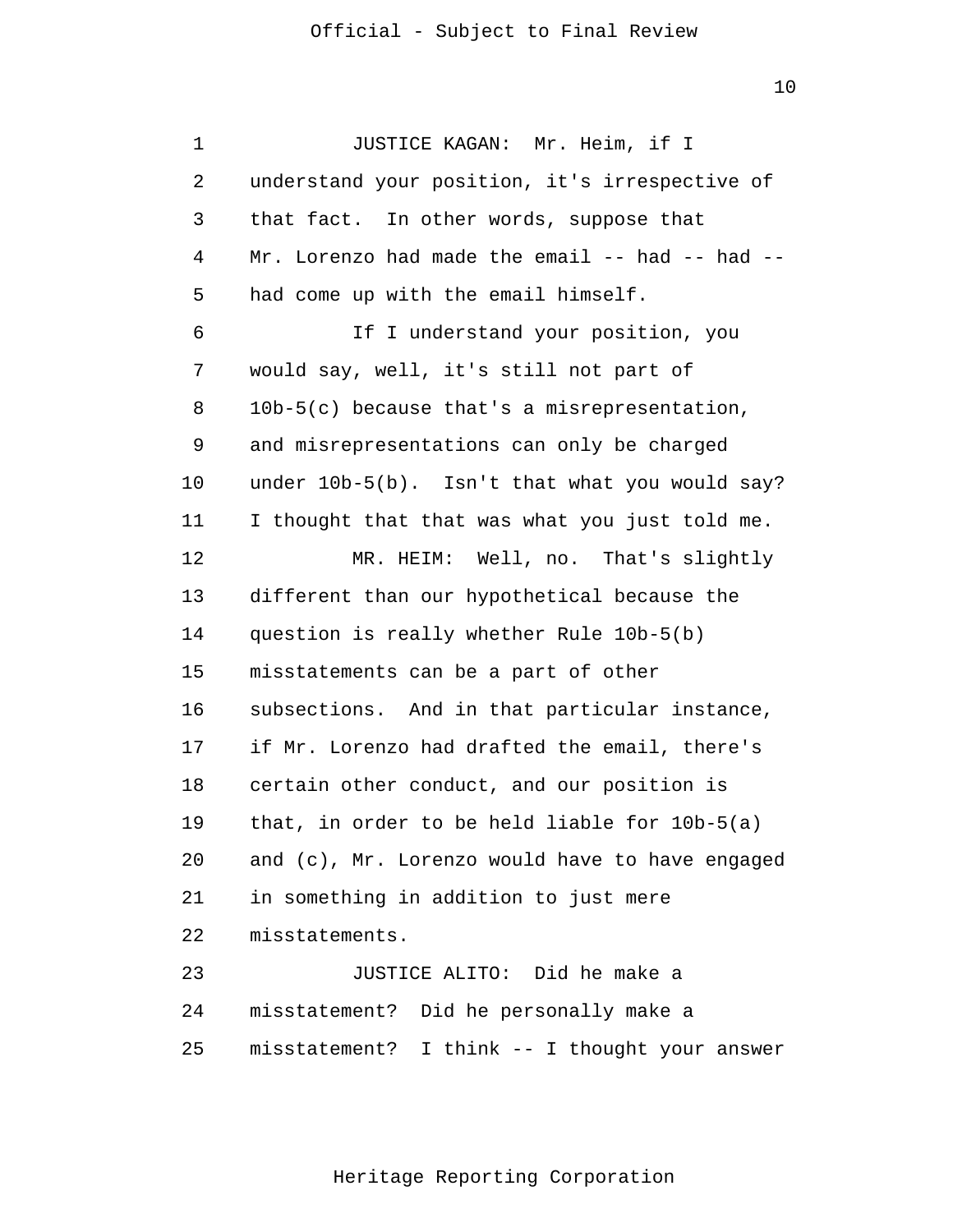11

1 2 3 4 5 6 7 8 9 10 11 12 13 14 15 16 17 18 19 20 21 22 23 24 25 was no, he did not make a misstatement. MR. HEIM: No, he didn't, and that was what the D.C. Circuit found. JUSTICE ALITO: Okay. So then why doesn't it fall within (c)? Why does your rule that if it's a misstatement it can't fall within anything other than (b) help you, when you argue that he didn't make a misstatement, he did something else? So why doesn't it fall within (c)? MR. HEIM: Because Mr. Lorenzo didn't engage in any additional deceptive conduct other than making -- once he was deemed to be not the maker of the statement, our view is, consistent with the majority of circuits that have considered this question, is that some other inherent deceptive conduct would have to be engaged in by Mr. Lorenzo. JUSTICE ALITO: Well, just take the language of (c). Why doesn't his conduct fall squarely within the language of (c)? MR. HEIM: Well, because (c) talks about conduct. It's a type of fraud that's categorically different than merely misstatements or omissions.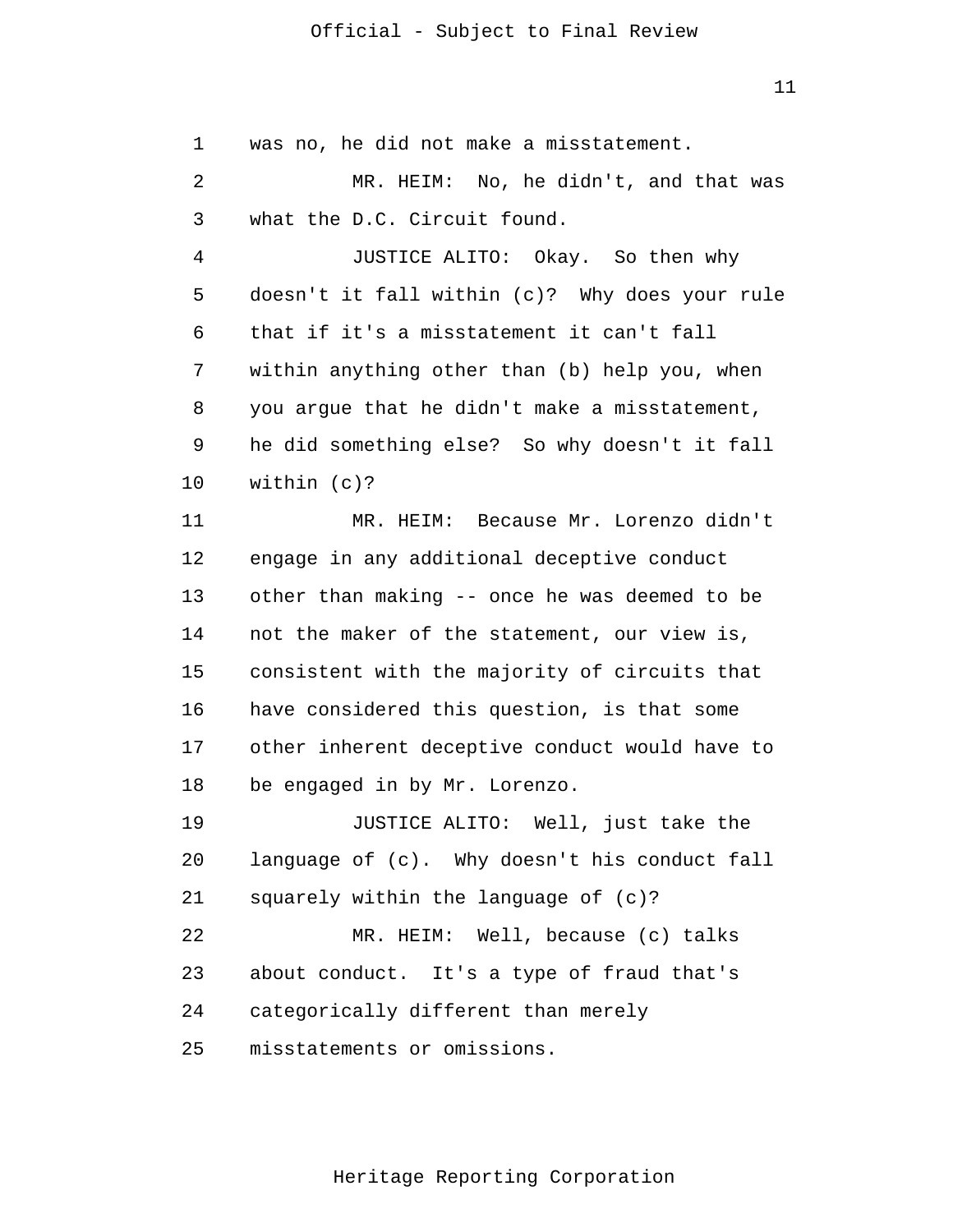1 2 3 4 5 6 7 8 9 10 11 12 13 14 15 16 17 18 19 20 21 22 23 24 JUSTICE ALITO: Well, you -- you say (c) can't include any verbal conduct? It has to be something else? I don't quite know how you're going to engage in a fraud without without saying some words. MR. HEIM: No, Your Honor, that's not our position. There can be cases where there's both conduct and misstatements, which (c) would cover. Our position is, when you have a case like this one, when there's only misstatements and no deceptive conduct, that in order to allow a plaintiff to repackage those claims as claims under (a) and (c), would render 10b-5(b) meaningless. And, also, the D.C. Circuit set the bar very low. If sending an email that was prepared by somebody else constitutes enough of an action to constitute primary liability, it would really leave no room for any sort of aiding and abetting liability. It would convert anybody that, perhaps, gives some sort of substantial assistance to a primary violator.

25 JUSTICE SOTOMAYOR: I have a problem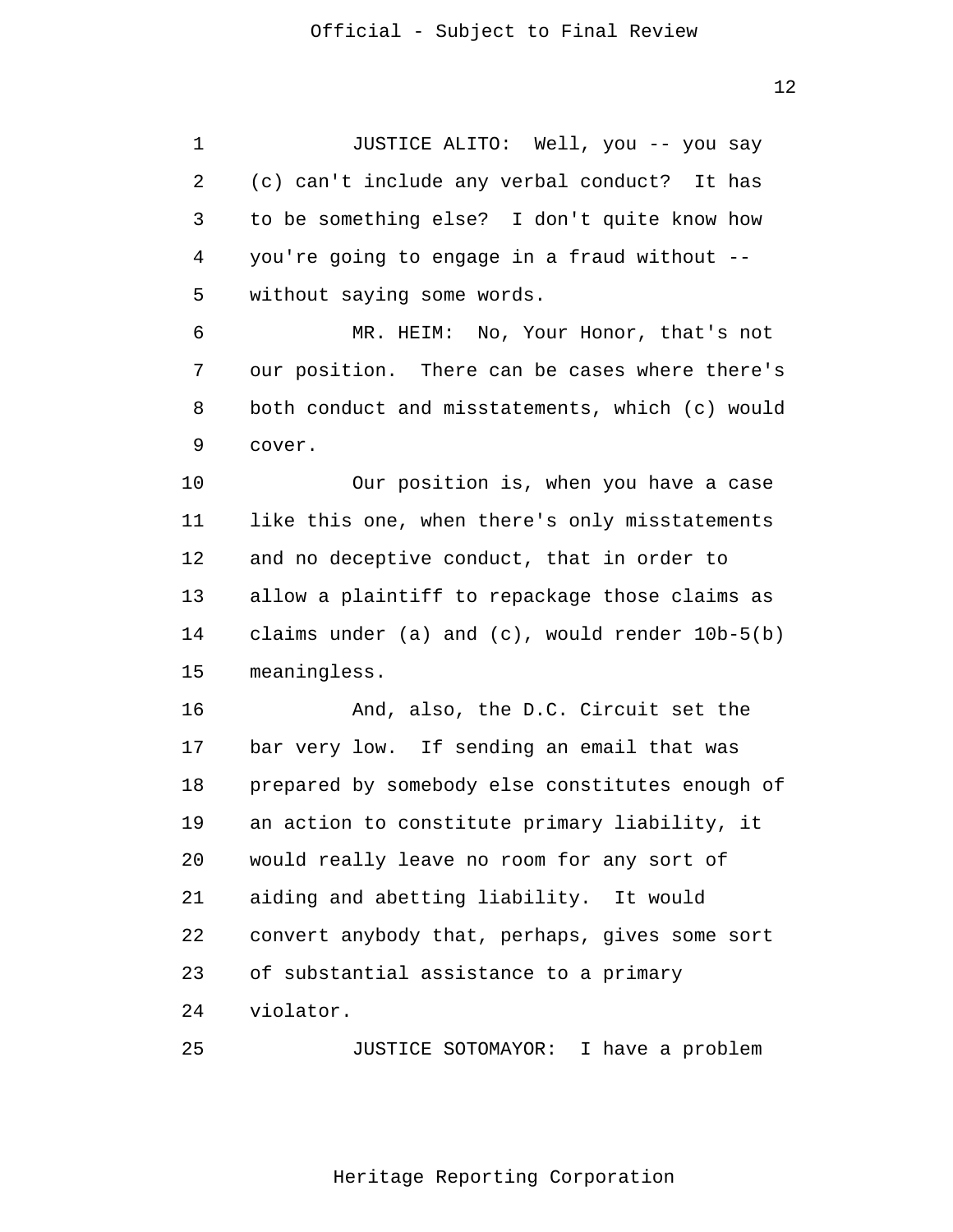| $\mathbf 1$ | $with --$                                       |  |  |
|-------------|-------------------------------------------------|--|--|
| 2           | JUSTICE ALITO: Well, I don't see why            |  |  |
| 3           | you need to get into aiding and abetting. He's  |  |  |
| 4           | -- he's a principal under (c). He did the --    |  |  |
| 5           | he did the act that is described in (c). It's   |  |  |
| 6           | not necessary to -- to -- to -- to ask, all     |  |  |
| 7           | right, somebody -- he didn't do the act that is |  |  |
| 8           | described in (c), but he aided and abetted      |  |  |
| 9           | somebody else who did the act.                  |  |  |
| 10          | MR. HEIM: Well, there's an important            |  |  |
| 11          | distinction to be drawn there because the       |  |  |
| 12          | concept of primary liability really ties into   |  |  |
| 13          | an active -- the statute and the regulation     |  |  |
| 14          | discusses concepts of using and employing,      |  |  |
| 15          | which implies a certain level of active         |  |  |
| 16          | conduct.                                        |  |  |
| 17          | Here, in this case, we have two emails          |  |  |
| 18          | that were sent moments apart, and the content   |  |  |
| 19          | was essentially prepared by his boss, Gregg     |  |  |
| 20          | Lorenzo.                                        |  |  |
| 21          | JUSTICE GINSBURG: I'd like to go back           |  |  |
| 22          | to my question on that point. I'm looking at    |  |  |
| 23          | the Petitioner's Appendix 107. It sets out one  |  |  |
| 24          | of the two emails. And then there's a portion   |  |  |
| 25          | that's underlined, and I thought that that is   |  |  |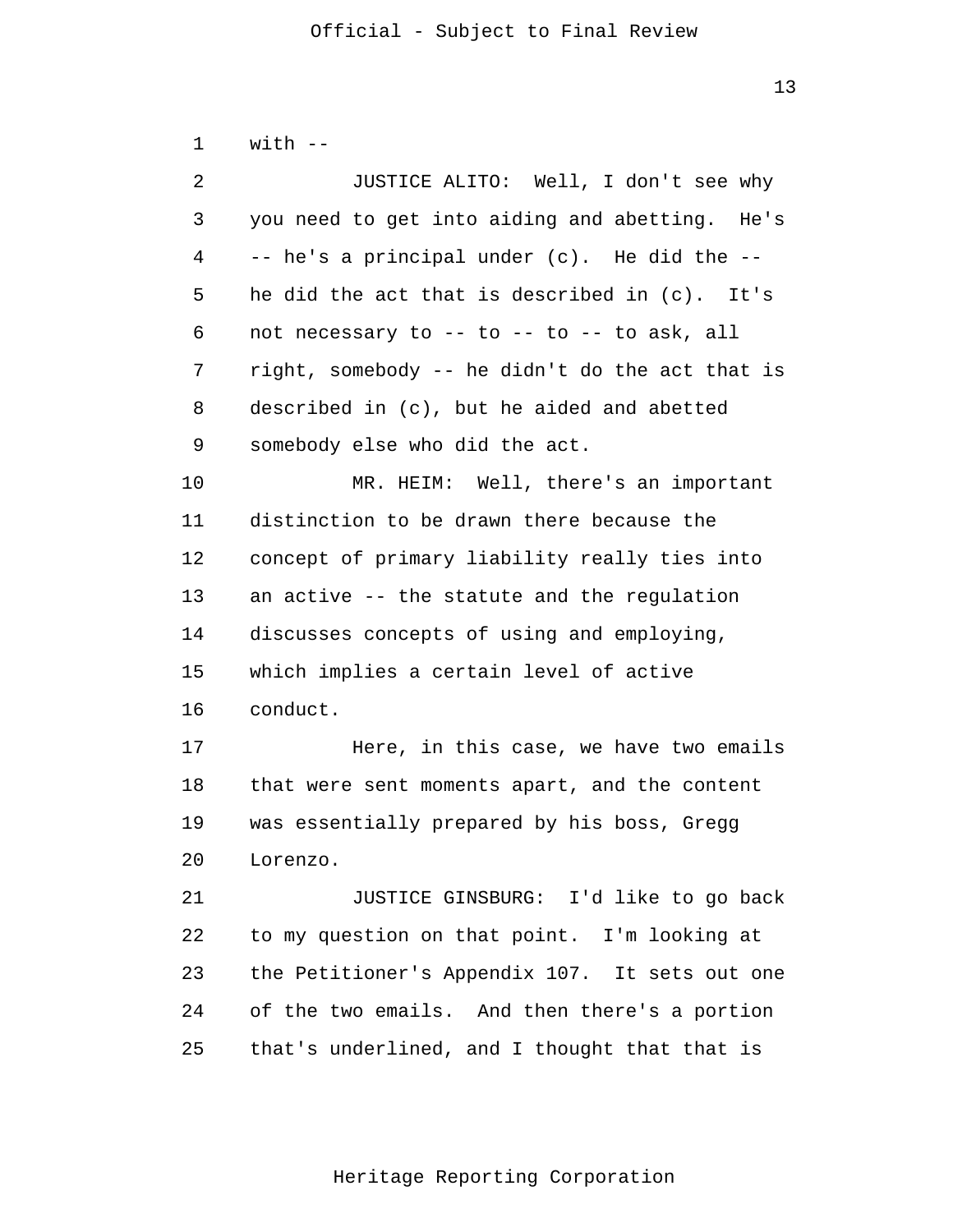1 2 3 4 5 6 7 8 9 10 11 12 13 14 15 16 17 18 19 20 21 22 23 24 25 what came from the boss, but the first part, it does say at the request of, but it says the investment banking division, of which Lorenzo is the head, has summarized key points about the debenture offering. MR. HEIM: Well, no, Your Honor. The -- the record in the holding below was that the email as a whole came from the boss, Gregg Lorenzo, not from Petitioner, and that the Petitioner, Frank Lorenzo, was instructed by Gregg Lorenzo to send the email out to clients that were clients of his boss. JUSTICE SOTOMAYOR: I'm sorry, I'm having - JUSTICE KAGAN: If I could - JUSTICE SOTOMAYOR: -- I'm having a problem from the beginning. Once you concede, which I think you did, that you're not challenging that your client acted with an intent to deceive or defraud, that you aren't challenging the D.C. Circuit's conclusion to that effect? Is that correct? MR. HEIM: Yes, Your Honor. JUSTICE SOTOMAYOR: I don't understand, once you concede that mental state,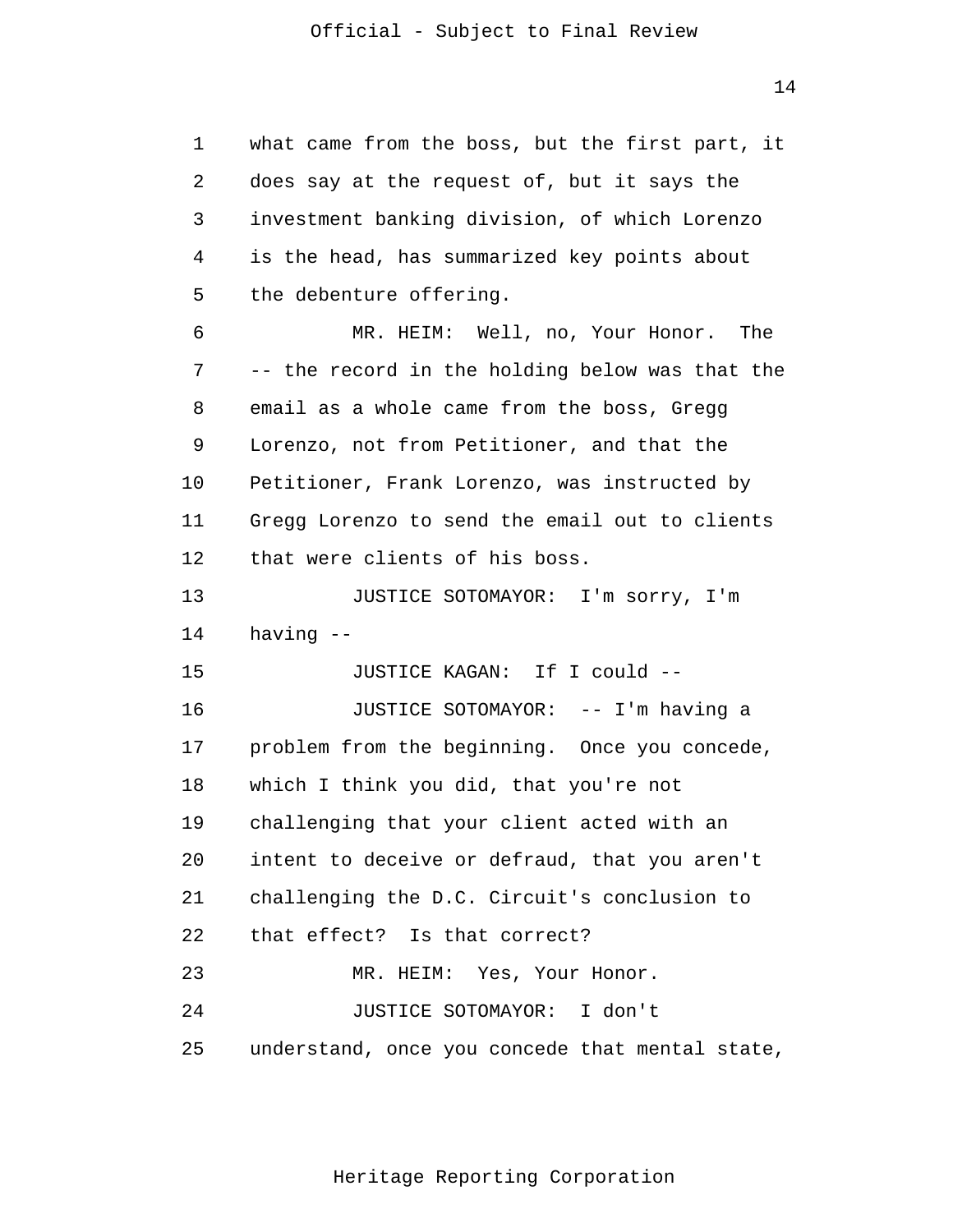1 2 3 4 5 6 7 8 9 10 11 12 13 14 15 16 17 18 19 20 21 22 23 24 25 and he has the act of putting together the email and encouraging customers to call him with questions, not to call his boss with questions, how could that standing alone give away your case? MR. HEIM: Well, Your Honor --JUSTICE SOTOMAYOR: I mean, that that makes him both the maker of a false statement, whether his boss shared it or not, and I know the courts below thought differently, but it's also engaging in an act, practice, or course of conduct which operates or would operate as a fraud or deceit upon any person. Whether he was a maker or not, he was encouraging the customers to call him directly about buying or -- buying what was being offered. MR. HEIM: Well, Justice Sotomayor, I think you're tying into what our position is with respect to what more would be necessary to convert over Mr. Lorenzo into a primary violator, because, if those customers had, in fact, called Frank Lorenzo, which they didn't, and he would then have repeated the statements

Heritage Reporting Corporation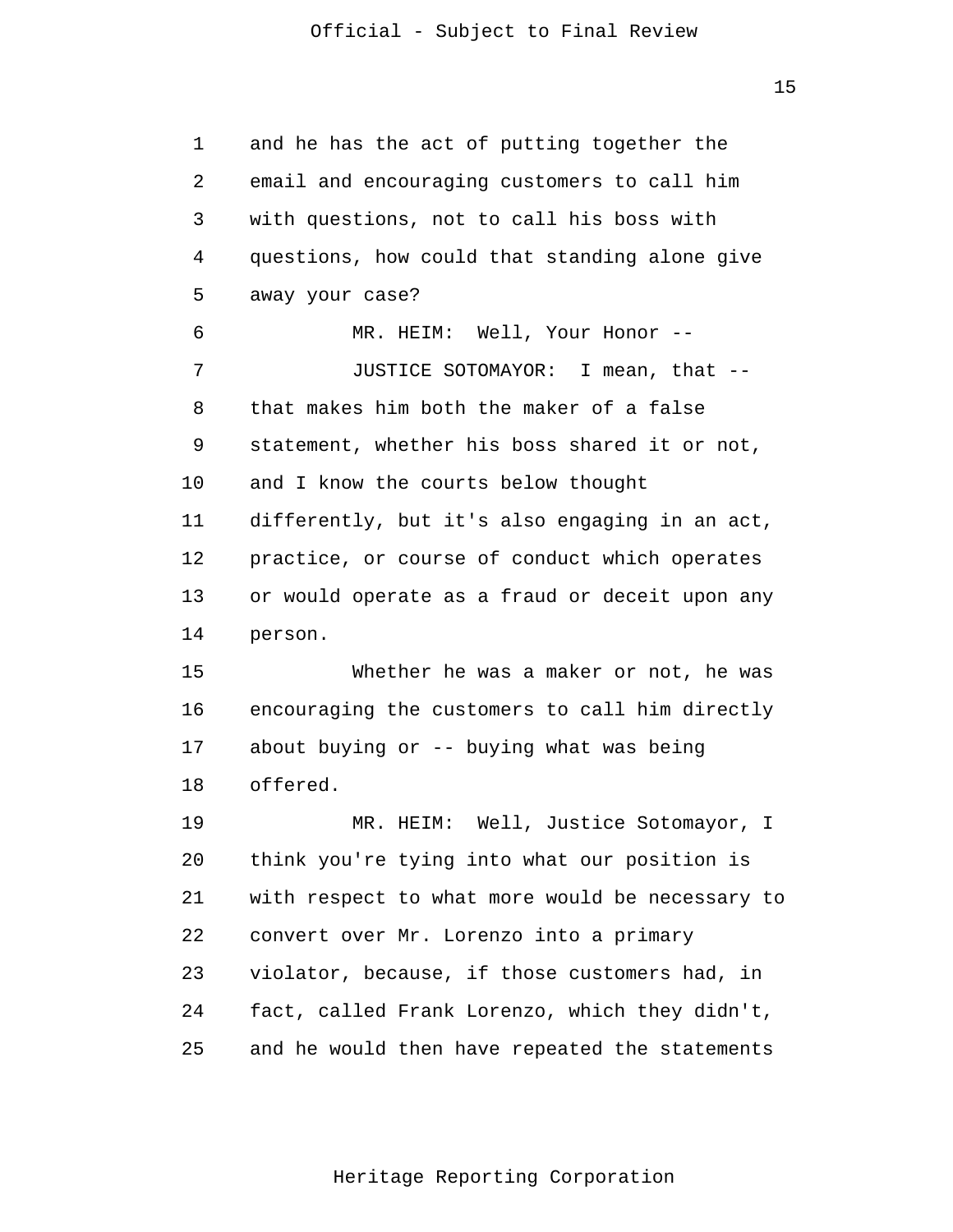16

1 2 3 4 5 6 7 8 9 10 11 12 13 14 15 16 17 18 19 20 21 22 23 24 25 or he would have engaged in some other type of deceptive conduct, but merely producing and sending the emails is such a low bar that the D.C. Circuit said for - JUSTICE KAGAN: But, Mr. Heim, we've made very clear in Central Bank that this idea of primary and secondary, if your actions fit within the language of the particular provision of the statute that you're charged on, then you're a primary violator of that provision. Right? And even if, given some other language, you wouldn't be, or given, you know, some more common -- you know, some -- some other understanding of what it means, if you fit within the language and you violate that language, you're a primary violator. That's what we said in Central Bank. And I guess the import of these questions is he fit within that language. He engaged in an act that operated as a fraud. MR. HEIM: Well, Justice Kagan, our view is that you can't take that language in in a vacuum. You have to consider it in the context of the statutory framework that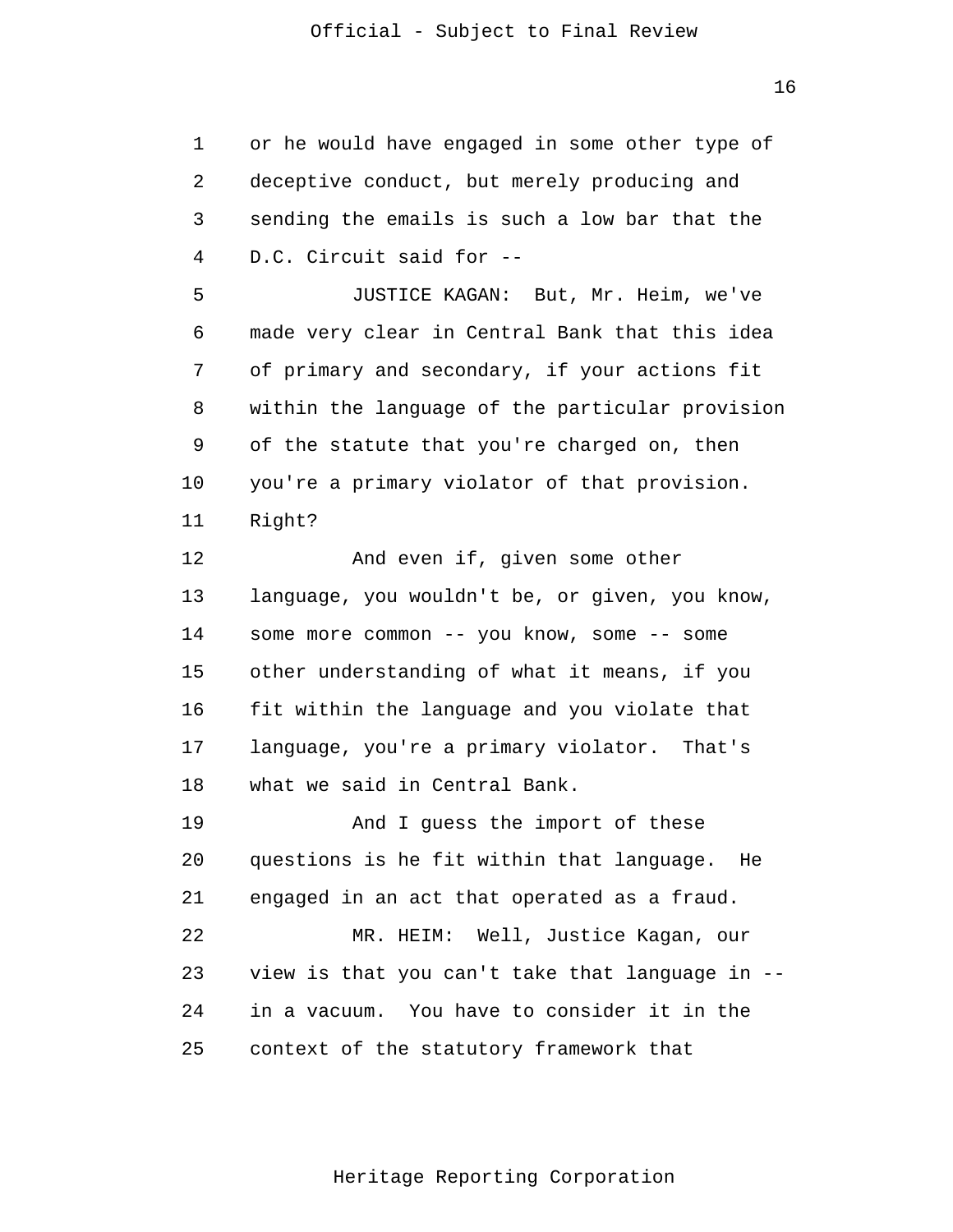17

| 1  | Congress has put into place for aiding and      |  |  |
|----|-------------------------------------------------|--|--|
| 2  | abetting liability because, if you were to find |  |  |
| 3  | that Frank Lorenzo engaged in a primary         |  |  |
| 4  | violation here, it would undermine Congress's   |  |  |
| 5  | statutory intent for setting up in Section --   |  |  |
| 6  | Section 20 of the Exchange Act exactly who is   |  |  |
| 7  | an aider and abetter. And the key distinction   |  |  |
| 8  | is somebody who provides substantial            |  |  |
| 9  | assistance.                                     |  |  |
| 10 | Perhaps here the SEC --                         |  |  |
| 11 | JUSTICE KAGAN: Well, because -- that            |  |  |
| 12 | is useful because there are some people who     |  |  |
| 13 | don't fall within the language of the statute   |  |  |
| 14 | and, nonetheless, can be charged as an aider    |  |  |
| 15 | and abetter under Section 20, if the SEC does   |  |  |
| 16 | it, if it's not a private action.               |  |  |
| 17 | But what we said in Central Bank is,            |  |  |
| 18 | look, if you do the thing that's -- that is     |  |  |
| 19 | described in a particular subsection of this    |  |  |
| 20 | statute or of the -- or of 10b-5, the rule that |  |  |
| 21 | implements it, then you're a primary violator   |  |  |
| 22 | as to that subsection.                          |  |  |
| 23 | MR. HEIM: Our view is that Mr.                  |  |  |
| 24 | Lorenzo did not engage in conduct sufficient to |  |  |
| 25 | form a violation of 10b-5(c), for instance.     |  |  |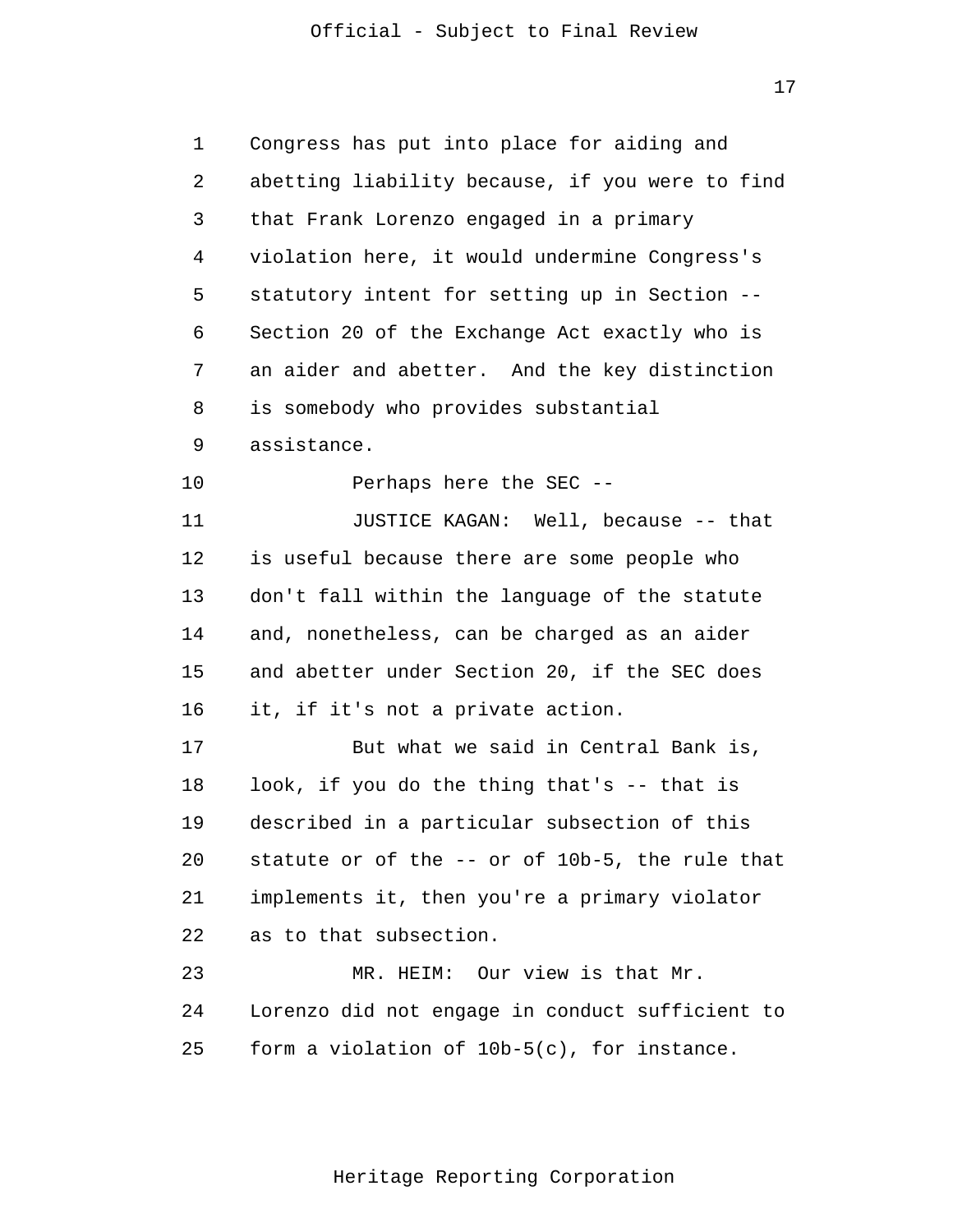1 2 3 When -- when you look at the case law, it has a much higher standard for what constitutes violations of those provisions.

4 5 6 7 8 9 10 11 So, in order for Mr. Lorenzo to have become a primary violator, he would have had to engage in more active misconduct. If he, for instance, would have set up a phony purchase order to substantiate one of the points of the email, if he were to go onto the Internet and produce content under phony aliases, these are all  $--$ 

12 13 14 15 JUSTICE KAGAN: Well, those would have been bad too, but I guess I just don't get why the act that he did engage in is not an act that operates as a fraud?

16 17 18 19 20 MR. HEIM: Well, for two reasons, Your Honor. One, sending the email does not rise to the level of using or employing a fraudulent device under our view. And number two - JUSTICE KAGAN: Well, that's -- you're

21 22 23 24 25 quoting me (a) and I was using the language of (c), although, honestly, one could just as well use the language of (a) because we've said that a -- a fraudulent device is just a scheme to defraud.

Heritage Reporting Corporation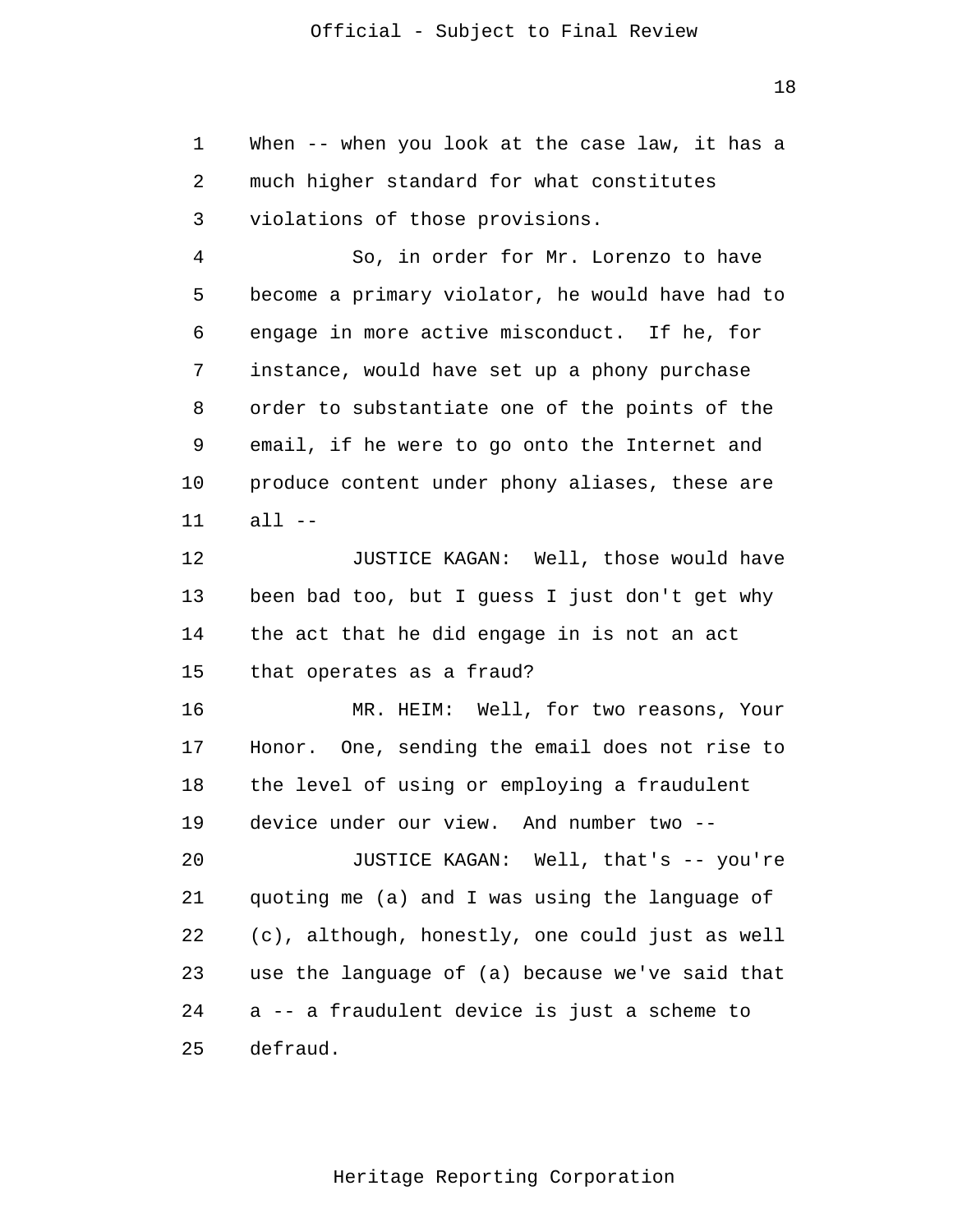some sort of manipulative trading, that those 1 2 3 4 5 6 7 8 9 10 11 12 13 14 15 16 17 18 19 20 21 22 23 24 25 MR. HEIM: Well, Your Honor, it -- it has a certain level of -- of intentionality behind it in terms of Mr. Lorenzo. So sending an email in and of itself would not, in our view, raise -- rise to the level of employing or using a deceptive device. And, you know, an additional related point to that is that this Court's holdings in Central Bank, Santa Fe, and other cases confine Rule 10b-5(b) to the boundaries of Section 10(b). So, in other words, Rule 10b-5 cannot go beyond the boundaries of Section 10(b) in terms of proscribing fraudulent conduct. And that line of cases says, in order for conduct to be fraudulent, it has to be either deceptive or manipulative. And the Chiarella case stands for the proposition that, unless there's a misstatement or an omission or are essentially the three categories of fraud that are proscribed by Section 10(b). JUSTICE KAGAN: I have to say I think that that works against you, that principle, because, you're right, that all of 10b-5 is coming off of 10(b), which refers only to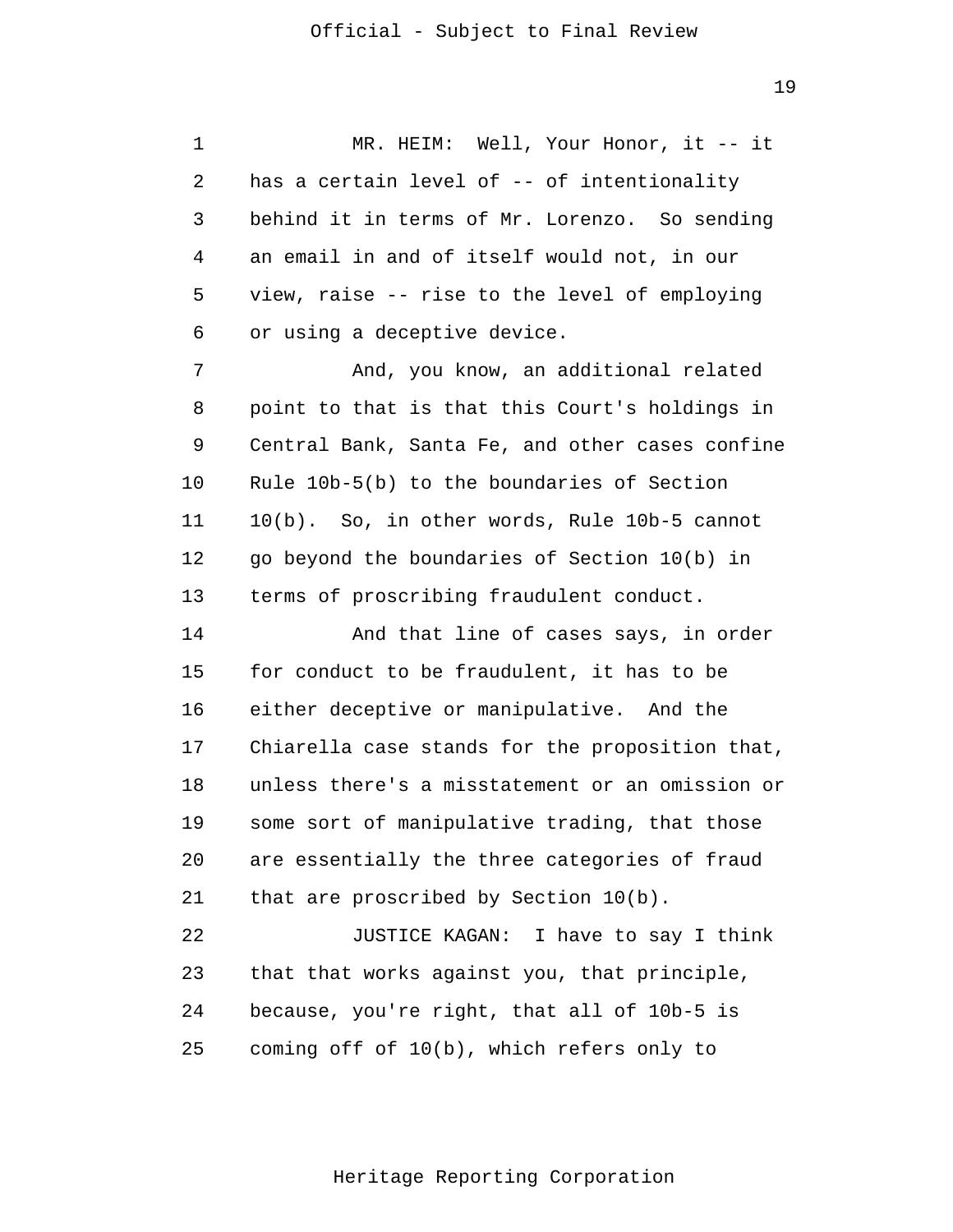$2.0$ 

1  $\overline{2}$ 3 4 5 6 7 8 9 10 11 12 13 14 15 16 17 18 19 20 21 22 23 24 25 manipulative or deceptive devices or contrivances, but it's well understood that misrepresentations or omissions are manipulative or deceptive devices or contrivances, and just those misrepresentations alone. I mean, if -- if some of your arguments were correct, if you took them to their logical extent, you would have to say that misrepresentations and omissions don't fall within that language of 10(b). MR. HEIM: Well, Justice Kagan, that's when you get into the importance of the Janus decision because, once Frank Lorenzo is determined not to be the maker of those misstatements, in our view, it takes him out of the category of misstatements and - JUSTICE KAGAN: I understand, but your argument would also take out the makers of those misstatements. MR. HEIM: Not necessarily because the makers of the misstatements would have primary liability. We're not contesting that here. And it's not one of the issues that -- that's at issue.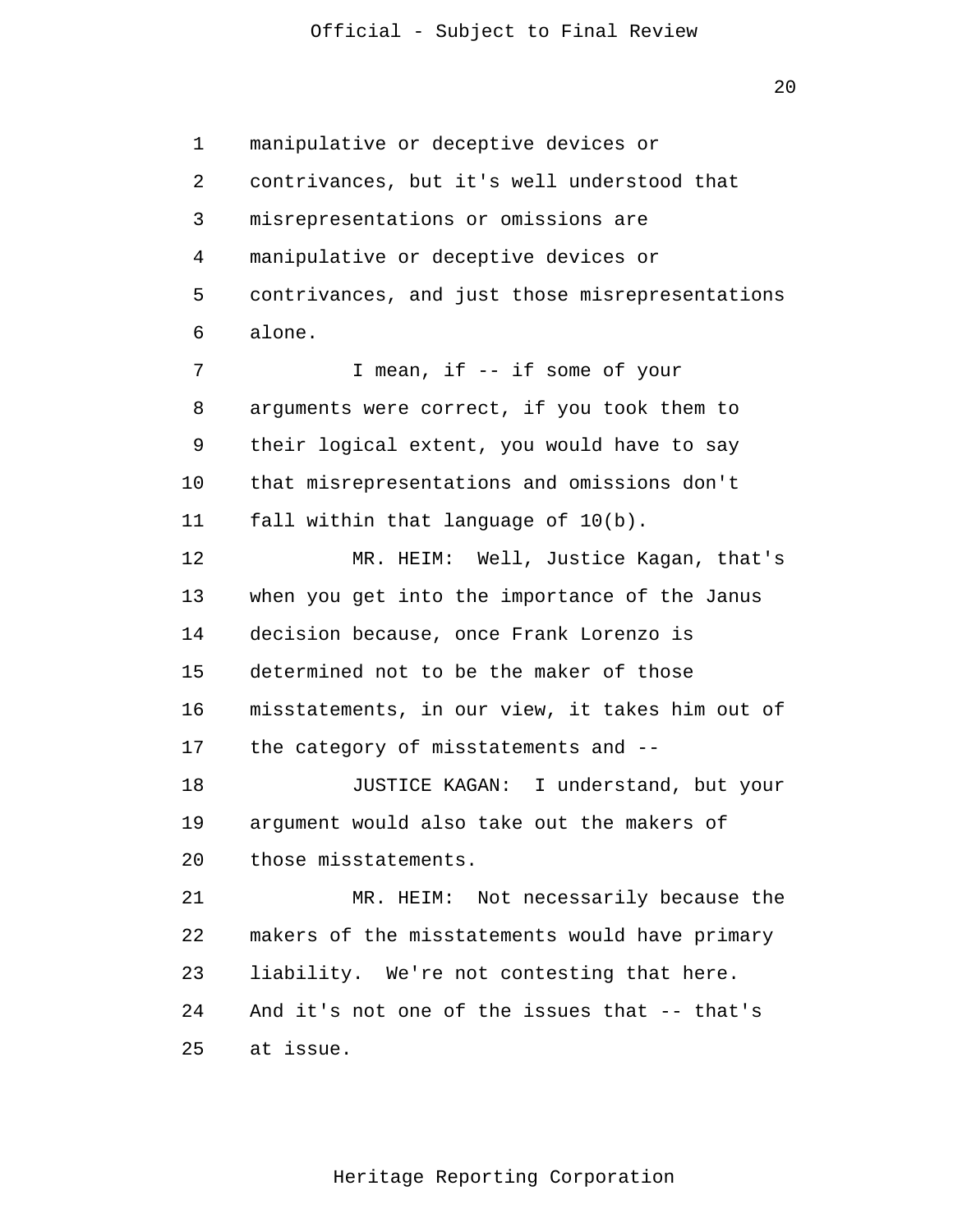| $\mathbf 1$ | Our view is that, once Mr. Lorenzo is            |  |  |
|-------------|--------------------------------------------------|--|--|
| 2           | deemed not to be the maker of the misstatement,  |  |  |
| 3           | the Court then would look to see, well, is       |  |  |
| 4           | there an omission, which there isn't here.<br>Is |  |  |
| 5           | there manipulative trading being done?           |  |  |
| 6           | CHIEF JUSTICE ROBERTS: Well, but I               |  |  |
| 7           | thought -- I thought you said just a short       |  |  |
| 8           | while ago that simply sending an email is -- is  |  |  |
| 9           | -- is not enough.                                |  |  |
| 10          | MR. HEIM: Yes, Mr. Chief Justice.                |  |  |
| 11          | CHIEF JUSTICE ROBERTS: So then you --            |  |  |
| 12          | your distinction depends solely on the content   |  |  |
| 13          | of the email? In other words, it's -- it gets    |  |  |
| 14          | down to the basic question of whether or not     |  |  |
| 15          | Frank Lorenzo was involved at all in the         |  |  |
| 16          | drafting?                                        |  |  |
| 17          | So, for you -- for you to prevail, we            |  |  |
| 18          | have to understand him as -- as, I guess he      |  |  |
| 19          | argued at one point, not even reading the        |  |  |
| 20          | email?                                           |  |  |
| 21          | MR. HEIM: No, Mr. Chief Justice.                 |  |  |
| 22          | That -- I don't think, in order for us to        |  |  |
| 23          | prevail, you have to make that finding.          |  |  |
| 24          | Our position is that the Court should            |  |  |
| 25          | establish the test that Mr. Lorenzo's conduct    |  |  |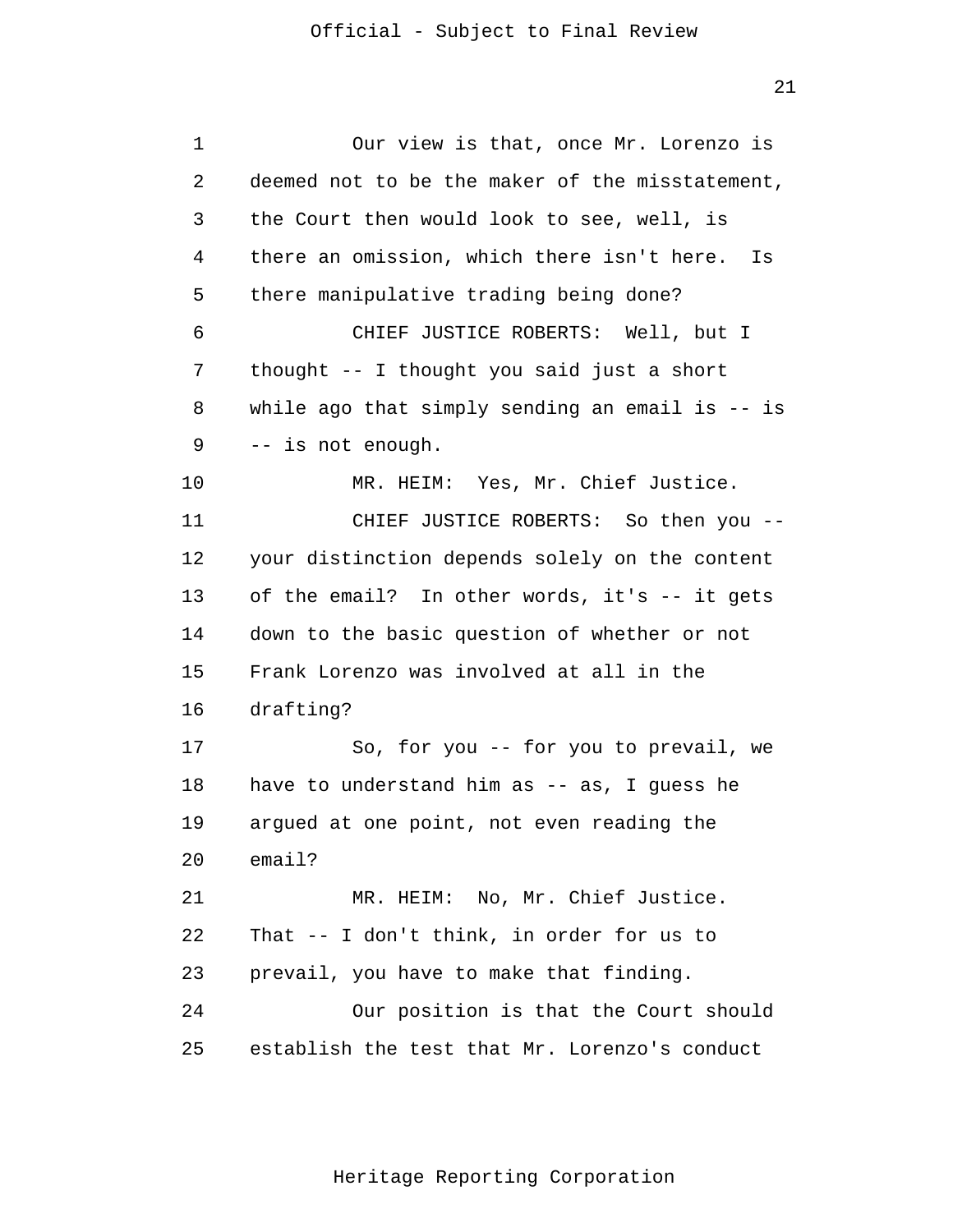22

1 2 3 4 5 6 has to be something that's inherently deceptive, and that would be sufficient to push him over the line from being somebody who is not the maker of the misstatement but could still somehow be held liable under Rules 10b-5(a) and (c).

7 8 9 10 11 12 13 14 15 JUSTICE BREYER: So why wasn't it -- I mean, I -- I thought he sent his email around to people and said this company, which he knew was worthless from their filing, has \$10 million in assets, which he knew wasn't true, and also had \$43 million other to -- to back it up, which he knew wasn't true, and his defense was, well, I only sent it because my boss told me, his -- the other Lorenzo.

16 17 18 19 20 21 22 And so, fine, then he's not the maker. But it seems pretty bad. I mean, he'd been working with this company for quite a long time and these investors. And so what is it that makes this just aiding and abetting? Maybe he didn't make the statement, but he was sure a big deal participant.

23 24 25 MR. HEIM: Yes, Justice Breyer. And -- and to be clear, Mr. Lorenzo acknowledged in the record at the trial that he made a mistake.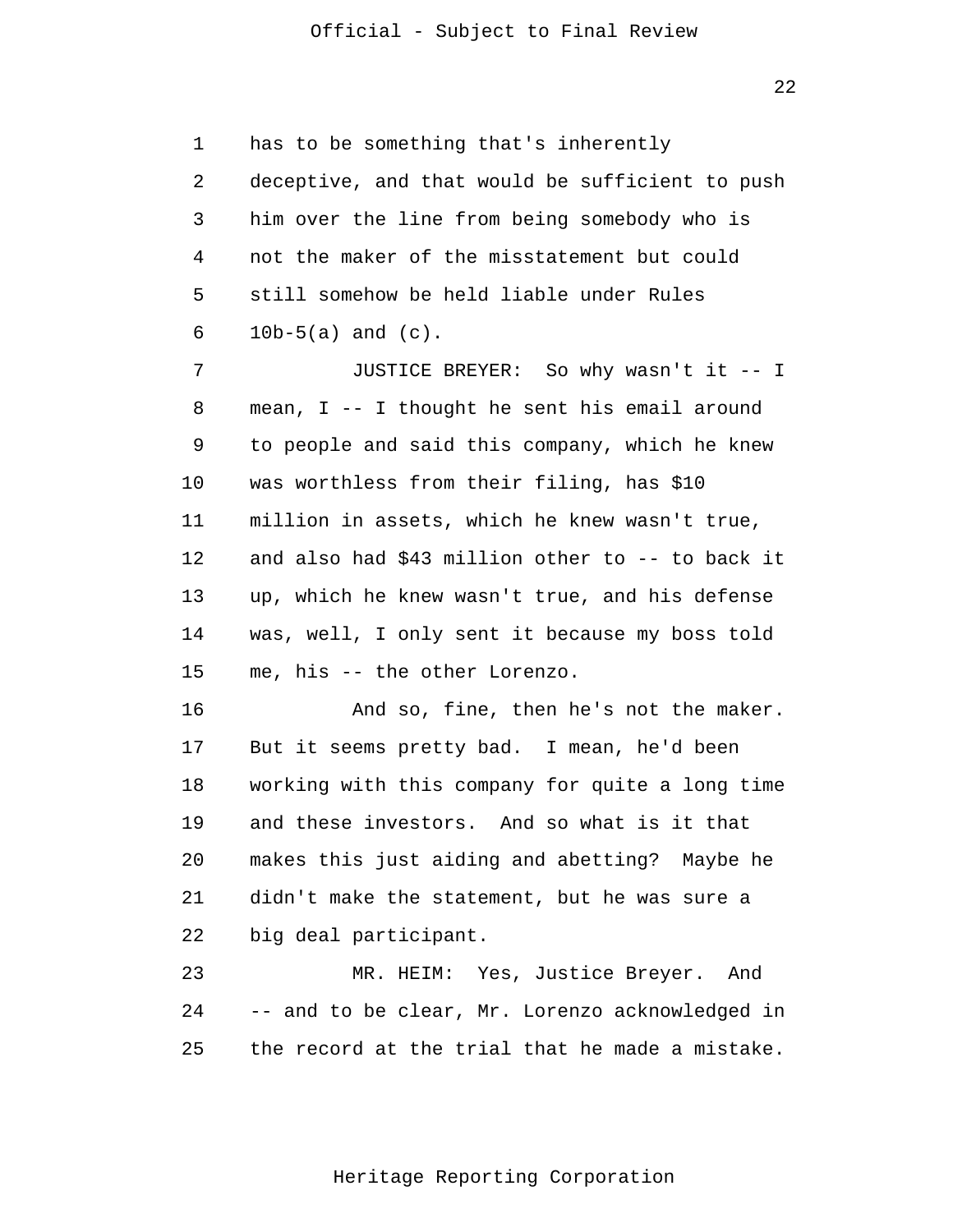23

| 1  | And under our position, Mr. Lorenzo would not   |  |  |
|----|-------------------------------------------------|--|--|
| 2  | get off scot-free. There's very stringent       |  |  |
| 3  | remedies against aiders and abetters, as well   |  |  |
| 4  | as, as referenced before, Section $17(a)(2)$ ,  |  |  |
| 5  | which is not at issue here, would seem to       |  |  |
| 6  | perhaps fit much better because it's a -- it's  |  |  |
| 7  | a subsection that deals with obtaining money or |  |  |
| 8  | property under false statements.                |  |  |
| 9  | And that doesn't raise the same Janus           |  |  |
| 10 | issues. And that doesn't raise the              |  |  |
| 11 | distinctions --                                 |  |  |
| 12 | JUSTICE SOTOMAYOR: I'm -- that's what           |  |  |
| 13 | I'm having trouble with. Whether 17(a)(2) was   |  |  |
| 14 | charged or not is irrelevant, because the way   |  |  |
| 15 | 17(a) is structured, it's not controlled by     |  |  |
| 16 | Janus at all.                                   |  |  |
| 17 | MR. HEIM: Well --                               |  |  |
| 18 | JUSTICE SOTOMAYOR: Because it doesn't           |  |  |
| 19 | talk about making statements. It talks about    |  |  |
| 20 | obtaining money or property by statements.      |  |  |
| 21 | There's no reason why we should limit, under    |  |  |
| 22 | Janus or otherwise, limit (3) from -- or        |  |  |
| 23 | $17(a)(1)$ or (3) from taking their natural     |  |  |
| 24 | meaning. If you make a materially false         |  |  |
| 25 | statement intentionally, which you've conceded  |  |  |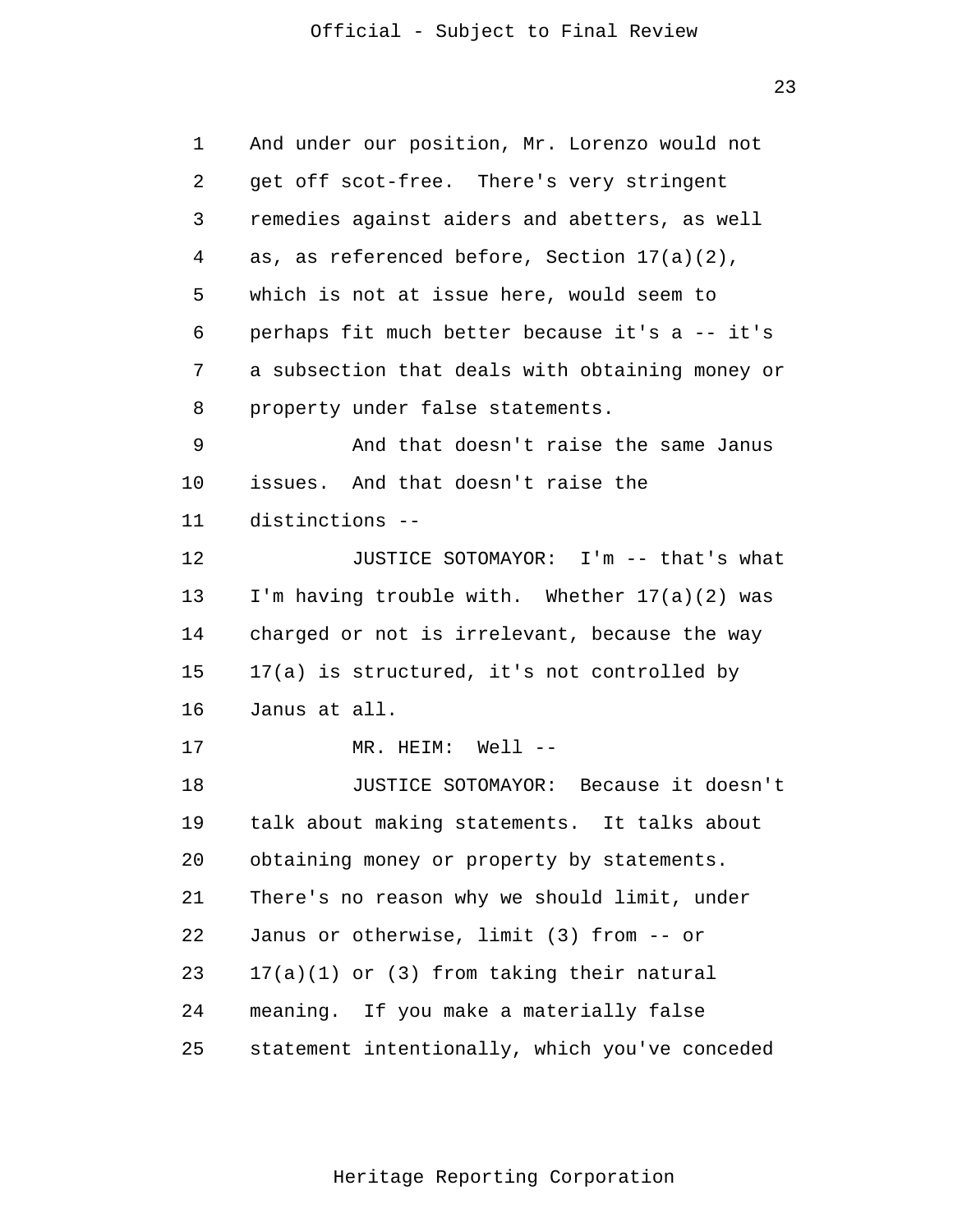24

1 2 3 4 5 6 7 8 9 10 11 12 13 14 15 16 17 18 19 20 21 22 23 24 25 he did, then he engaged in a transaction, practice, or course of business which operated or would operate as a fraud. MR. HEIM: Well, Justice Sotomayor, just to be clear, our position, as was the D.C. Circuit, was that Mr. Lorenzo was not the maker of -- of these statements. JUSTICE SOTOMAYOR: He wasn't the maker - MR. HEIM: Right. JUSTICE SOTOMAYOR: -- but he had the scienter. MR. HEIM: He had the scienter, but that's  $-$ JUSTICE SOTOMAYOR: And you're not disputing that. MR. HEIM: Correct, but that's not the test in terms of whether he would fall into one category or the other. And this Court, in U.S. versus Naftalin, was addressing Section 17(a) and its different subsections, and it said that each subsection prohibits a different type of conduct. And in order to give meaning to each of the different subsections, it just cannot be read in such a way to say that every claim, for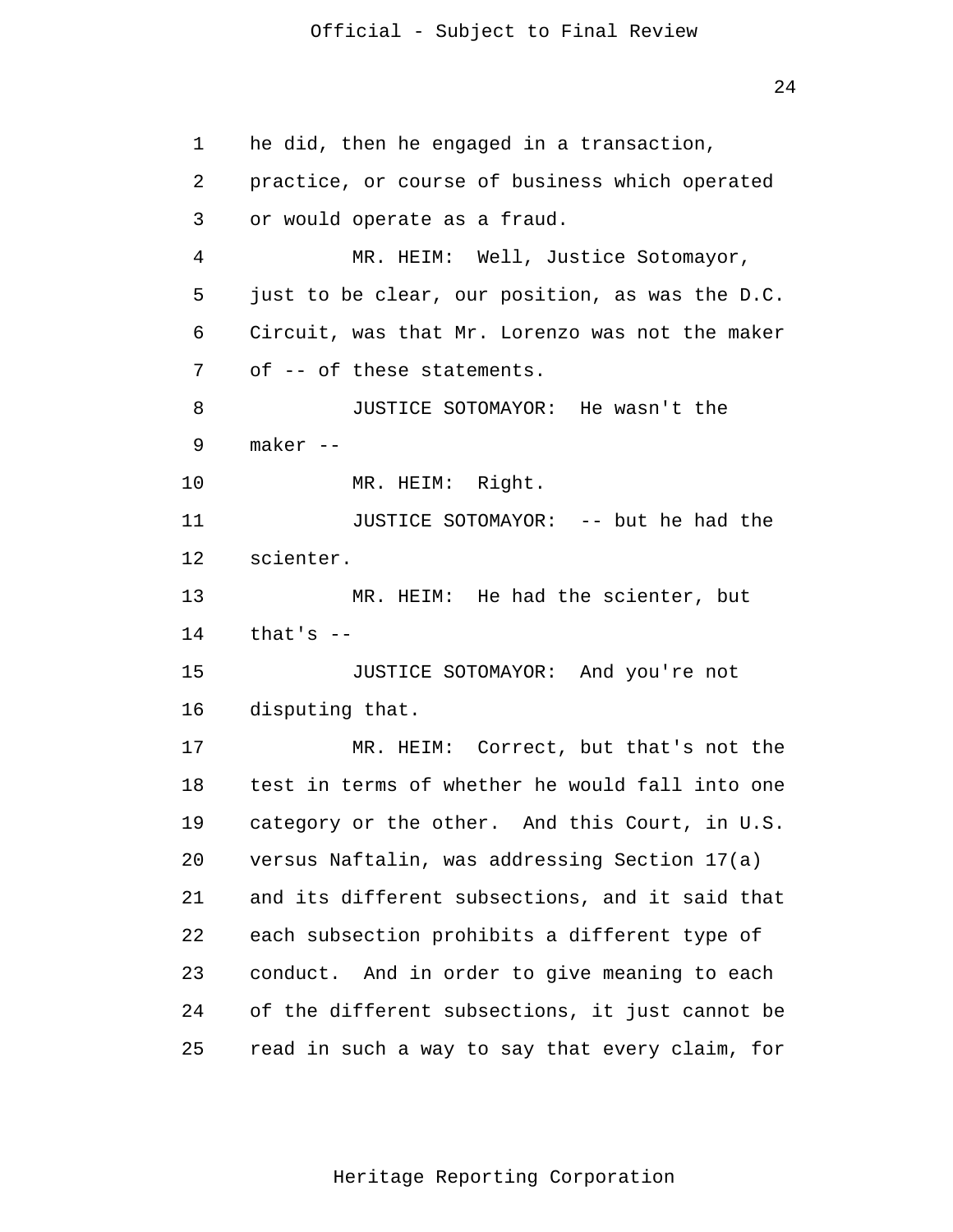1 2 3 4 5 6 7 8 9 10 11 12 13 14 15 16 17 18 19 20 21 22 instance, for misstatements, could easily be brought under  $17(a)(1)$  or  $17(a)(3)$ . JUSTICE KAGAN: Well, you -- you're suggesting that because (b) refers specifically to misrepresentations, that those misrepresentations do not fall within (a) or (c). But I guess, to understand that view of the Act, which is everything prohibits something different, you would have to, for example, think that (a) and (c) are mutually exclusive. What's the difference between (a) and (c)? MR. HEIM: (a) and (c), Your Honor, are closer together. They both deal with fraud. They both deal with deceptive conduct. The -- the Court doesn't have to reach the issue as to whether or not there's a difference between  $(a)$  and  $(c)$  --JUSTICE KAGAN: Well, no, but we have to understand what the statute is about. You're presenting one view of the statute,

which is that each of these -- or the rule,

which -- which is that each of these different

sections is -- is apart from each -- is apart

Heritage Reporting Corporation

23

24

25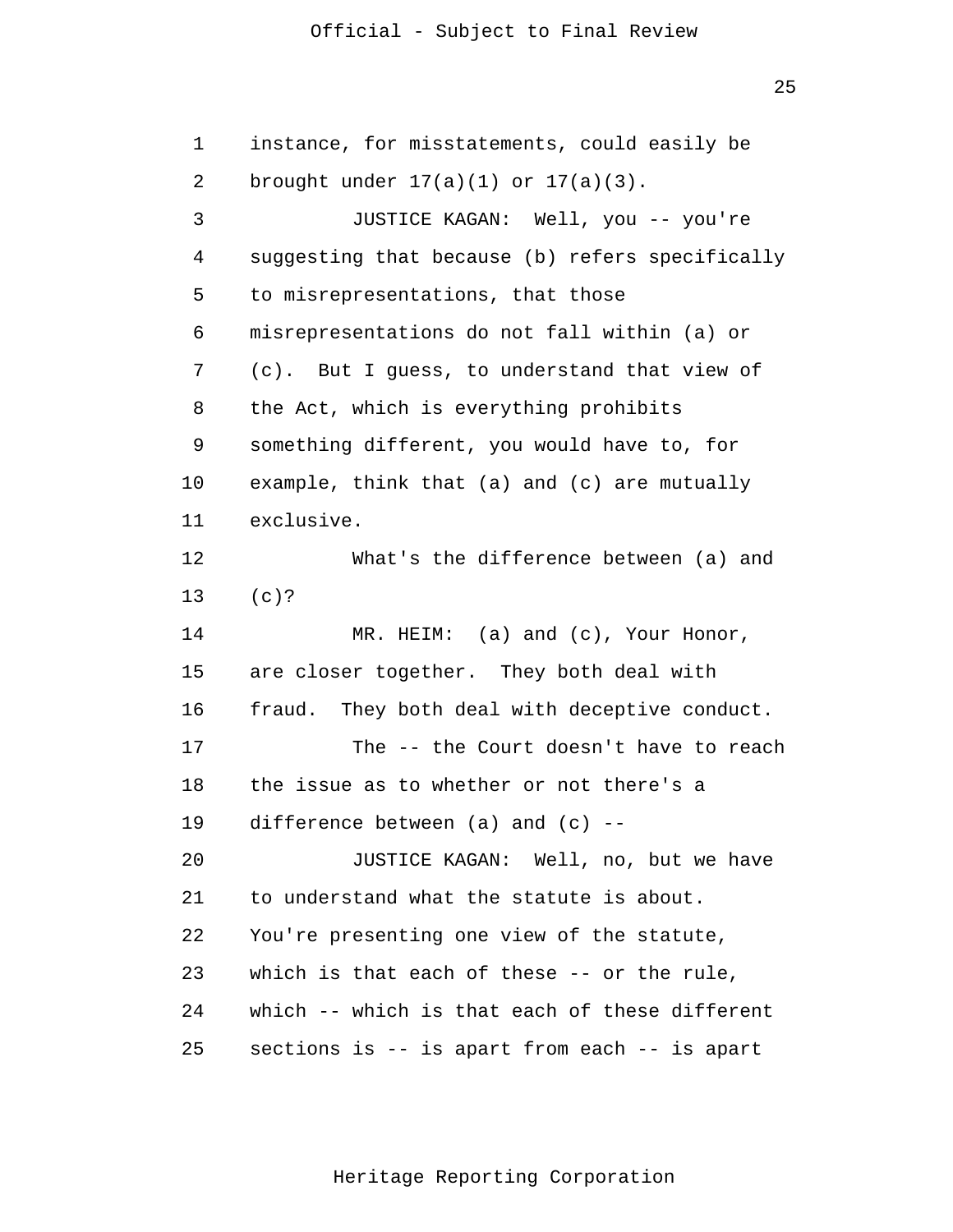1 2 3 4 5 6 7 from the rest, that each prohibits a different thing from the -- and I guess I'm suggesting a different view of the statute, which -- which is -- which (a) and (c) make pretty clear, that these are very overlapping. One overlaps the other overlaps the other. They're all meant to essentially address the same thing.

8 9 10 11 This is a kind of belt-and-suspenders statute, where it's like we're going to find every possible way to say this thing in order to make sure that fraudulent acts are covered.

12 13 14 15 16 17 MR. HEIM: Well, Justice Kagan, we don't dispute that there could be some overlap between the different subsections. But here, in order to sustain the D.C. Circuit, it would really be a wholesale elimination of one of the subsections, which is Rule 10b-5(b).

18 19 20 21 22 23 And that would be contrary to the to the holding of Corley versus United States, where the Court is  $-$  is  $-$  the purpose is to find meaning for each of the different subsections and not read it in a way that would make one of them redundant.

24 25 JUSTICE KAGAN: But then I'm going to ask you again, what's the difference in meaning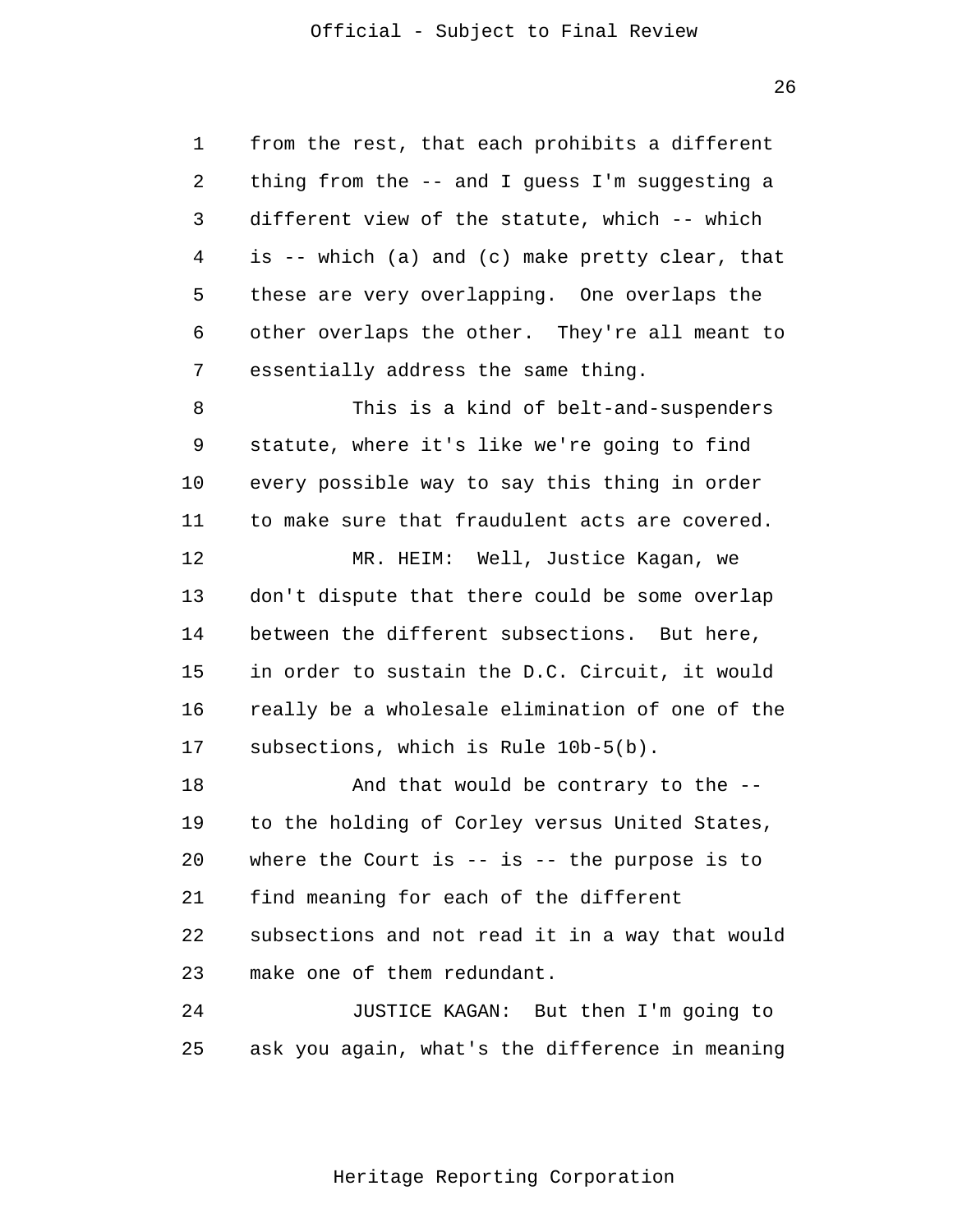| $\mathbf 1$ | between $(a)$ and $(c)?$ |  |  |
|-------------|--------------------------|--|--|
|             |                          |  |  |

| $\overline{2}$ | MR. HEIM: Well, the -- they both deal           |  |  |
|----------------|-------------------------------------------------|--|--|
| 3              | with conduct. And I don't know if there is a    |  |  |
| 4              | real meaningful difference between (a) and (c)  |  |  |
| 5              | because they both have very similar language    |  |  |
| 6              | between the two. But I think the Court can --   |  |  |
| 7              | as -- as the lower courts have, they can        |  |  |
| 8              | consider (a) and (c) as one type of fraud,      |  |  |
| 9              | which is conduct-based because the conduct --   |  |  |
| 10             | the language is very similar, the plain         |  |  |
| 11             | language of (a) and (c). And the courts below,  |  |  |
| 12             | in the majority opinions that we cite, do treat |  |  |
| 13             | (a) and (c) as very similar on one hand and     |  |  |
| 14             | then (b) as distinct.                           |  |  |
| 15             | And the majority position is -- is              |  |  |
| 16             | that plaintiffs should not just be allowed to   |  |  |
| 17             | repackage inadequate 10b-5(b) claims, which are |  |  |
| 18             | just the misstatement claims, and say that      |  |  |
| 19             | those misstatements, standing alone, can        |  |  |
| 20             | somehow be enough to satisfy the language of    |  |  |
| 21             | (a) and (c), which is a conduct-based fraud.    |  |  |

22 23 24 25 And if the Court was to uphold that view, it would render 10b-5(b) meaningless and I think also, by implication, Section 17(a)(2), which 10b-5(b) was drawn on. So there's a lot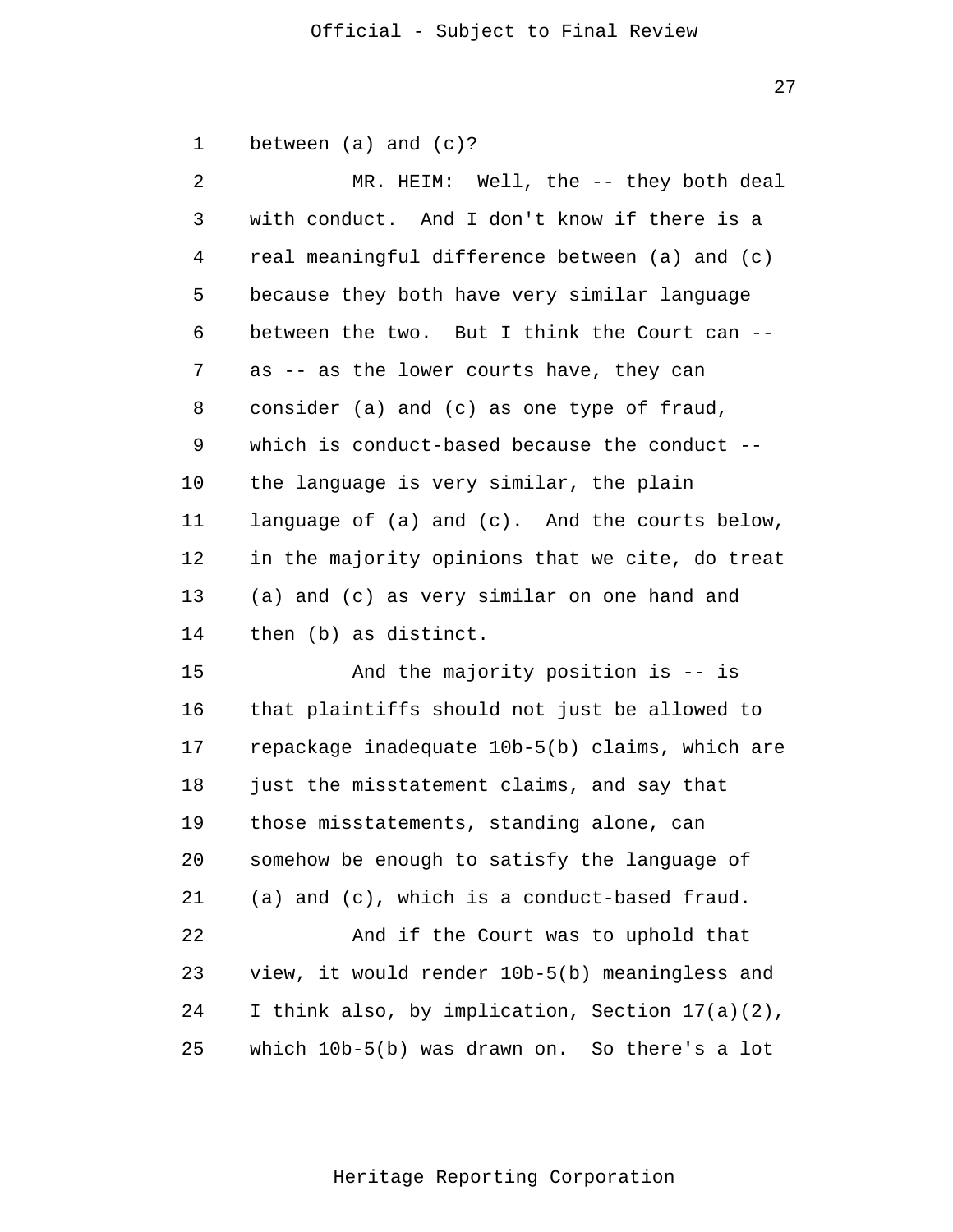28

1 2 3 4 5 6 7 8 9 10 11 12 13 14 15 16 17 18 19 20 21 22 23 24 25 of problems with sustaining the court's opinion below with regards to that. JUSTICE GINSBURG: Can I ask you just some basic questions? The -- there's no doubt, is there, that at the time this email was sent, Lorenzo knew full well that the company was worthless? MR. HEIM: Well, we -- we did not challenge the scienter finding, which was also conceivably, and as set out there, a recklessness finding. Mr. Lorenzo testified he did not see the disclosures in the earlier SEC filings. But we're not contesting scienter, which could be recklessness. JUSTICE GINSBURG: And the record is a little confusing. At one point, the ALJ says he didn't even look at the email. At another point, he himself testified that he authored the emails. MR. HEIM: Well, the -- the -- well, there is inconsistencies in the record, but, overall, the -- the import of the testimony taken together was such that it was Gregg Lorenzo that was the -- the creator of the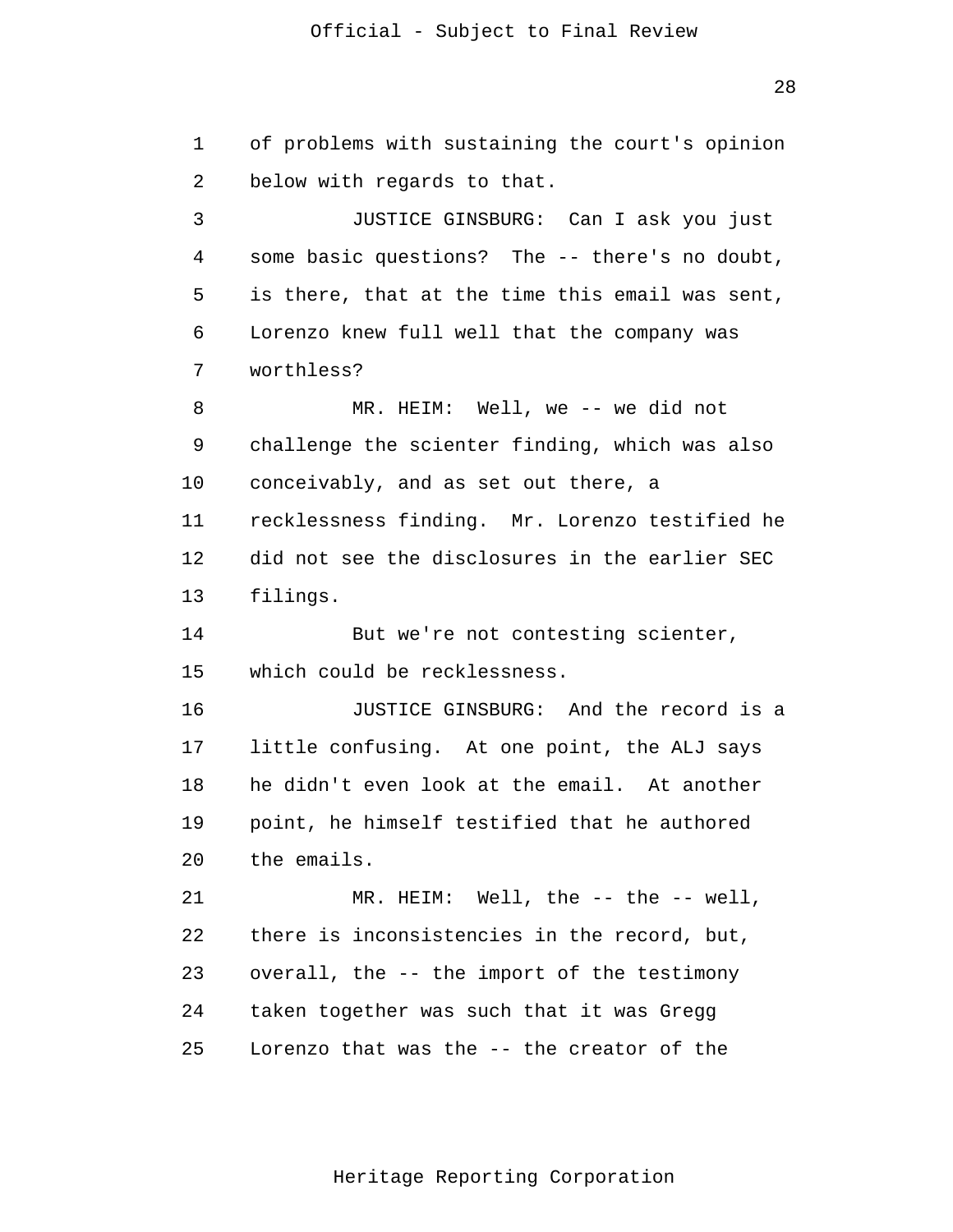1 2 3 4 5 6 7 8 9 10 11 12 13 14 15 16 17 18 19 20 21 22 23 24 25 email and the maker of the statements. And the SEC has not challenged that -- that holding either on -- in their case. And I would like to reserve the rest of my time for rebuttal if it's okay with the Court. CHIEF JUSTICE ROBERTS: Thank you, counsel. Mr. Michel. ORAL ARGUMENT OF CHRISTOPHER G. MICHEL ON BEHALF OF THE RESPONDENT MR. MICHEL: Mr. Chief Justice, and may it please the Court: Petitioner's decision to send emails that grossly misrepresented the financial prospects of his client and to give illusory promises designed to deceive investors into backing a business that he knew was failing constitute a quintessential securities fraud. His conduct falls within the plain text and the common-sense meaning of Section 17(a) of the Securities Act, Section 10(b) of the Exchange Act, and subsections (a) and (c) of Rule 10b-5. JUSTICE SOTOMAYOR: Why didn't you charge --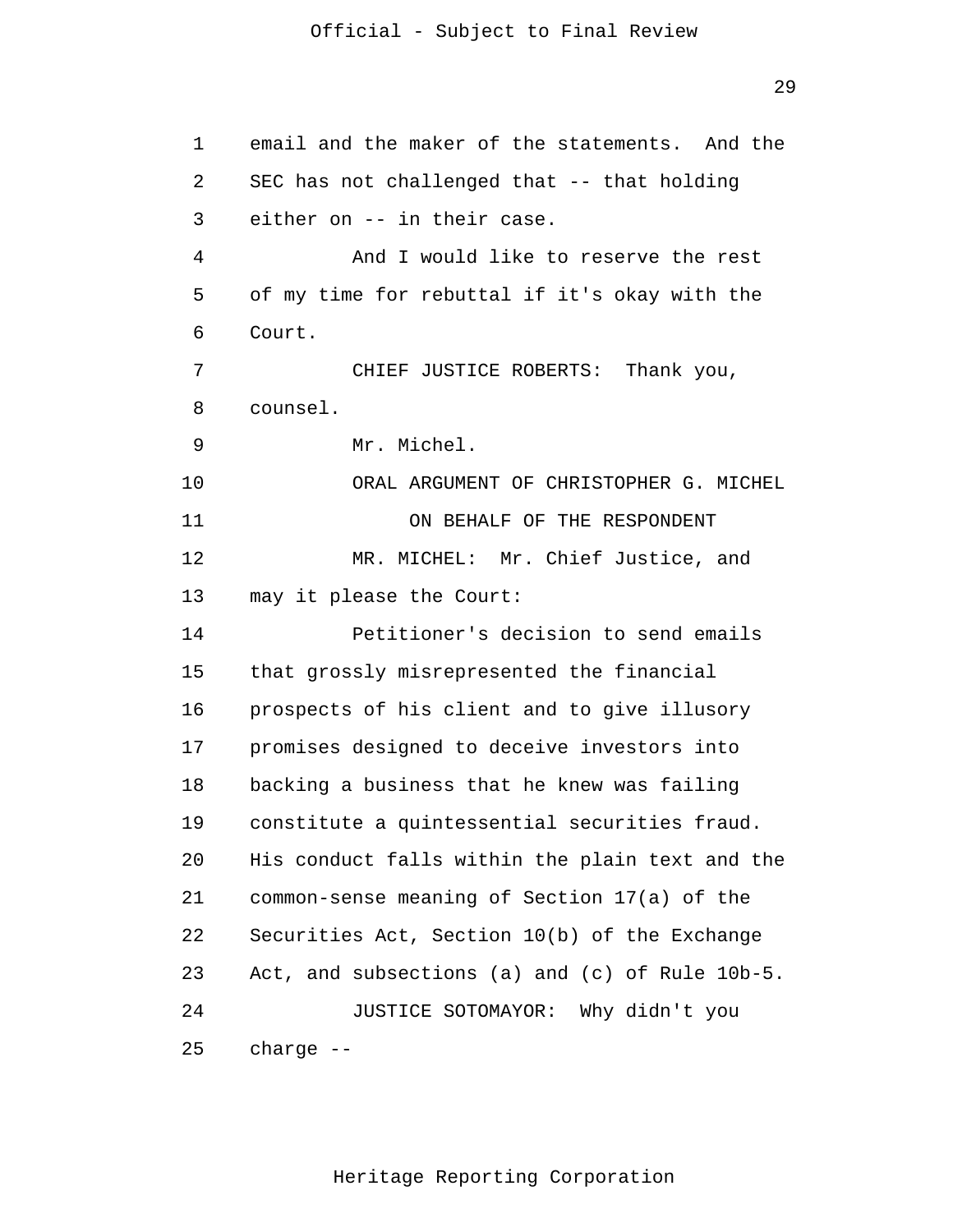| 1  | CHIEF JUSTICE ROBERTS: It sounds like           |  |  |
|----|-------------------------------------------------|--|--|
| 2  | the $--$                                        |  |  |
| 3  | JUSTICE SOTOMAYOR: I'm sorry.                   |  |  |
| 4  | CHIEF JUSTICE ROBERTS: It sounds like           |  |  |
| 5  | the argument your -- your client made in Janus  |  |  |
| 6  | that was rejected by this Court.                |  |  |
| 7  | MR. MICHEL: Well, Mr. Chief Justice,            |  |  |
| 8  | in Janus, the provision at issue was 10b-5(b).  |  |  |
| 9  | And the government is no longer pressing a      |  |  |
| 10 | 10b-5(b) charge in this case.                   |  |  |
| 11 | The -- the Janus opinion, from start            |  |  |
| 12 | to finish, is very clear that it's interpreting |  |  |
| 13 | the term "make" in Rule 10b-5.                  |  |  |
| 14 | JUSTICE GINSBURG: But the essential             |  |  |
| 15 | argument on the other side is that the argument |  |  |
| 16 | you're now pressing is just an end run about    |  |  |
| 17 | Janus. It would render Janus essentially        |  |  |
| 18 | inconsequential. All you do is repackage what   |  |  |
| 19 | would have been a 10b charge under 17 or        |  |  |
| 20 | $10b-5(a)$ and $(c)$ .                          |  |  |
| 21 | MR. MICHEL: Well, Your Honor, a                 |  |  |
| 22 | couple of points in response to that.           |  |  |
| 23 | First of all, Janus will still have             |  |  |
| 24 | significant meaning, especially in private      |  |  |
| 25 | actions, because Janus limits the number --     |  |  |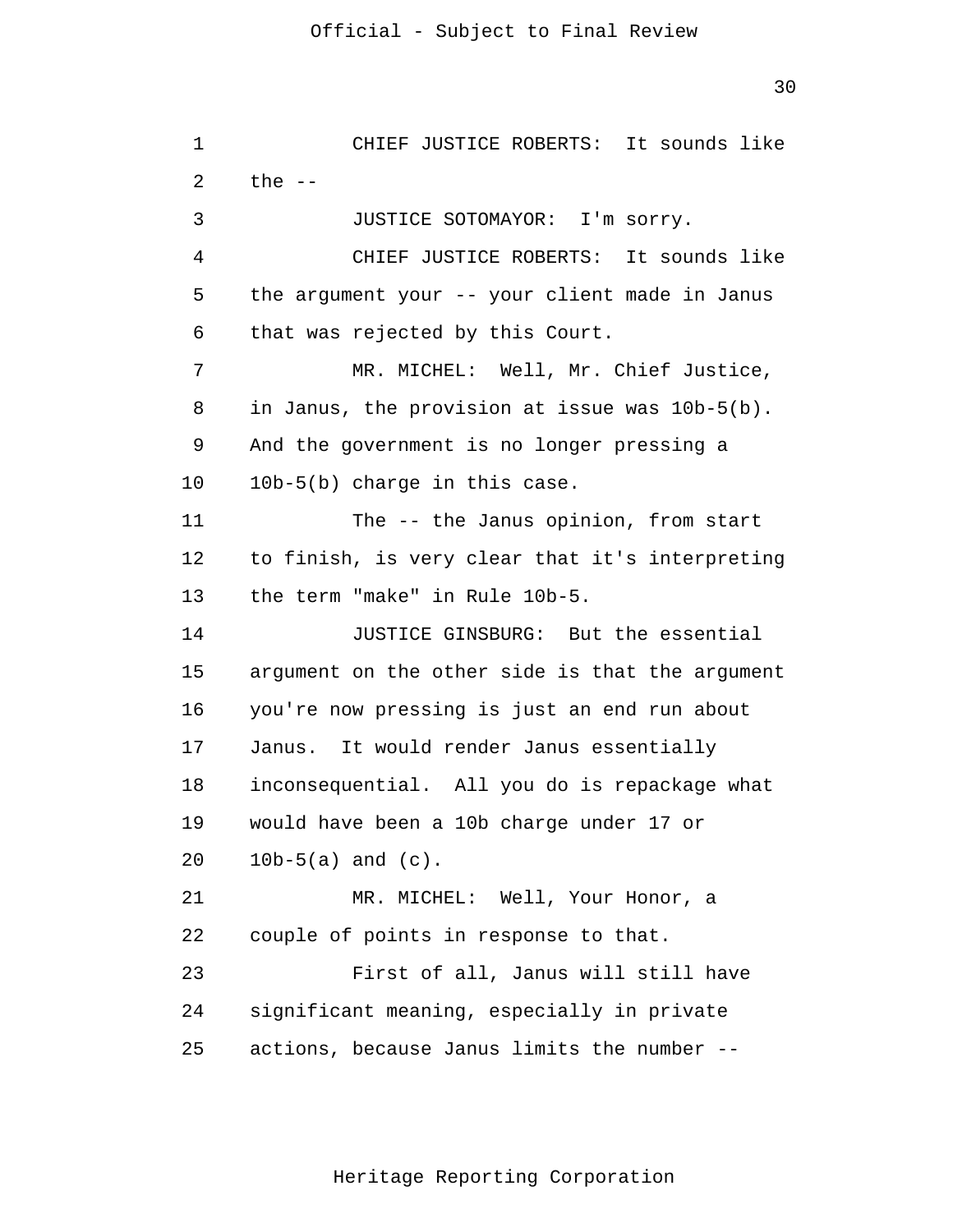31

1 2 3 4 5 6 7 8 limits who can come within 10b-5(b). And the Janus opinion was careful to -- to distinguish between aiders and abetters who are sort of background actors, the speech writer example is the one that the Court gave, preparatory actors who aren't themselves employing a device under (a) or engaging in an act under (c) but are instead merely supporting that.

9 10 11 12 13 14 15 16 17 18 19 20 21 22 23 So our contention is not that everyone who has some involvement in a statement will somehow become primarily liable under (a) and (c) and Section 17(a). As Justice Kagan said, Central Bank was very clear that the test for primary liability is simply that the defendant has to satisfy all the elements of the statute. And in -- and Central Bank says expressly that even if somebody is a secondary actor in some colloquial sense, like a lawyer or an accountant, that person can still be primarily liable under the securities laws if that person satisfies all of the statutory requirements, as Petitioner did here and as I don't take him to seriously contest.

24 25 His argument seems to be that subsection (b) of 10b-5 has some sort of field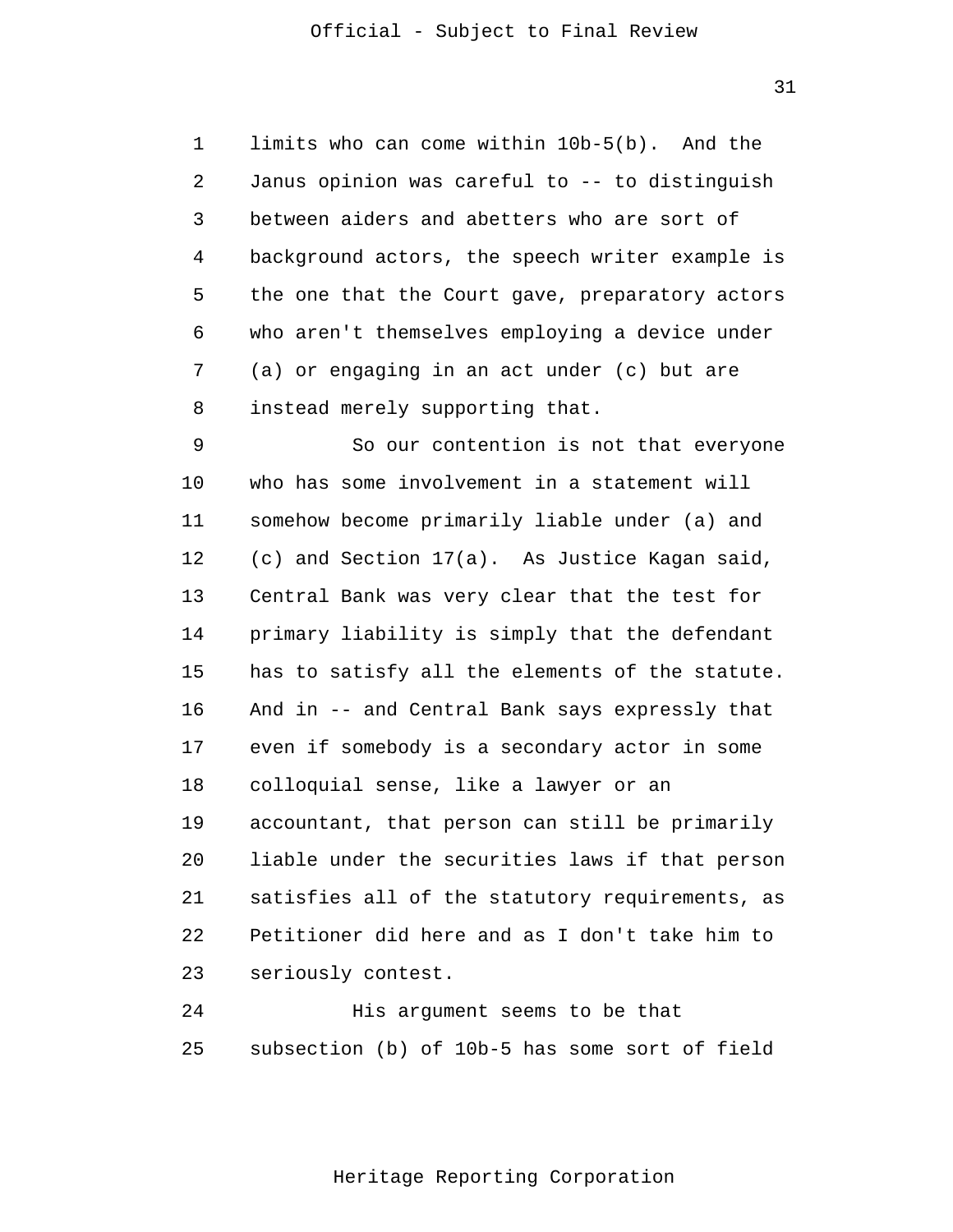```
 1 
 2 
 3 
 4 
5 5
 6 
 7 
 8 
 9 
            10 
            11 
            12 
            13 
            14 
            15 
            16 
            17 
            18 
            19 
            20 
            21 
            22 
23 - -2.4 25 
                preemptive effect in that it serves as the sole
                vehicle for bringing claims -- securities fraud
                claims involving statements.
                        JUSTICE GORSUCH: Counsel, that's not
                how I understand the argument. And as I
                understand the argument, it goes something like
                this, and it proceeds in about five or six
                steps, I think.
                        First, Central Bank says we've got to
                look at the statute. The rule is nice, but
                let's look at the statute. So we look at the
                statute, and it prohibits manipulative or
                deceptive devices essentially.
                        Well, no manipulation is alleged here,
                just deception. Are we on the same page so
                far?
                        MR. MICHEL: Yes, Justice Gorsuch.
                        JUSTICE KAGAN: Okay. All right.
                Deception, I think of fraud.
                        JUSTICE KAGAN: Well, are you?
                Because there's another statute -
                        JUSTICE GORSUCH: Well, if I -- if I
                        JUSTICE KAGAN: -- too, which is
                Section 17.
```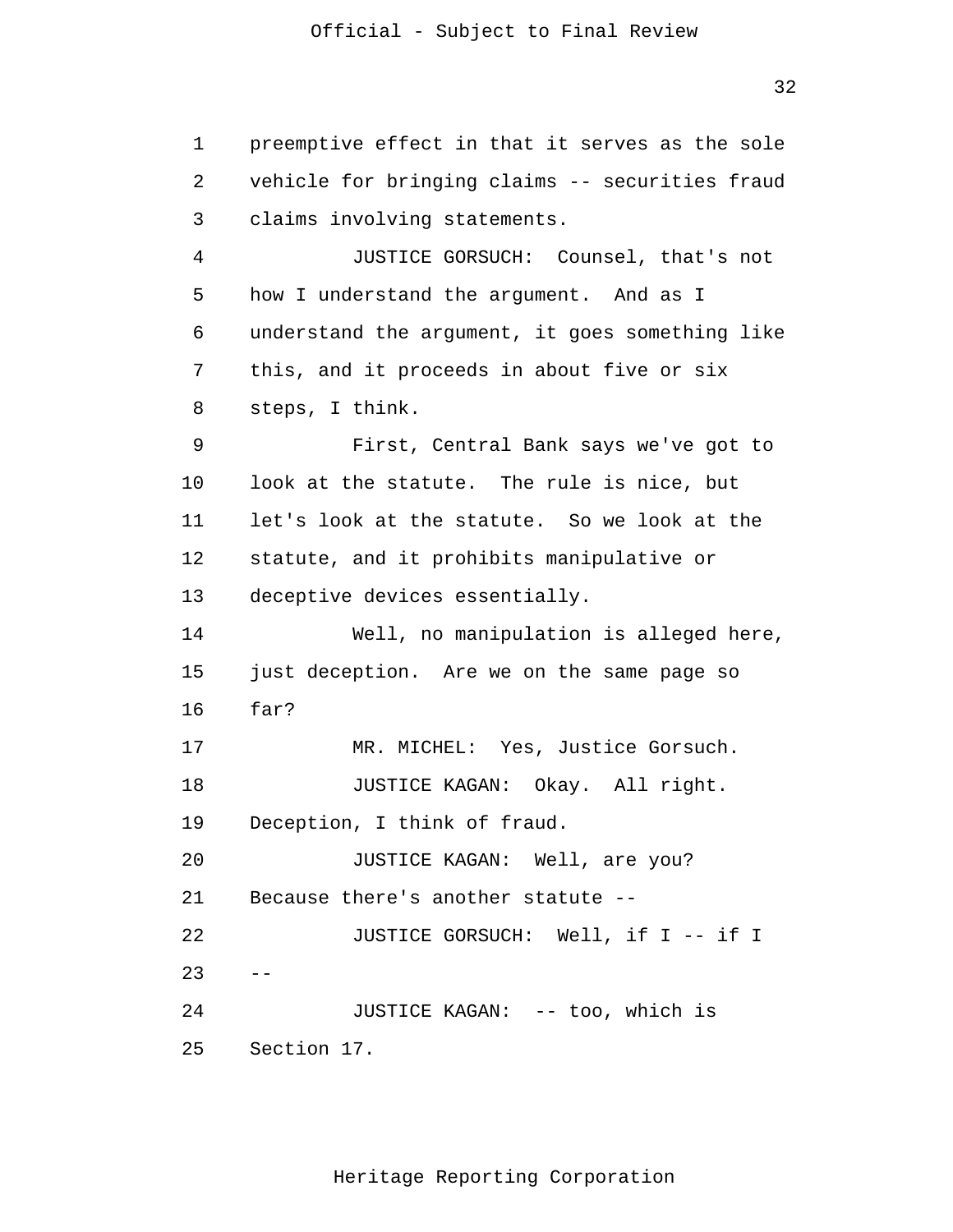1

2

3

4

5

6

7

8

9

10

11

12

13

14

15

16

17

MR. MICHEL: That's true. I took Justice Gorsuch to be referring to 10b-5. JUSTICE GORSUCH: I'm just talking about  $10(b)$  --  $10(b)$  at the moment. We can get to 17 in a minute. All right. But -- so we're -- so we're on the same page. And when we talk about deception or fraud, we have mens rea and actus reus. You say I'm not contesting mens rea, just actus reus. Okay, fine. When we get to actus reus, no omission is alleged, just an action. You could -- you could have an actus reus of fraud by act or omission, only act's charged here. And the only act seems to be this statement issued to potential investors, and we have a finding from the D.C. Circuit that it wasn't made, that act

18 19 wasn't made, that statement wasn't made by this defendant.

20 21 22 23 24 25 Now we could maybe overturn that, I suppose, and you could argue that. But, if you didn't make the act a fraud that's alleged, then doesn't that necessarily imply he substantially assisted if anything? I think that's the argument.

Heritage Reporting Corporation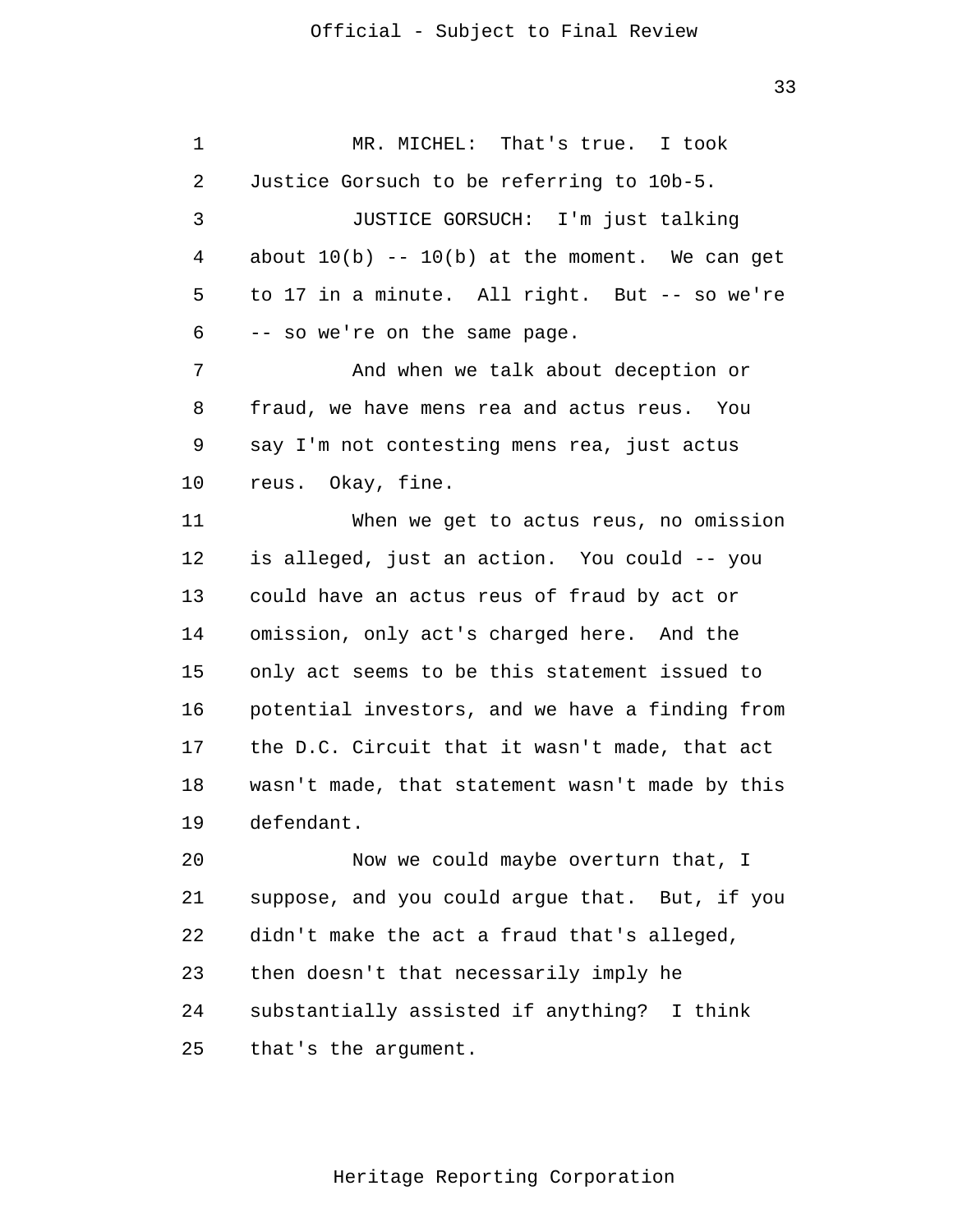| 1       | MR. MICHEL: So I think it was maybe             |  |  |
|---------|-------------------------------------------------|--|--|
| 2       | around step four that I disagreed with you, and |  |  |
| 3       | that is I think you said that he didn't make    |  |  |
| 4       | the act. But I do think it's important to       |  |  |
| 5       | distinguish, to your point on the text of the   |  |  |
| 6       | statute and the rule, what the D.C. Circuit     |  |  |
| 7       | found was that he didn't make the statement,    |  |  |
| 8       | and, therefore, he didn't fall within the text  |  |  |
| 9       | of $10b-5(b)$ .                                 |  |  |
| $10 \,$ | JUSTICE GORSUCH: But the only act of            |  |  |
| 11      | fraud, you have to have an act that deceives    |  |  |
| 12      | someone else. And the only thing that deceived  |  |  |
| 13      | anybody allegedly here were these emails,       |  |  |
| 14      | right?                                          |  |  |
| 15      | MR. MICHEL: That's -- that's --                 |  |  |
| 16      | JUSTICE GORSUCH: And he didn't -- and           |  |  |
| 17      | he didn't make them.                            |  |  |
| 18      | MR. MICHEL: That's $--$ well, the D.C.          |  |  |
| 19      | -- the ALJ found and the D.C. Circuit affirmed  |  |  |
| 20      | that he did personally produce and send these   |  |  |
| 21      | emails.                                         |  |  |
| 22      | JUSTICE GORSUCH: Well, are -- are you           |  |  |
| 23      | challenging that? I understood the government   |  |  |
| 24      | to say we're not challenging the D.C. Circuit's |  |  |
| 25      | holding that he didn't make the statements.     |  |  |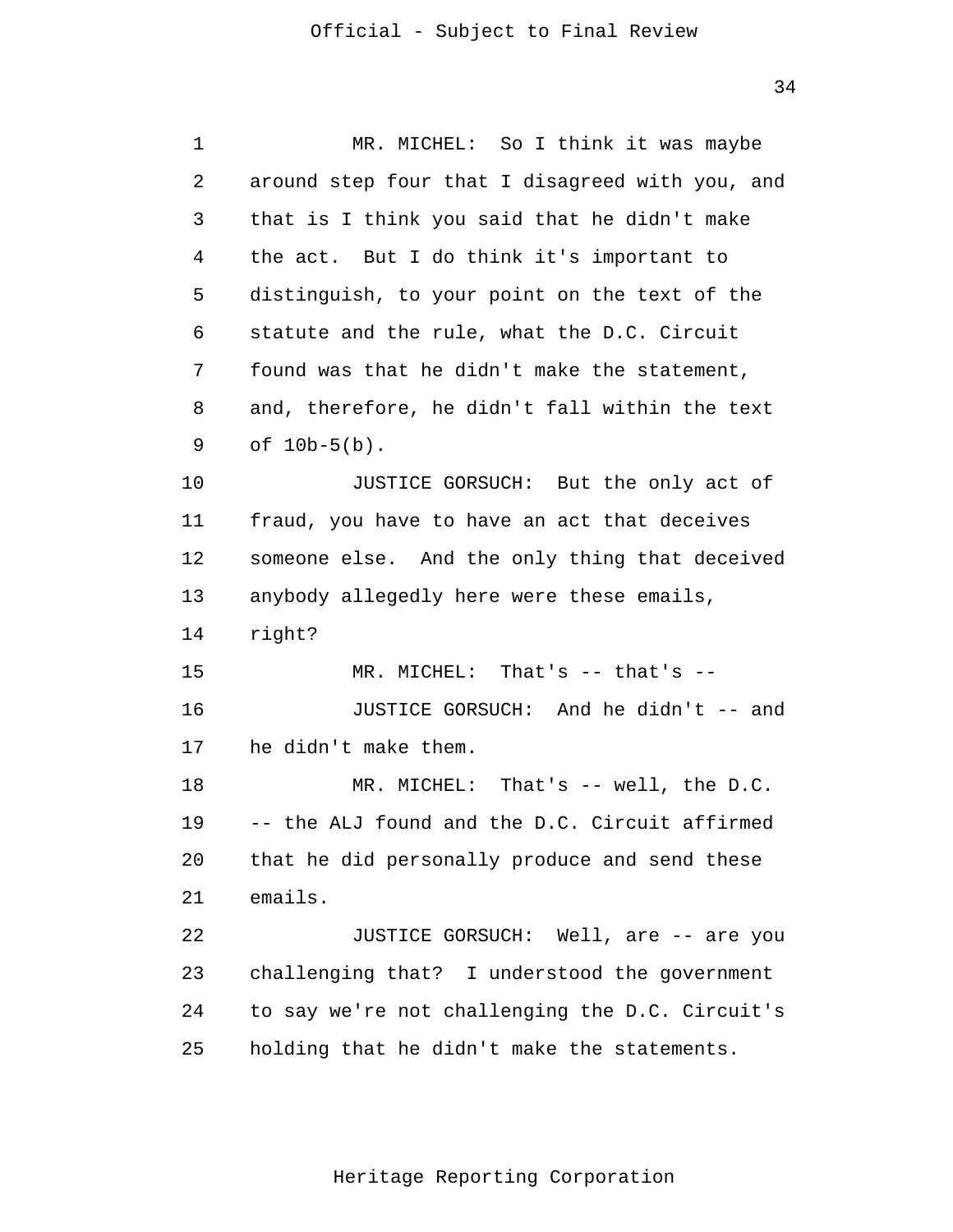1 2 3 4 5 6 7 8 9 10 11 12 13 14 15 16 17 18 19 20 21 22 23 24 MR. MICHEL: We're not -- we are not challenging the finding that he didn't  $-$ -JUSTICE GORSUCH: Okay. MR. MICHEL: -- make the statements. But we -- we -- but the D.C. Circuit also determined, upholding the ALJ, that he did do the act. And if you look at the language of (c), Rule 10b-5(c), he engaged in the act of sending the emails. And I do want to make clear that this is not simply retransmitting the statement. He sent the emails on behalf of the investment banking division, which is exactly what his boss calculated would make the statements more misleading. JUSTICE GORSUCH: The actus -- I think where we're getting stuck, and then  $I'11$  --I'll stop, I promise, is that the actus reus for fraud is the act of actually deceiving another person. And the only thing that could have done that here would have been the transmission of the emails to other persons, right?

25 MR. MICHEL: I -- I agree. JUSTICE GORSUCH: Okay.

Heritage Reporting Corporation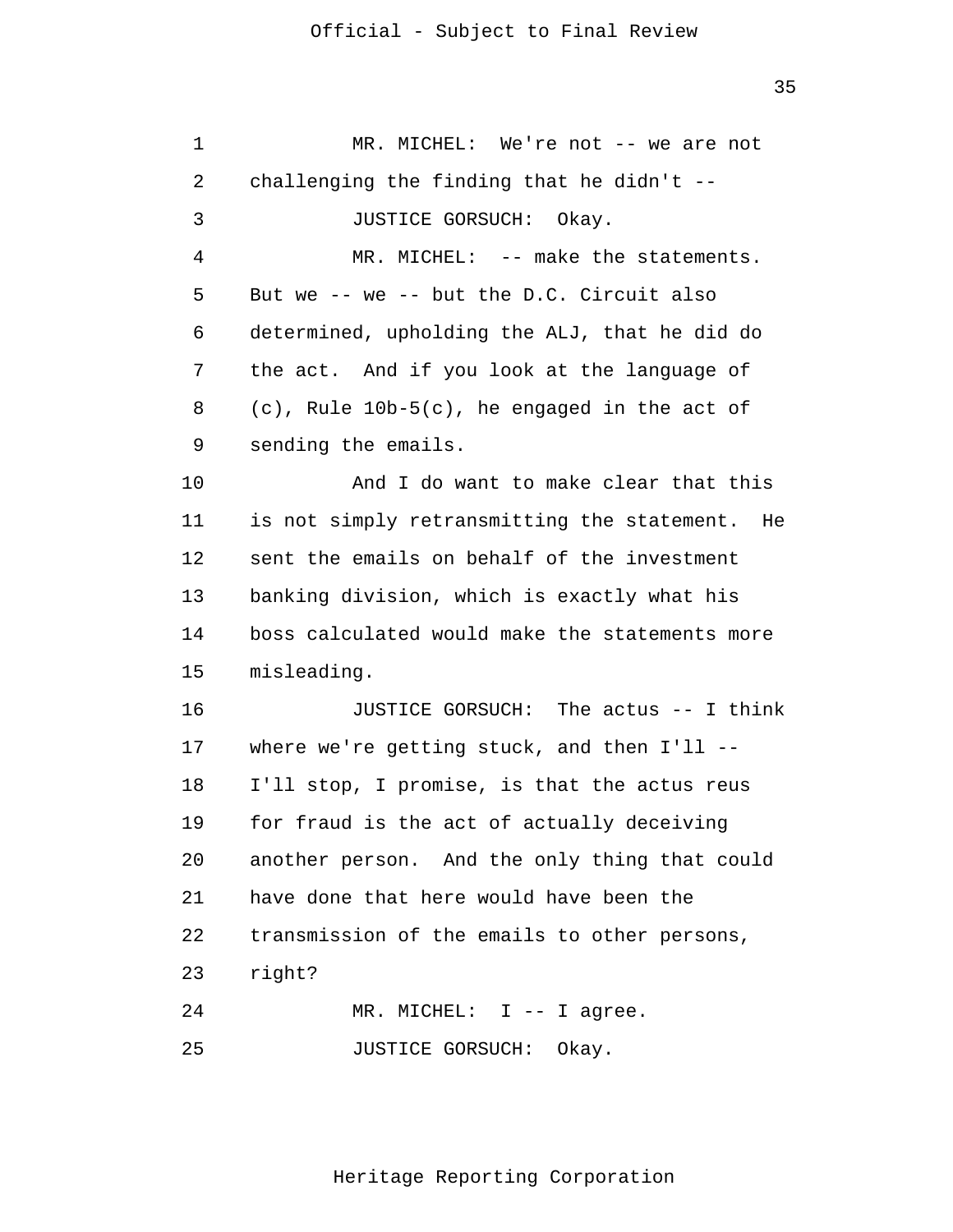under the representation that they would 1 2 3 4 5 6 7 8 9 10 11 12 13 14 15 16 17 18 19 20 21 22 23 24 25 MR. MICHEL: But I think the transmission of it - JUSTICE GORSUCH: We agree -- we agree on that. MR. MICHEL: Yes - JUSTICE GORSUCH: Okay. MR. MICHEL: -- but the transmission of -- the statement in the abstract, you know, does -- does nothing. It was the transmission of the email, which is an act. I think, if you look at the ordinary meaning of "act," it would include sending an email or the ordinary meaning of the verb "employ" in 10b-5(a). JUSTICE GORSUCH: But the act -- the relevant act for fraud, again, though, is the act of deceiving another. MR. MICHEL: And -- yes. And this email was extraordinarily deceptive, as was commented earlier. There were -- there were three gross mischaracterizations of the company provide different layers of protection. JUSTICE SOTOMAYOR: Just so I understand the SG's position on this issue, do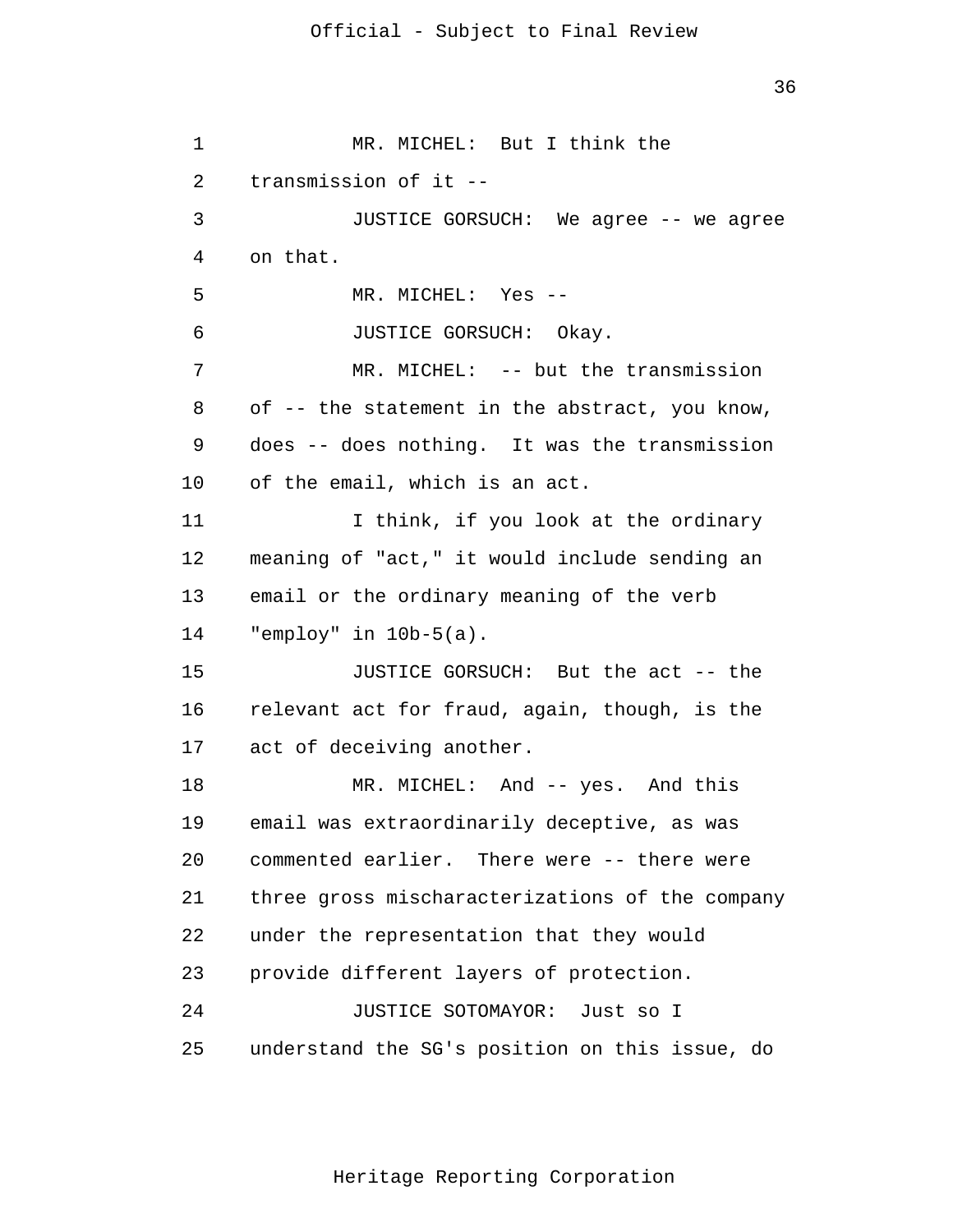1 2 3 4 5 6 7 8 9 10 11 you believe that Janus controls 17(a)(2)? You didn't charge it or it wasn't charged here. I don't know if it was -- it wasn't likely you personally, but are -- are you taking -- is the SG's office taking the position that Janus controls  $17(a)(2)?$ MR. MICHEL: No, that's not the SG office's position. It's not the Commission's position. It wasn't charged in this case, you're right, Your Honor, but we would not say that it controls.

12 13 14 15 16 17 18 19 JUSTICE SOTOMAYOR: Do you know why? MR. MICHEL: I don't actually know exactly why  $(a)(2)$  wasn't --  $17(a)(2)$  wasn't charged in this case, but the reason we wouldn't take that position is that the verb "make" is not in  $17(a)(2)$ , and that is critically the word that the Court was interpreting in Janus.

20 21 22 23 24 25 I -- on that point, I do want to make clear that Janus was self-consciously a decision only about 10b-5(b). I think it was the second question in the oral argument in that case from Justice Sotomayor was why isn't there an (a) claim, a scheme claim in this

Heritage Reporting Corporation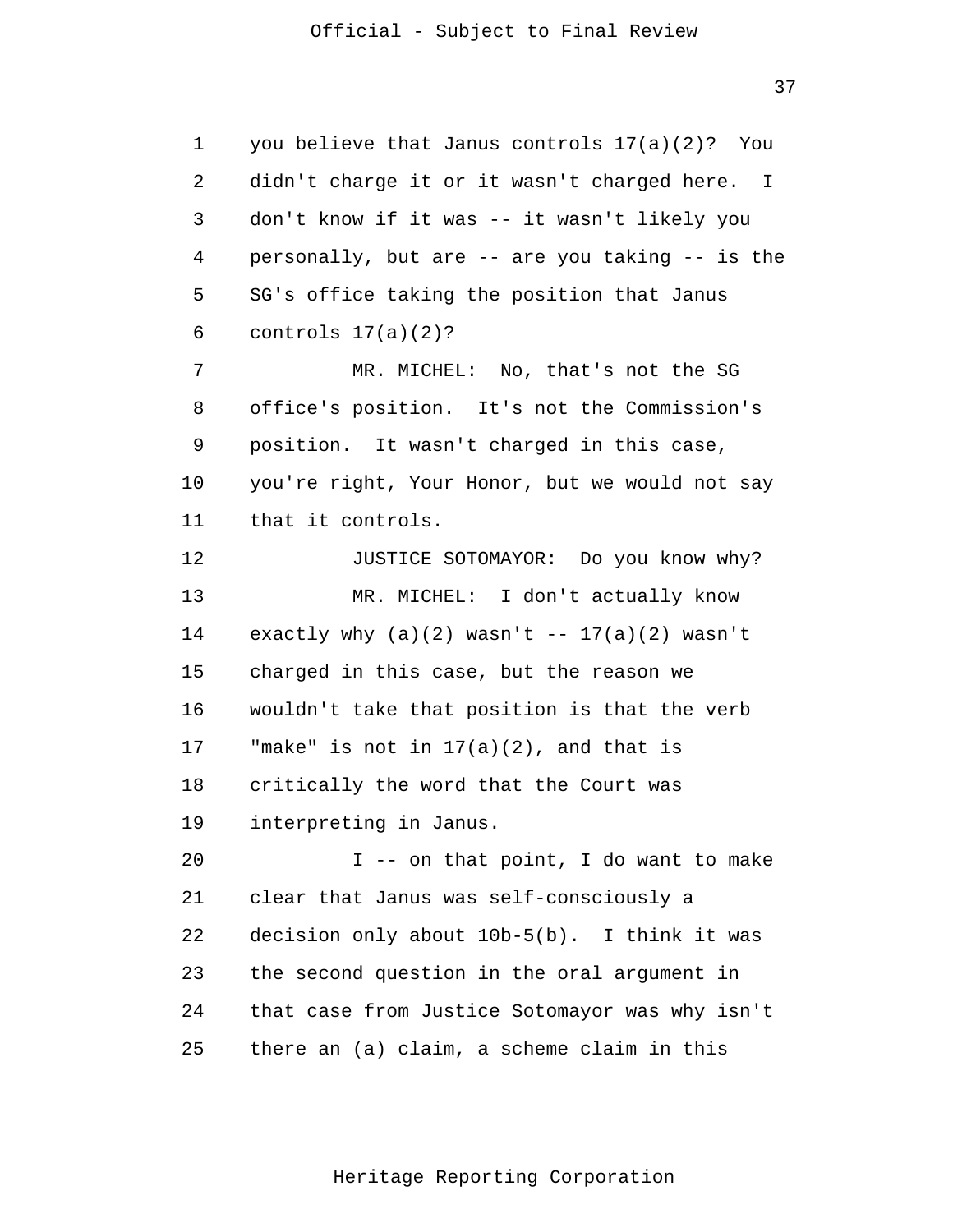1 2 3 4 5 case? And petitioner's response was not that his clients wouldn't have been liable under that theory. It was that that simply hadn't arisen in the case. So Janus was clearly just deciding the

6 7 8 9 10 11 12 13 14 15 16 17 18 19 20 21 22 23 meaning of (b), which I do think goes to the real flaw in Petitioner's argument, which is, again, that subsection (b) somehow restricts the meaning of (a) and (c) in Rule 10b-5 and also somehow restricts the meaning of subsection (a) of a completely different statute, the Securities Act of 1933. And I do think it's a quite extraordinary argument to say that the Commission could, by adopting a rule in 1942, change the meaning of a statute that was enacted by the Congress and signed by the President in 1933. In fact, you know, this Court has repeatedly rejected that kind of field preemption or exclusive remedy argument in the securities laws, most prominently in the Affiliated Ute case, where the Court says quite

 $2.4$ literally even though petitioner is not -- or

25 the securities seller in that case is not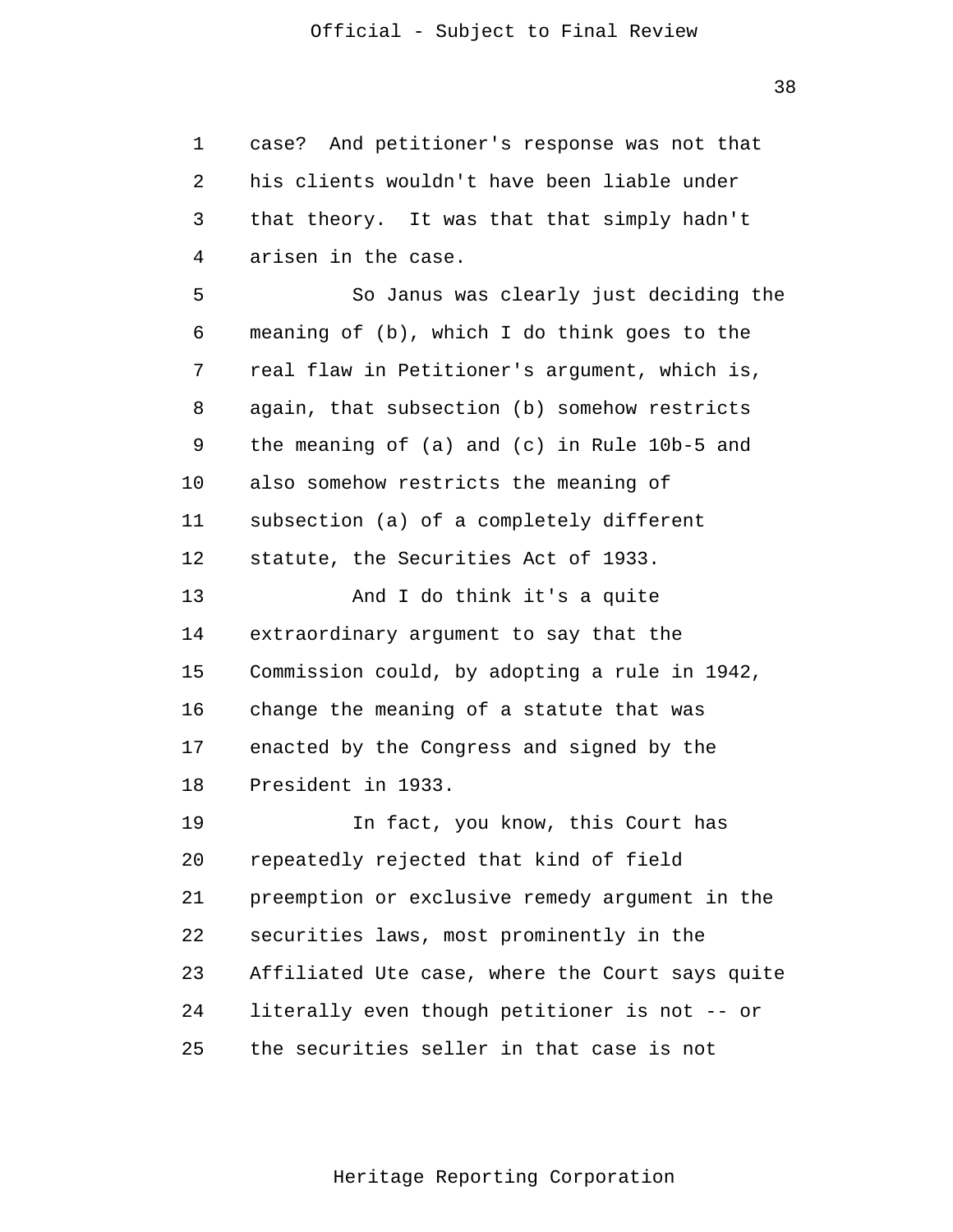1 2 3 liable under (b), he is liable under (a) and (c) because those provisions are not so restricted.

4 5 6 7 8 9 10 11 Another good example is the Herman and MacLean case that we cite in our brief. There, petitioner was -- the defendant was found liable under Rule 10b-5 for misstatements or omissions in a registration statement, even though Section 11 of the Securities Act applies expressly to misstatements in registration statements.

12 13 14 15 And the Court in a quite extended discussion said we're not going to apply a theory of displacement. We're not going to apply a theory of exclusive remedies.

16 17 18 19 In fact, both of the two statutes, the Securities Act and the Exchange Act, have clauses that say they're not the exclusive remedies for securities laws.

20 21 22 23  $2.4$ 25 JUSTICE BREYER: What does "fraud" mean, other than trying -- doing something to -- to create in the mind of the hearer or recipient a false belief that is material? MR. MICHEL: I -- I think that's a good -- I think that's a good description of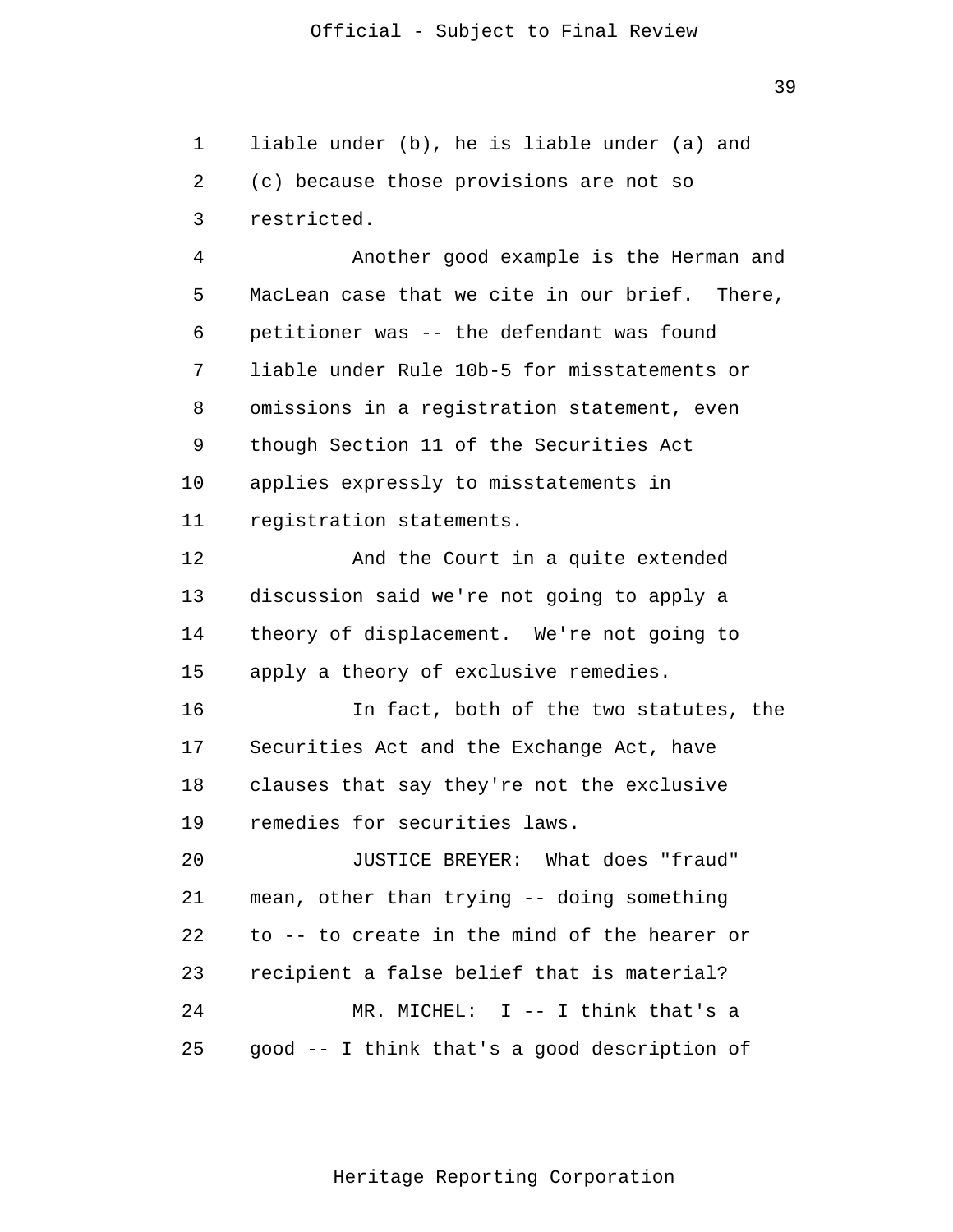1 2 3 4 5 6 7 8 9 10 11 12 13 14 15 16 17 18 19 20 21 22 23 24 25 it. JUSTICE BREYER: Well, that's Black's Law Dictionary. It's good enough. And, fine. (Laughter.) JUSTICE BREYER: If that's what it is, if that's what it is, there could be two ways of doing it. One, you make the statement yourself. Two, you're part of a group where someone else makes the statement, but you play a pretty important role. Indeed, you might be the boss of the group, in which case you're not an aider or abetter. So, if you're not the maker, but you do, in fact, give rise to, perhaps as the boss, the false misrepresentation, wouldn't that be covered by (a) and (c)? MR. MICHEL: Yes. JUSTICE BREYER: Okay. I know that's your position. (Laughter.) MR. MICHEL: Yes. JUSTICE BREYER: But I just wondered why this isn't fairly simple, because now what we did in Janus is we took a category of things which we thought the maker had made the false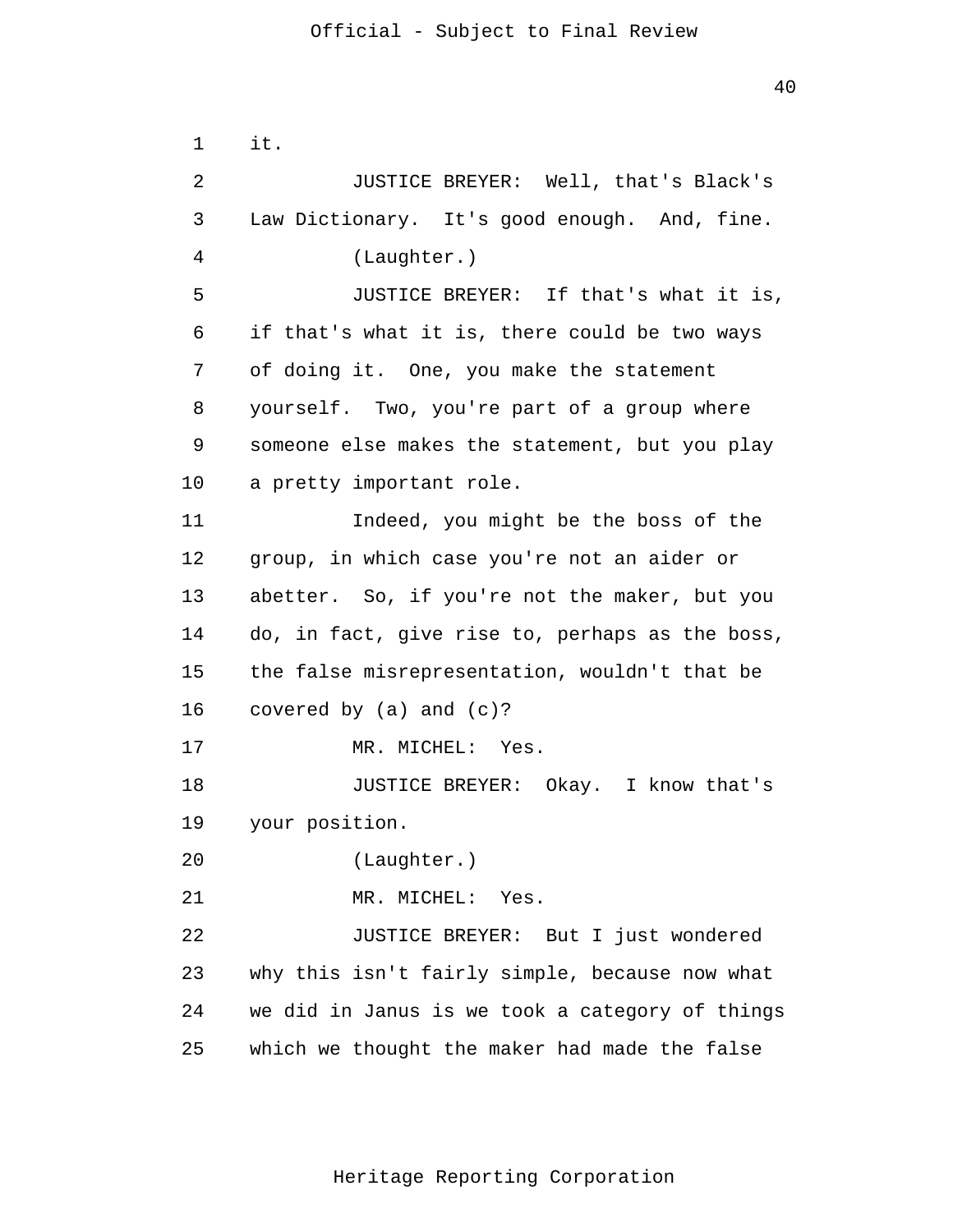41

 1 2 3 4 **5 5**  6 7 8 9 10 11 12 13 14 15 16 17 18 19  $20$  -- 21 22 23 24 25 representation, and we thought, no, he wasn't the maker, but, still, he might be the big boss of a group of people who, in fact, took actions or made statements to cause the false representation to arise in the mind of the listener. I thought perhaps you would agree. MR. MICHEL: I -- I do. I do agree. I do agree, Justice Breyer. JUSTICE BREYER: And that, it seemed to me, is your basic argument. MR. MICHEL: That's correct. And, you know, we recognize there was a close decision in Janus, but I think Janus is ultimately a helpful decision for the Commission. JUSTICE BREYER: I was thinking about it that way, but I dissented in Janus. And so I don't want to be - (Laughter.) JUSTICE BREYER: -- I don't want to be MR. MICHEL: Well, I actually think --JUSTICE BREYER: I don't want it to be oversimplified. MR. MICHEL: Right. No, I think, you know, one quite simple explanation for Janus is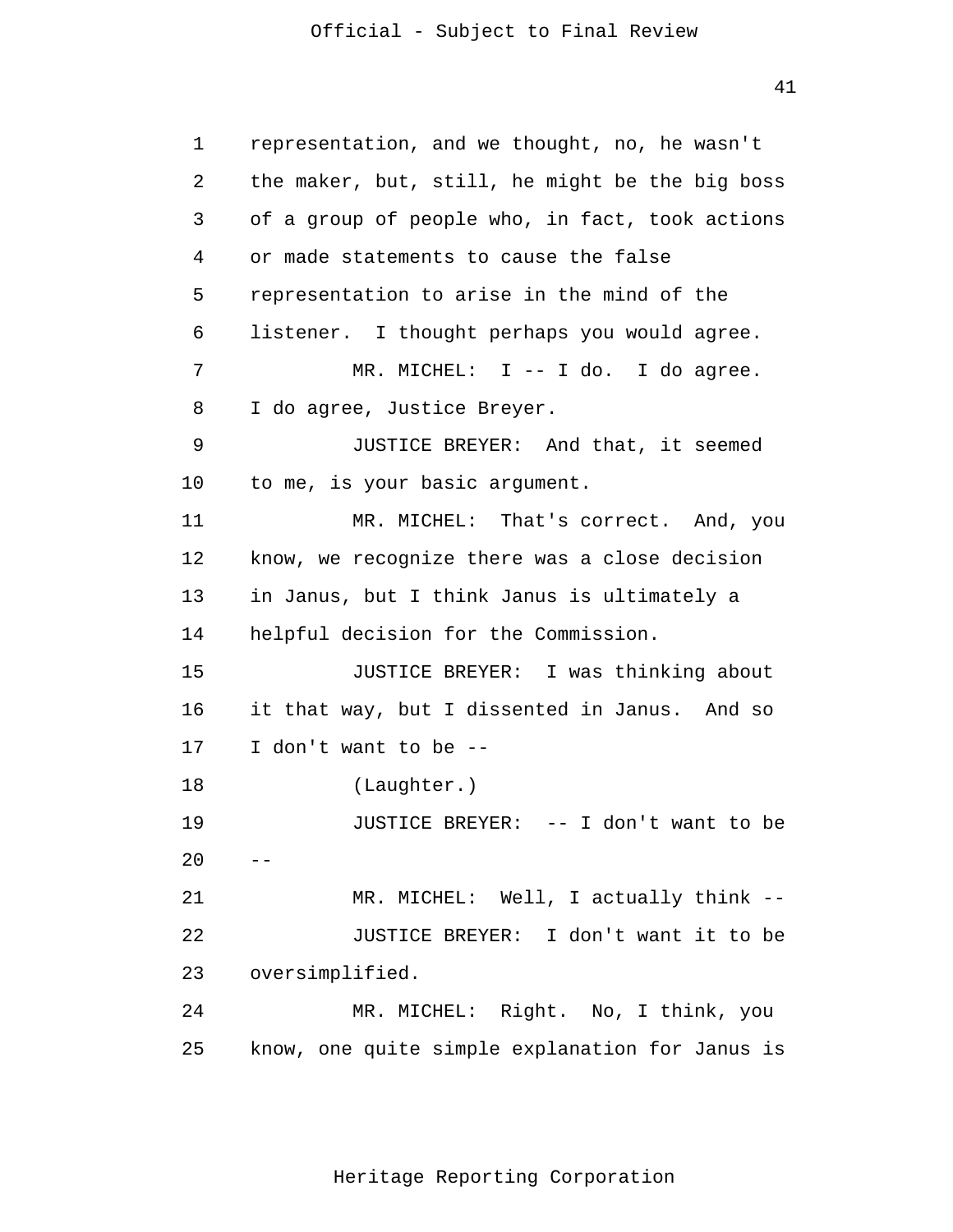42

1 2 3 4 5 6 7 8 9 10 11 12 13 14 15 16 17 18 19 20 21 22 23 24 25 that the Court simply followed the text of the rule, and that's precisely -- and there was dispute about it, but everybody agreed that you were going to interpret the text of the rule. And we believe, if you interpret the text of the rule here, it is quite clear, and -- and Petitioner is almost conceding, I think, that his conduct falls within the meaning of (a) and (c). It's only this argument that (b) somehow restricts or supersedes or preempts a charge under (a) and (c) of Rule 10(b). CHIEF JUSTICE ROBERTS: Well, no, the argument is if you read (a) and (c) the way you do, Janus is a dead letter, right? I mean, in -- in the reply brief, the Petitioner says you never suggest any situation to which Janus would apply, if your reading of 10b-5 prevails. MR. MICHEL: Mr. Chief Justice, that -- we disagree with that. I mean, if you had somebody - CHIEF JUSTICE ROBERTS: Well, let's hear if you -- go ahead. MR. MICHEL: Well, perhaps we didn't suggest it in -- in our brief, but, you know,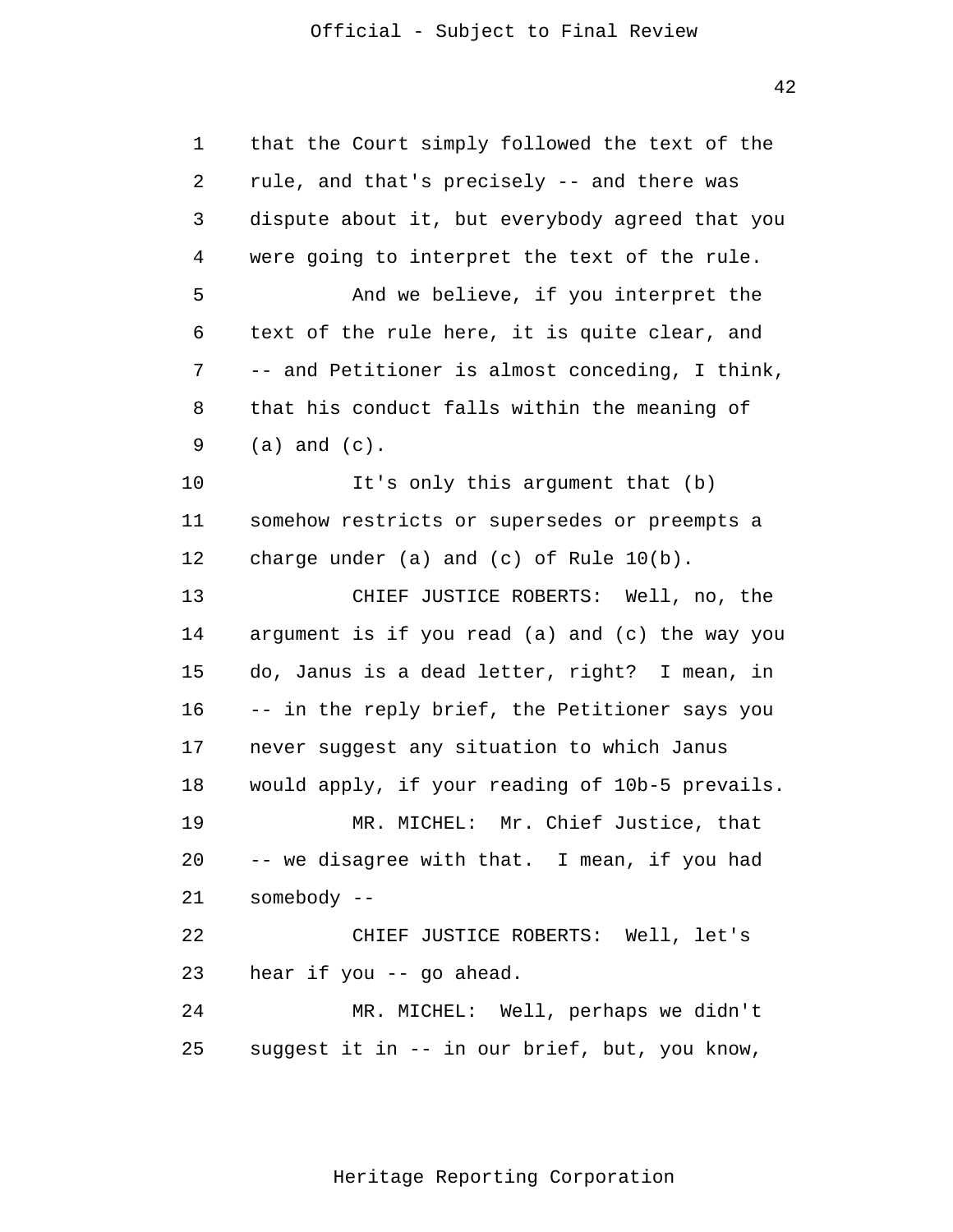43

1  $\overline{2}$ 3 4 5 6 7 8 9 10 11 12 13 14 15 16 17 18 19 20 21 22 23  $2.4$ 25 if you had somebody who was far back in the chain of drafting copy, you know, for example, a marketing director who drafted copy that was itself not deceptive but that that person knew would then be used in a fraud or you had a speech writer who drafted something that was not wrong but he knew was later going to be used in a fraud, that person in our view would be an aider and abetter. That would not be a primary violation, for the important reason that Rule 10b -- that Section 10(b) itself requires a deceptive act. And simply submitting material that you know is later going to be used fraudulently would give you the -- the requisite mens rea for substantial assistance but not for a violation of 10b-5(b) itself. And Janus will be the critical case in those scenarios between primary liability and secondary liability. And that's, of course, essential in a private action because there is no cause of action after Central Bank for aiding and abetting in a private action. And Janus will be the difference between liability and no liability for people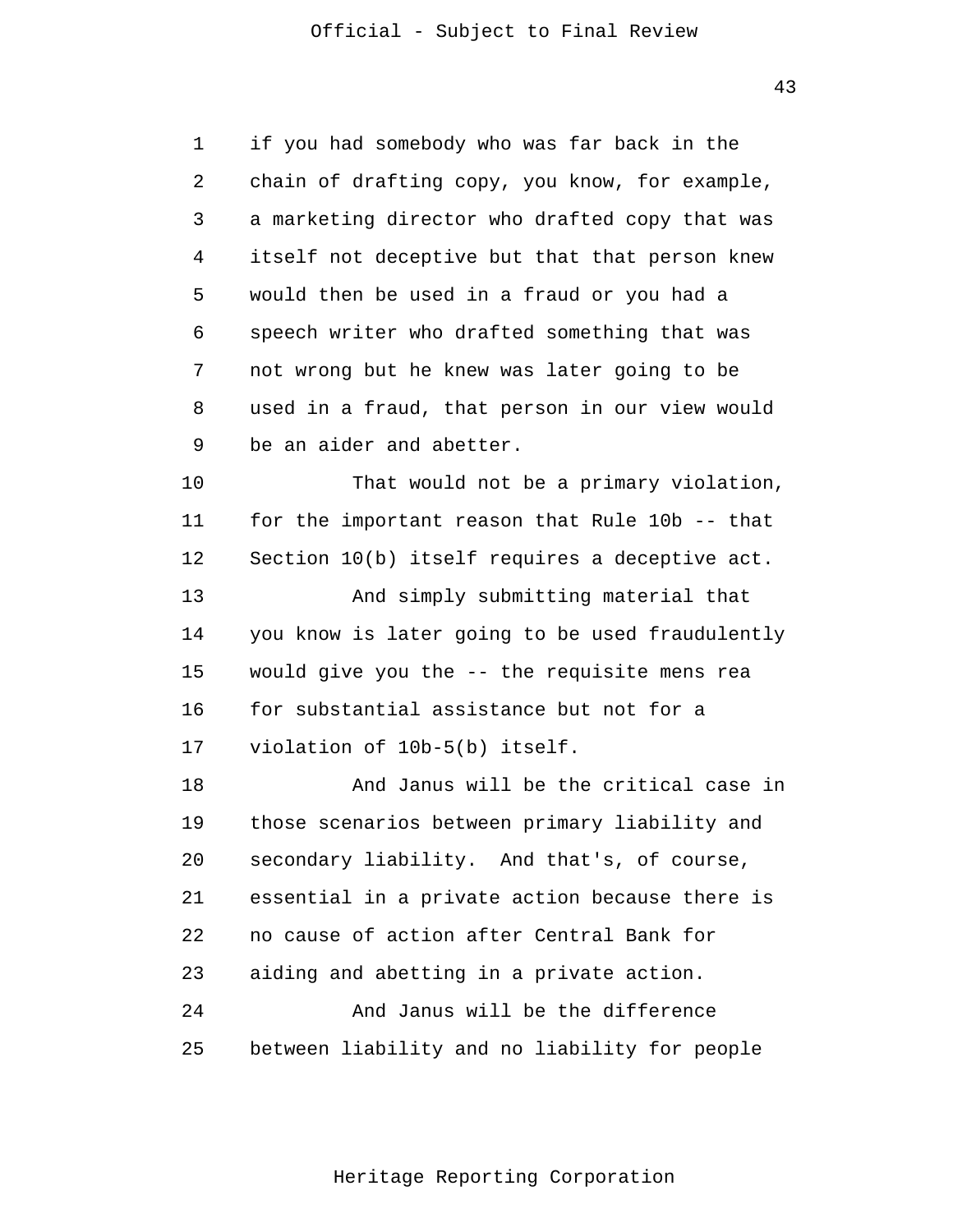44

1 2 3 4 5 6 7 8 9 10 11 12 13 14 15 16 17 18 19 20 21 22 23  $2.4$ 25 in that situation. Now I do - JUSTICE BREYER: I think the Chief Justice is thinking of someone who does prior to Janus, would have made a statement, and now that seemed to be excluded in Janus. MR. MICHEL: So the -- I mean --JUSTICE BREYER: And -- and now we have a way of making, for that set of people, Janus irrelevant because the aiding and abetting argument you just made would have existed pre-Janus or ante-Janus. One possible attitude is to say: So much the better. But that perhaps would be the dissenters' attitude. (Laughter.) JUSTICE BREYER: And so -- so -- so -- so what is the answer to the Chief Justice's question, which was raised by your opponents, that it still has life and, in fact, makes a difference even for people who before and after, maybe in the private context, what is what is  $-$ MR. MICHEL: May -- well, let me try to be clear. Before Janus, there would have been an argument that somebody far back in the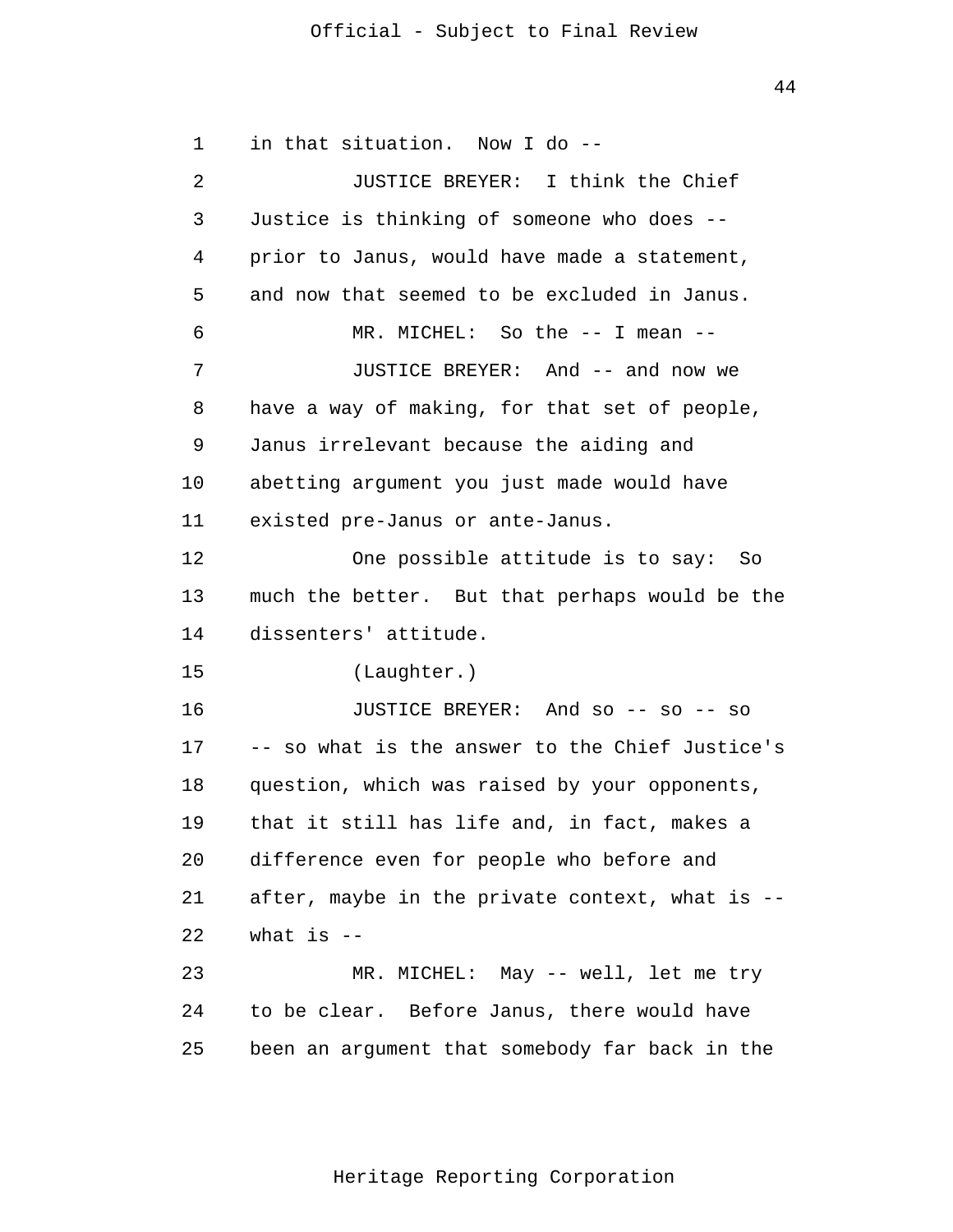liable under 10b-5(b). That means there could 1 2 3 4 5 6 7 8 9 10 11 12 13 14 15 16 17 18 19 20 21 22 23 24 25 chain of -- of making a statement was a maker of the statement under -- and was primarily have been a private action against that defendant. After Janus, that argument is no longer available with respect to people far back in the chain who didn't commit one of the -- who don't fall within (a) or (c) as primary violators. Now we think that's not this case because Petitioner does fall within (a) and  $(c)$ . But  $-$ CHIEF JUSTICE ROBERTS: Your -- so the SEC would argue that somebody that prepared one of these documents that's -- contains fraudulent material or -- or knew that it would be used in a fraud, in other words, you would say, oh, don't worry about that, that person's not a maker, he's not going to be liable because of Janus? MR. MICHEL: Before Janus, we would have said he was a maker. But we accept Janus. And now we would say that that person is an aider and abetter who could be pursued by the

45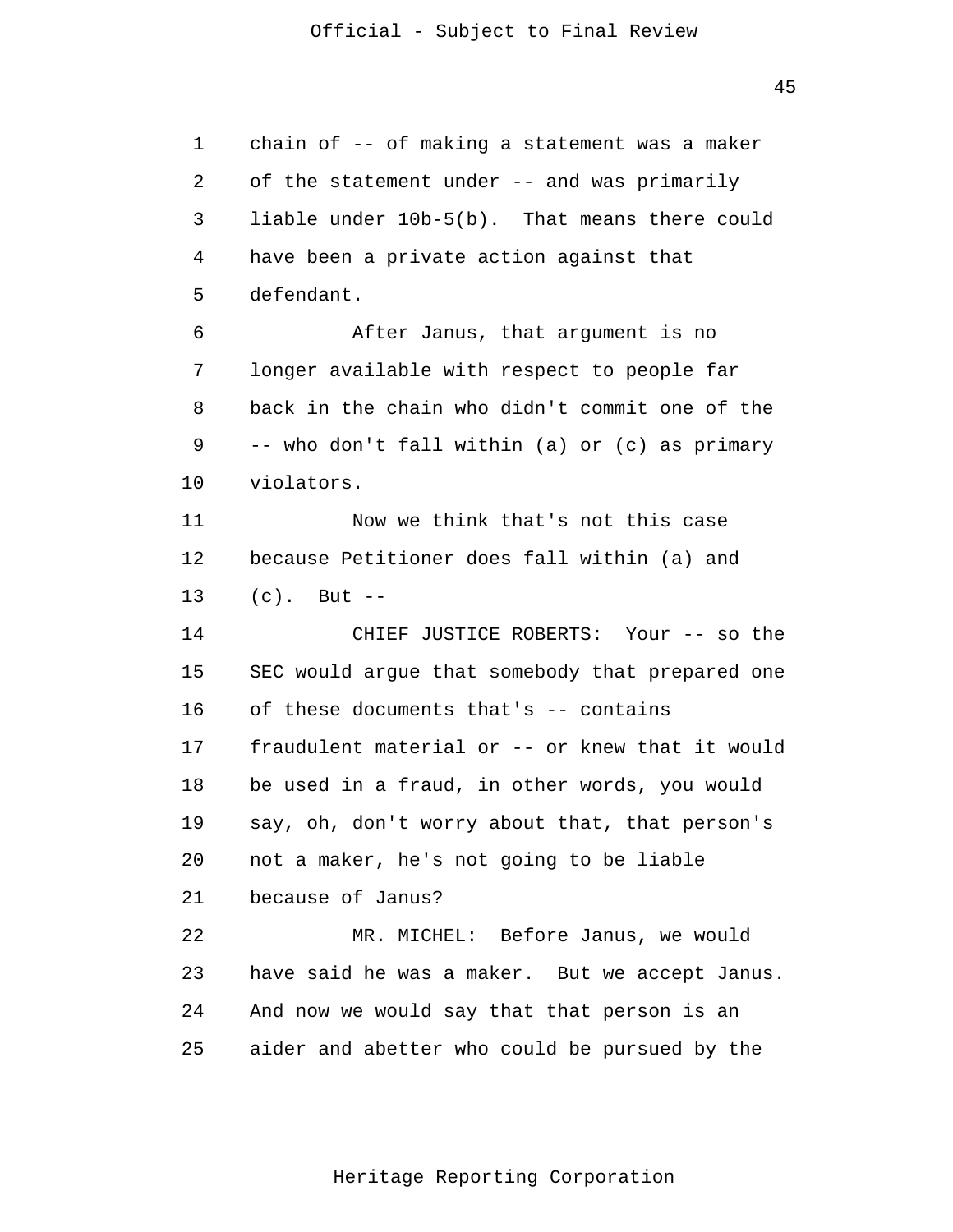46

| 1  | Commission. That's -- that's the Malouf         |  |  |
|----|-------------------------------------------------|--|--|
| 2  | decision that we've cited in -- in our brief.   |  |  |
| 3  | Now I do want to make the point that            |  |  |
| 4  | aiding and abetting liability will not always   |  |  |
| 5  | be available. And so it's tempting to say that  |  |  |
| 6  | that's always a fallback for the Commission.    |  |  |
| 7  | First of all, of course, it's not available at  |  |  |
| 8  | all in a private right of action, which is one  |  |  |
| 9  | of the principal ways in which victims of fraud |  |  |
| 10 | can recover money.                              |  |  |
| 11 | But it's also not available even in a           |  |  |
| 12 | Commission action unless there's a primary      |  |  |
| 13 | violation. You have to find the primary         |  |  |
| 14 | violator. And that distinguishes this from      |  |  |
| 15 | typical criminal aiding and abetting under 18   |  |  |
| 16 | U.S.C. 2.                                       |  |  |
| 17 | So you can easily hypothesize a                 |  |  |
| 18 | situation in which somebody who makes the       |  |  |
| 19 | statement, perhaps a high-up corporate          |  |  |
| 20 | executive or a board of directors, lacks the    |  |  |
| 21 | scienter required for primary liability because |  |  |
| 22 | they don't know what's going on with the        |  |  |
| 23 | details of the financial reports; they're       |  |  |
| 24 | trusting the lower-down people to do that.      |  |  |
| 25 | And the Commission can't pursue them            |  |  |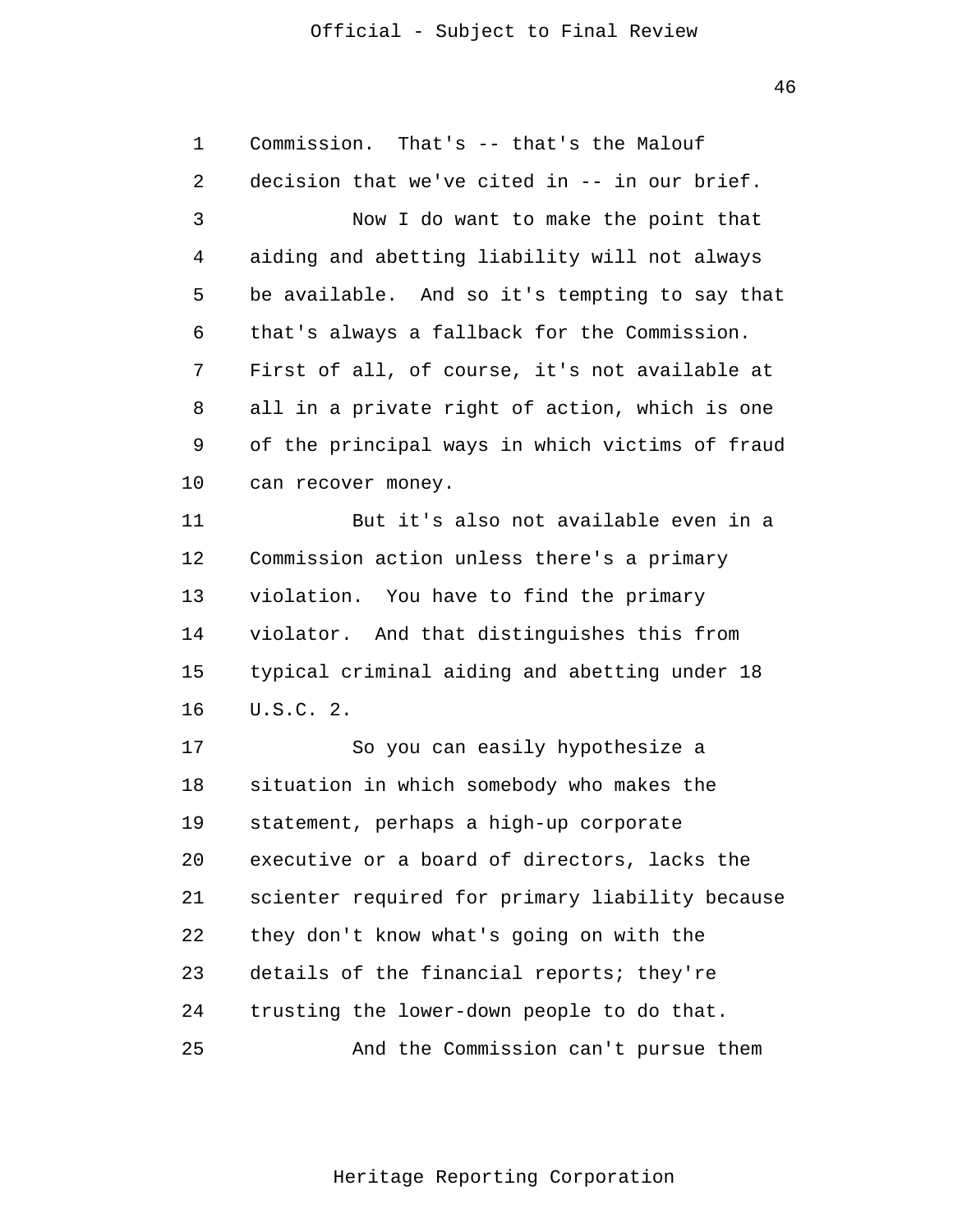47

1 2 3 4 5 6 7 8 9 10 11 12 13 14 15 16 17 18 19 20 21 22 23 24 25 for a primary violation because they lack scienter. And then the Commission can't pursue the aider and abetter because there's no primary violator. And that would, we submit, tear a big loophole in securities fraud law, and that would be a very damaging result for the Commission that I don't think Congress intended and that I don't think is within the ordinary meaning of the text here. My -- my friend said a couple of times that -- tried to draw a distinction between conduct and statements. And -- and as some of the questioning suggests, I just don't think that holds up. To start with, the Stoneridge opinion expressly says that the petitioner's course of conduct included both oral and written statements. So this Court has made clear that conduct can include statements. And -- and in addition, Section 10(b) itself, which - JUSTICE KAGAN: I think he was saying something to the effect of, if it's only statements, it can't be conduct. MR. MICHEL: Yeah, I -- I don't think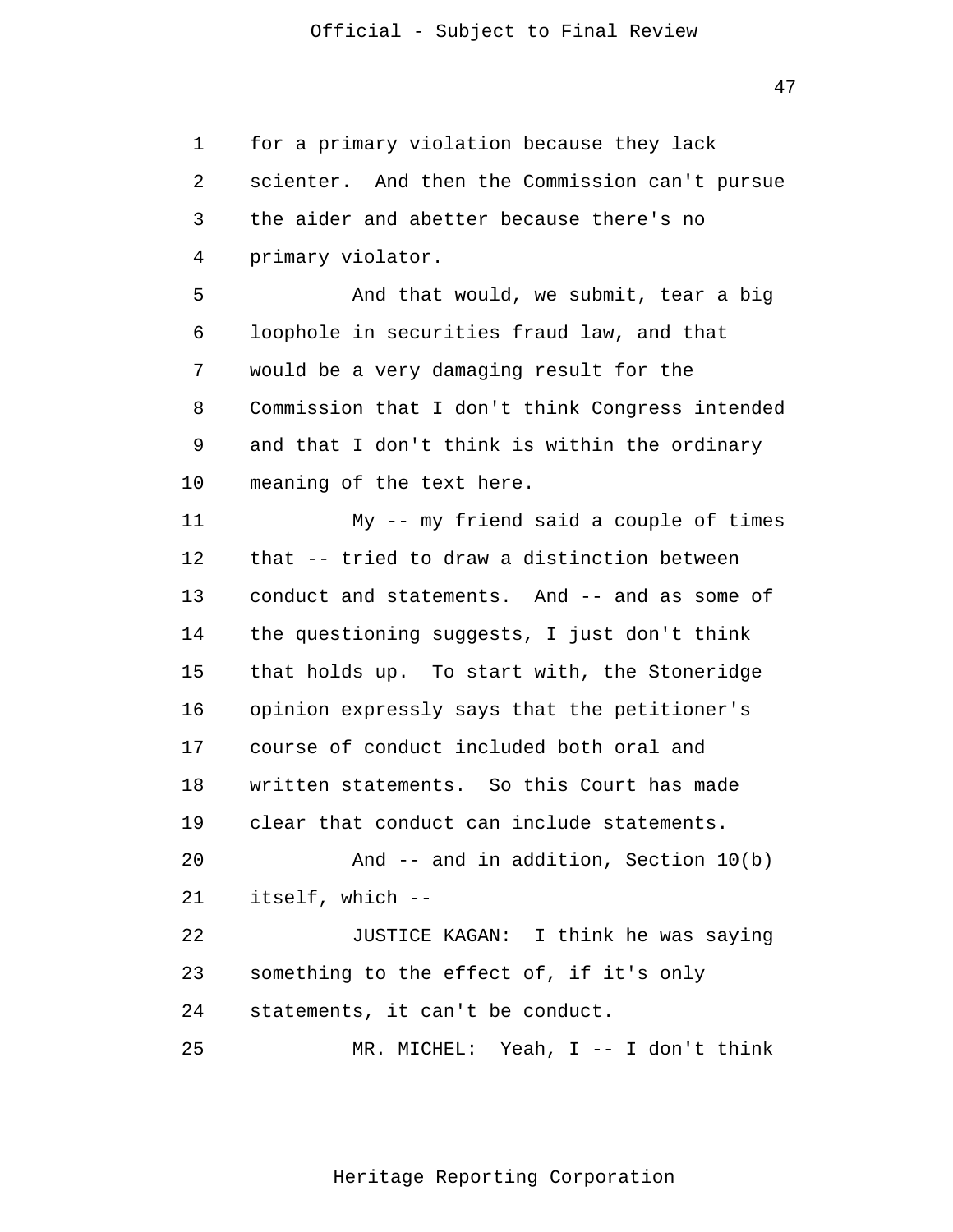48

1 2 3 4 5 6 7 8 9 10 11 12 13 14 15 16 17 18 19 20 21 22 23 24 25 that can work either. And  $I$  -- I think it was you, Justice Kagan, who suggested this. As my friend said, everything in 10b-5 has to come has to emanate from 10(b). And the only two nouns that are at issue in 10(b) are "devices" and "contrivances." Now Section 10(a) includes "device" or Rule 10b-5(a) includes "devices," which I take him to -- to concede is conduct. So, unless his position is that all statements are contrivances and covered by 10(b) for that reason, I think he's conceded - JUSTICE GORSUCH: Well, counsel - MR. MICHEL: -- that statements are devices under 10(b). JUSTICE GORSUCH: -- I think what I'm -- what I heard at any rate -- and we can -it's an interesting question what the argument is, but I had understood it that, all right, one can create a false impression in the mind of another through conduct or through statements. All right? Here, the only thing that was alleged to create a false impression in the mind of others was this statement and that that's the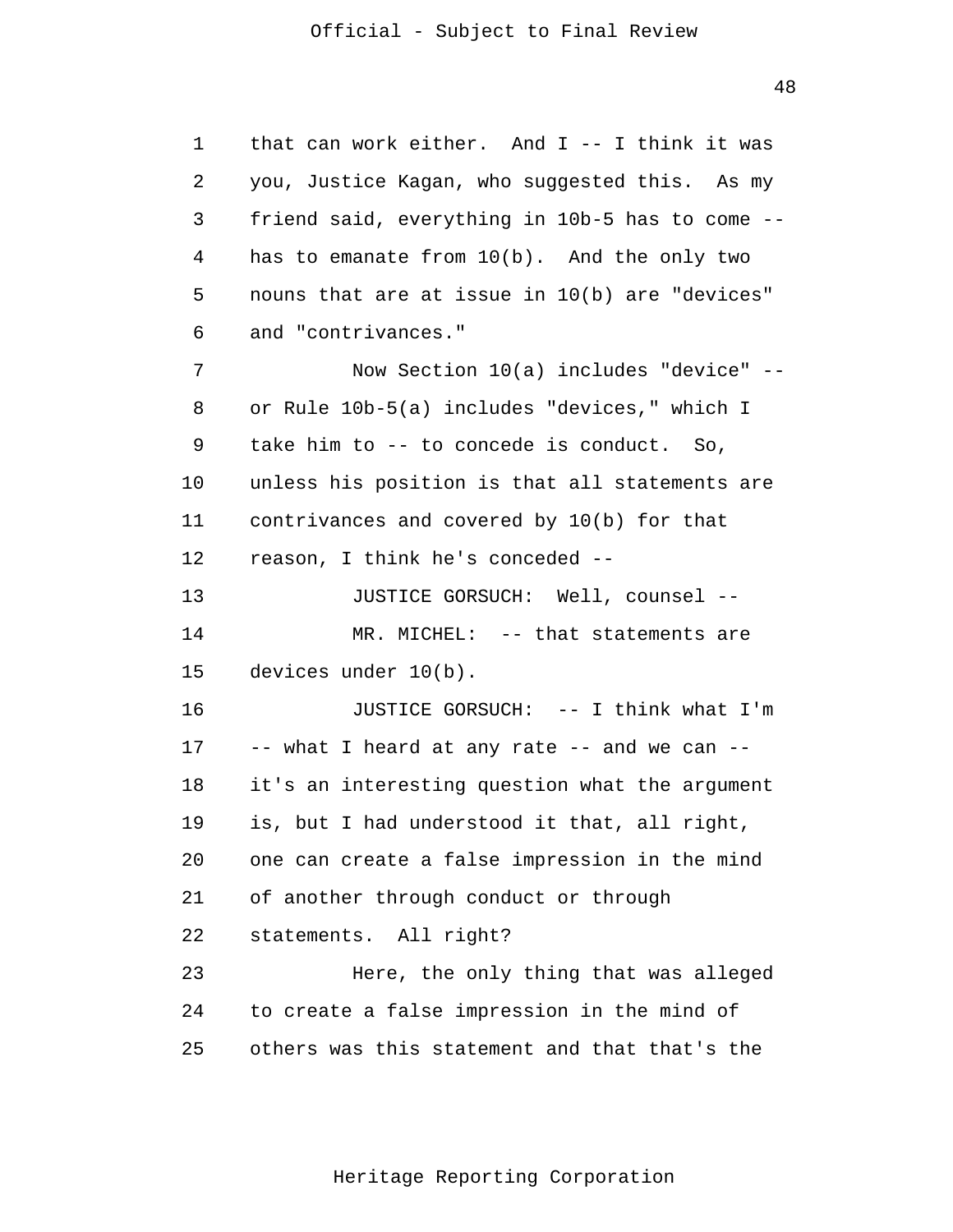49

1 2 3 4 5 6 7 8 9 10 11 12 13 14 15 16 17 18 19 20 21 22 23 24 25 problem you have. If the only false act, the only actus reus, was a statement and he didn't make it, then what? MR. MICHEL: Well, I think he -- he didn't make the statement, we -- the D.C. Circuit found, but he still employed the device to defraud or engaged in - JUSTICE GORSUCH: He sure helped. I mean, there's no doubt about it. He did a lot to help. But he didn't engage in any independent conduct that created a false impression in the mind of the other, other than disseminate the false statement that did that. MR. MICHEL: Well, I -- I guess I -- I might quibble with the last point, that -- the "other than" is quite important. You know, he sent the email that - JUSTICE GORSUCH: Oh, for sure. Oh, for sure. And  $-$  and you  $-$  you've  $-$  you've penalized him heavily and are going to be able to on anybody's account, but we're trying to draw a line here between primary and secondary. And that's -- that's where I'm stuck. MR. MICHEL: Well, on the facts of this case, Your Honor, there is no secondary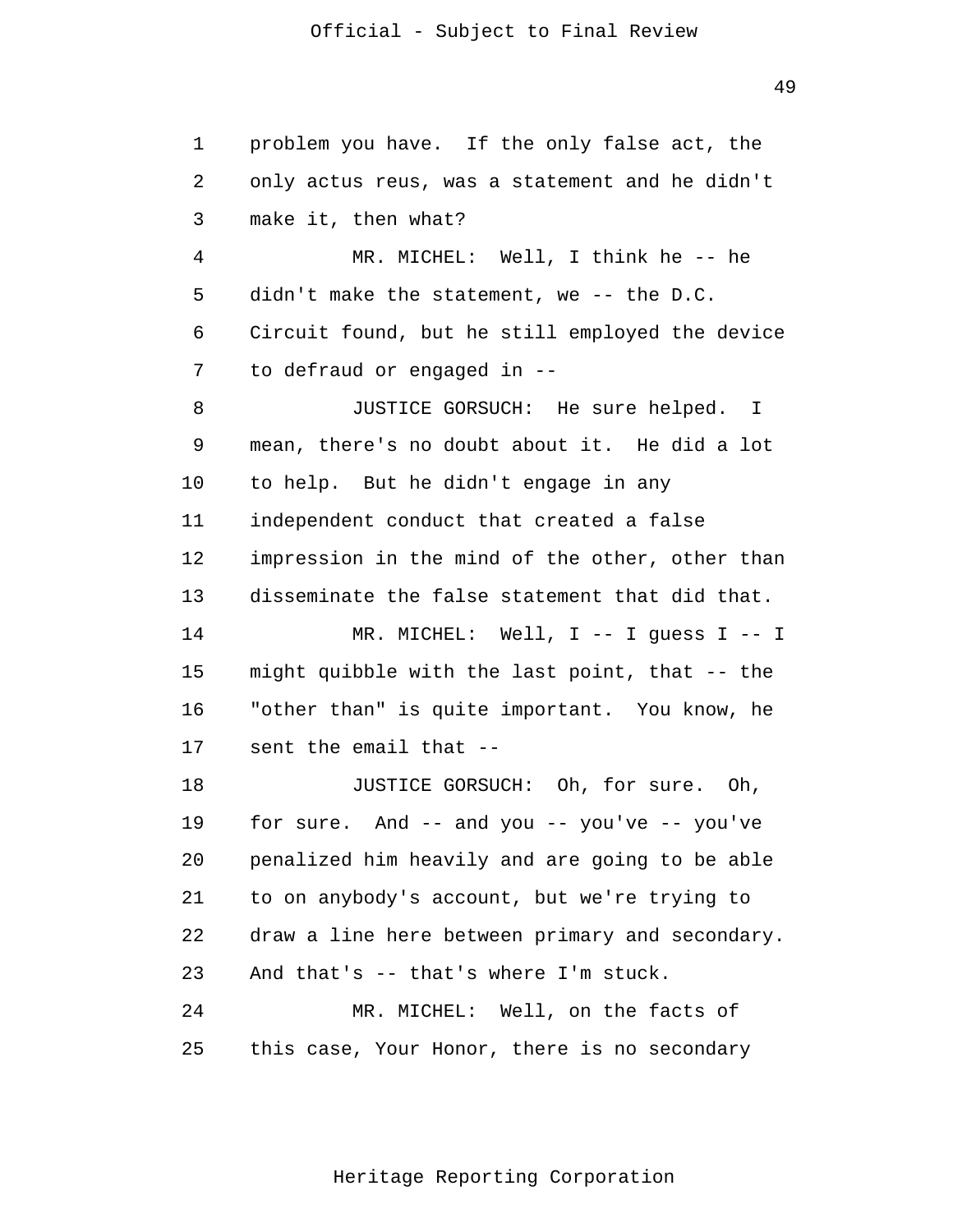50

1 2 3 4 5 6 7 8 9 10 11 12 13 14 15 16 17 18 19 20 21 22 23 24 25 liability charge. So, if -- if the Court were to reverse, he would not be punished at all. JUSTICE GORSUCH: We're not worried about just this case, are we, counsel? MR. MICHEL: I -- I did want to make that one point. JUSTICE GORSUCH: You've made the point, but you -- you concede we've got bigger fish to fry than that, right? MR. MICHEL: Right. I -- I agree with that and I -- I do think you'll see sort of higher stakes and more sophisticated frauds, but I don't think you're likely to see a sort of more egregious fraud than this, where Petitioner, in addition to transmitting the statement that was made by Gregg Lorenzo, sent it as the head of the investment banking division. He asked -- he offered to follow up with questions. He signed it under his own name. JUSTICE GORSUCH: You've got lots of mens rea, I grant you. Okay? And -- but --MR. MICHEL: Those are acts. JUSTICE GORSUCH: Oh, those are acts. They are indeed acts. But, if the act that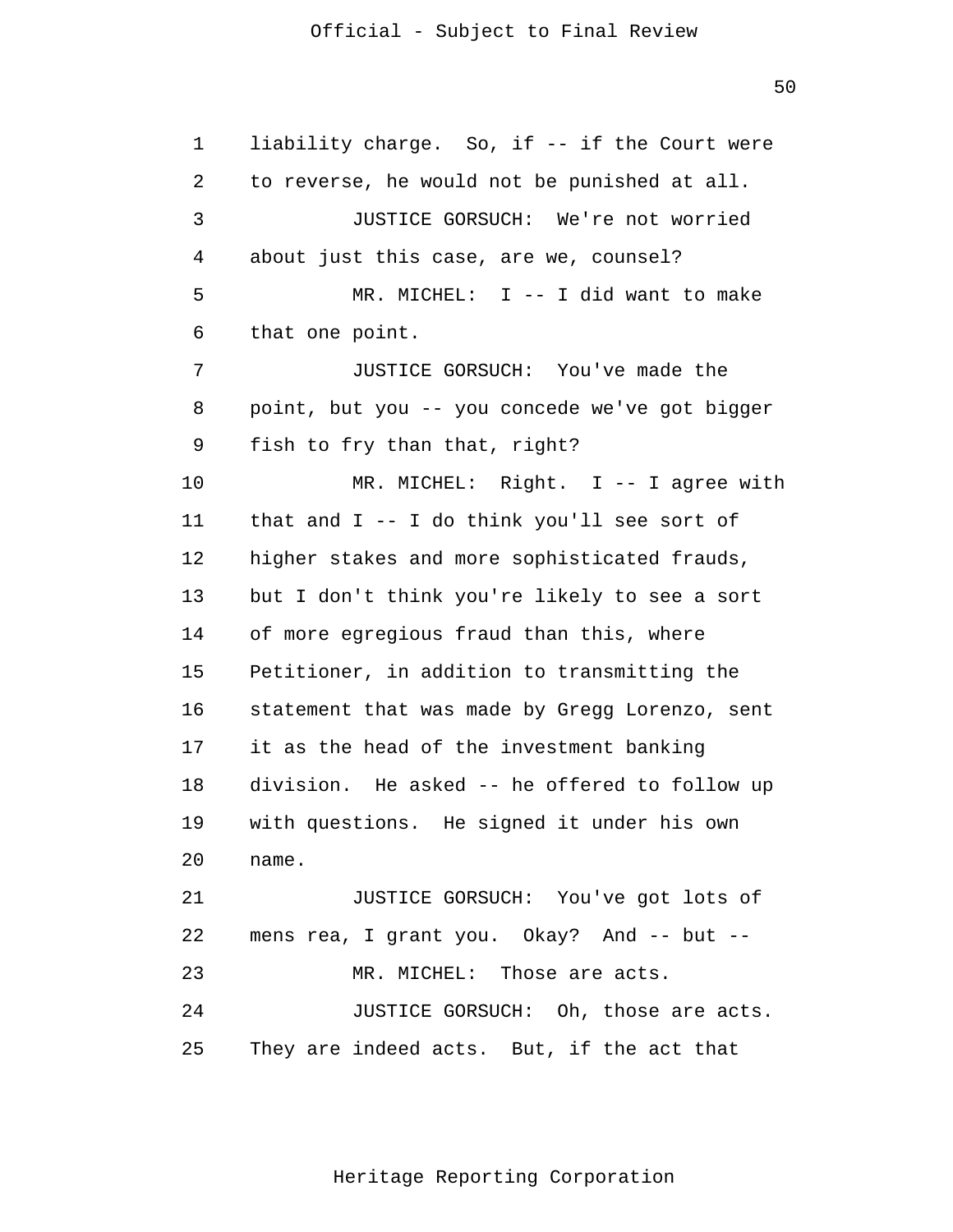1 2 3 4 5 6 7 8 9 10 11 12 13 14 15 16 17 18 19 20 21 22 23 24 25 created the deception in the mind of another wasn't any conduct, it was a statement, then what, is the question? MR. MICHEL: I suppose the answer to that is that sending an email is conduct. JUSTICE KAGAN: Yeah, it took acts to get to those minds, right? MR. MICHEL: Absolutely, and the act it took in particular was sending the email, sending the two emails, without which these investors never would have been deceived. I - I do very strongly think that the act was what led to the deception. JUSTICE GORSUCH: It helped the deception, but the deceptive -- the thing that caused the deception in the mind of the other, to get back to Justice Breyer's quotation from Black's, was the statement in the email, the the erroneous facts transmitted to investors in the email, right? That's it? There's not - JUSTICE KAGAN: No, it can't cause the deception unless it gets to those readers. MR. MICHEL: I -- I agree with that. I mean, I suppose another way to think of it is if Petitioner had -- if Petitioner had called

Heritage Reporting Corporation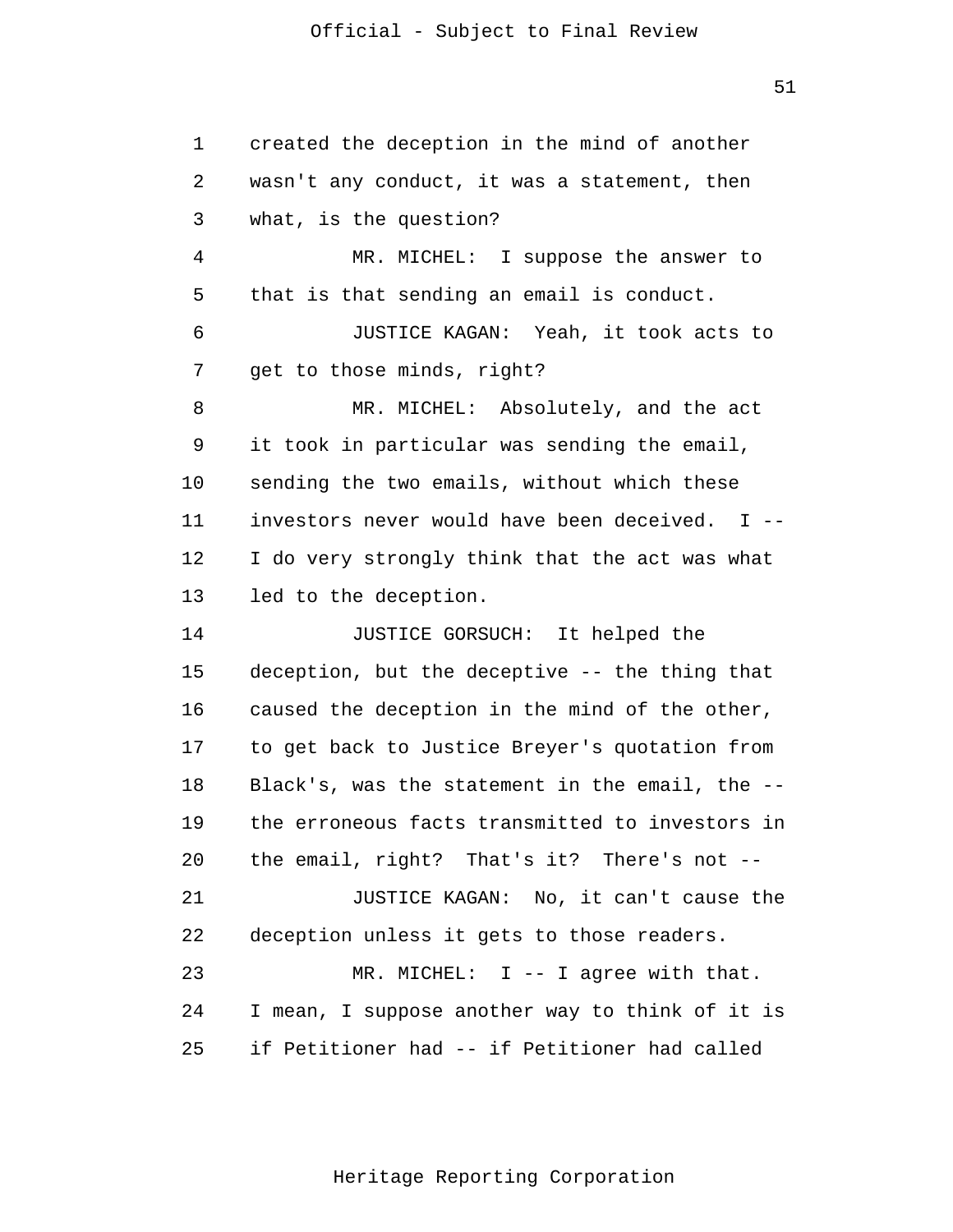52

| $\mathbf 1$ | up the investors on the phone and said, you     |  |  |
|-------------|-------------------------------------------------|--|--|
| 2           | know, I hope you just got the email that I      |  |  |
| 3           | sent, this is not my statement, you know, I     |  |  |
| 4           | didn't make it, Gregg Lorenzo made it, but,     |  |  |
| 5           | boy, you really want to look at it because it's |  |  |
| 6           | a great investment opportunity, and if you have |  |  |
| 7           | any questions, let me know. The investment      |  |  |
| 8           | banking division is the one sending this --     |  |  |
| 9           | CHIEF JUSTICE ROBERTS: When you said            |  |  |
| 10          | -- when you said -- just to clarify, when you   |  |  |
| 11          | said, "I agree with that," were you agreeing    |  |  |
| 12          | with Justice Gorsuch or Justice Kagan?          |  |  |
| 13          | (Laughter.)                                     |  |  |
| 14          | MR. MICHEL: I think it was Justice              |  |  |
| 15          | Kagan.                                          |  |  |
| 16          | CHIEF JUSTICE ROBERTS: Okay.                    |  |  |
| 17          | JUSTICE BREYER: Is there a                      |  |  |
| 18          | distinction between conduct and statement?      |  |  |
| 19          | MR. MICHEL:<br>Well --                          |  |  |
| 20          | JUSTICE BREYER: Okay.                           |  |  |
| 21          | MR. MICHEL:<br>No.                              |  |  |
| 22          | JUSTICE BREYER: What did you just               |  |  |
| 23          | state?                                          |  |  |
| 24          | MR. MICHEL: Yes.                                |  |  |
| 25          | (Laughter.)                                     |  |  |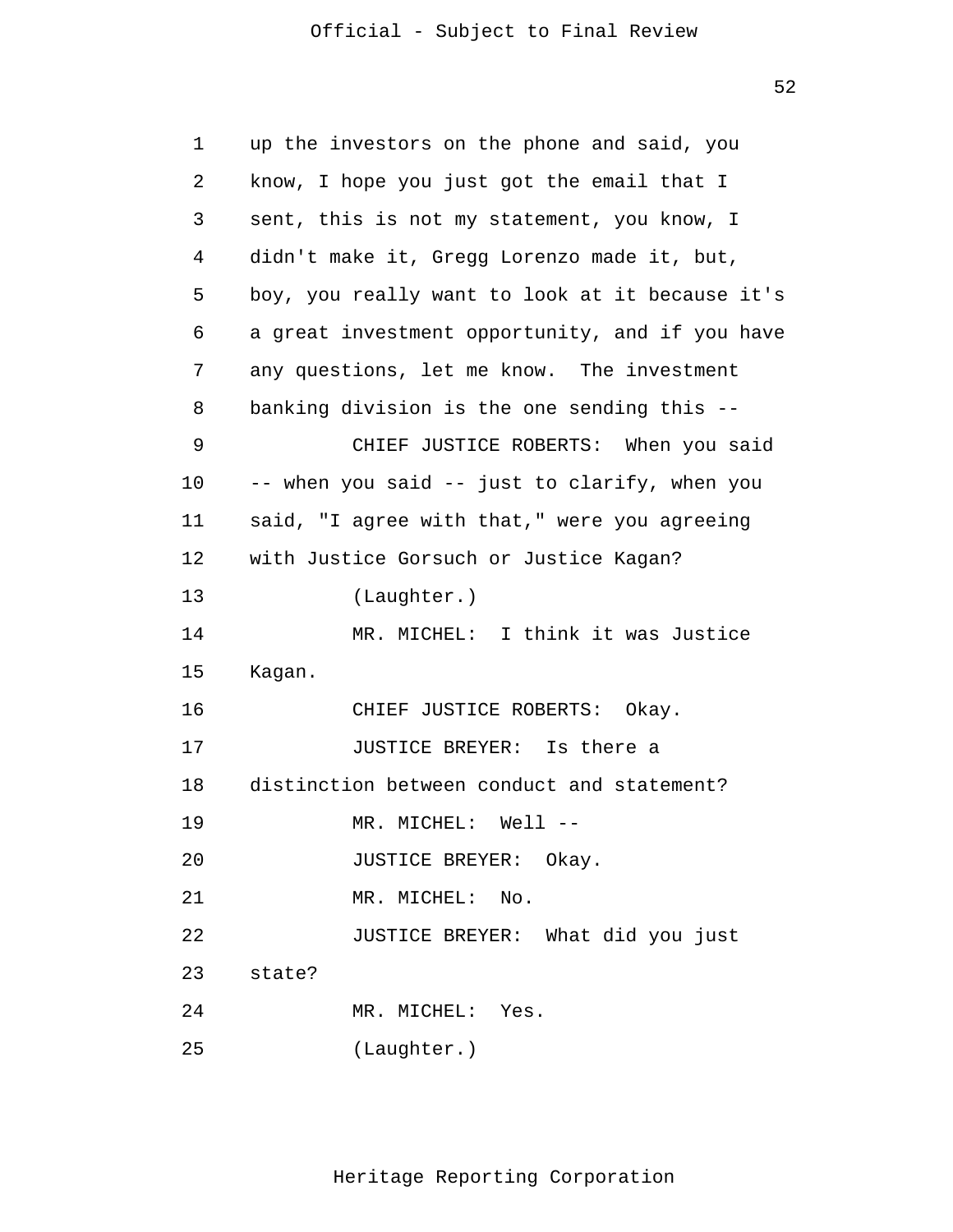1 2 3 4 5 6 7 8 9 10 11 12 13 14 15 16 17 18 19 20 21 22 23 24 JUSTICE BREYER: You know, I mean, don't we make statements all the time through conduct? MR. MICHEL: Yes, of course. JUSTICE BREYER: Thank you. I since it was a favorable question, I thought you might be - (Laughter.) MR. MICHEL: And, you know, I -- I think it runs in both directions. The -- the Court has said -- you know, in --- in criminal law cases, the Court has said that not every crime that, you know, involves some sort of speech, you know, necessarily raises a First Amendment concern. I think it's a -- it's a well grounded principle that conduct does include statements. I -- I suppose a final point, as we're sort of searching for meaning for (b), I do think the Court has, you know, reiterated on many occasions that even a provision that seems redundant or that doesn't add anything to the substantive scope of the law can still serve a valuable purpose by clarifying or by -- by

25 marking out what the heartland of the -- of the

Heritage Reporting Corporation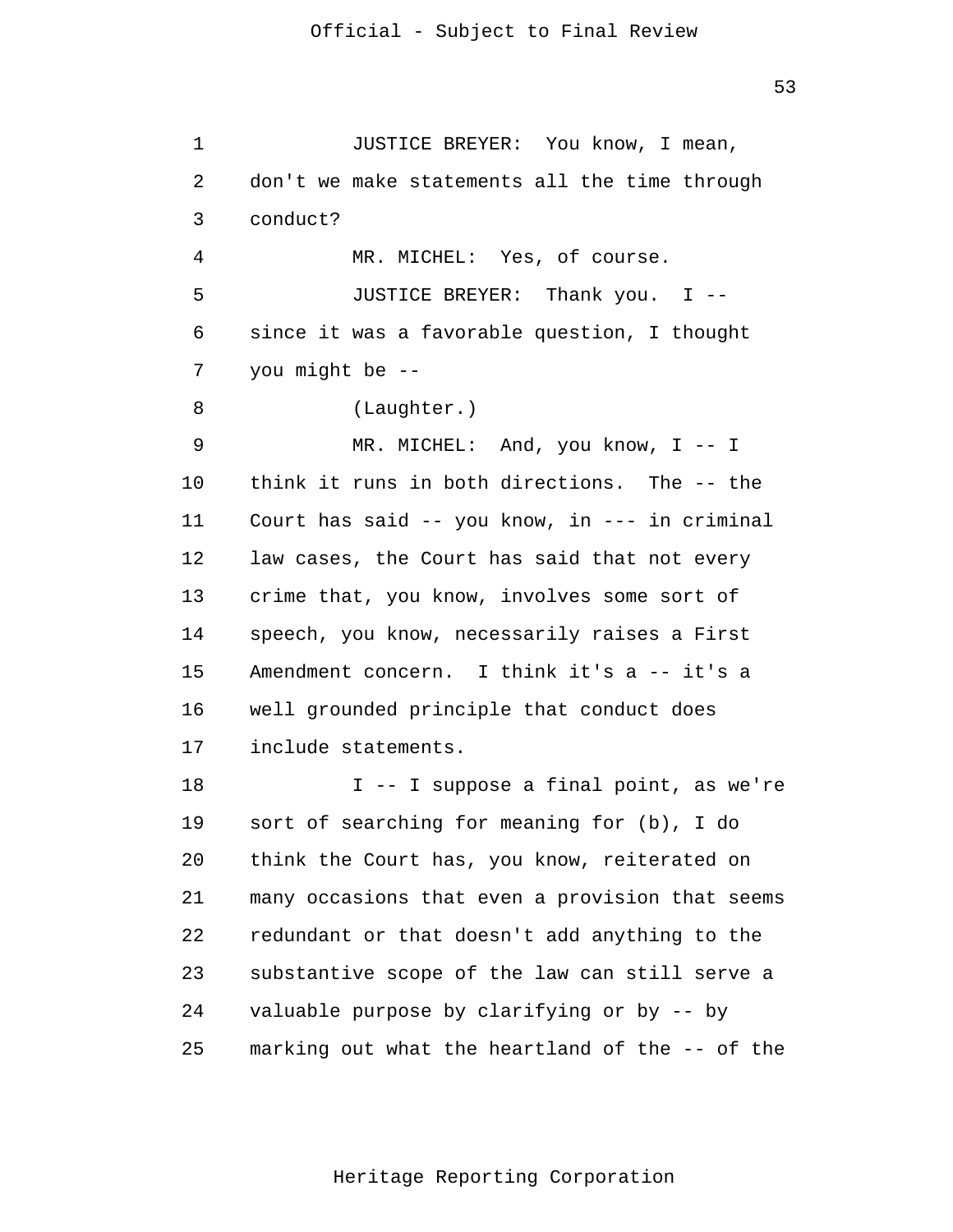| violation is. |  |
|---------------|--|
|               |  |

| 2  | And here, if you look at the history            |
|----|-------------------------------------------------|
| 3  | of the securities laws, Rule 10b-5 came about   |
| 4  | nine years after the Securities Act, which had  |
| 5  | changed the common-law rule and brought         |
| 6  | disclosure and statements to the fore as a --   |
| 7  | as a responsibility for those issuing and       |
| 8  | trading in securities.                          |
| 9  | So it makes sense that Rule $10b-5(b)$          |
| 10 | would -- would mark out statements as a         |
| 11 | particular area of concern and would say, if    |
| 12 | you can show that somebody made a statement,    |
| 13 | then you've shown liability under 10b-5.        |
| 14 | But I don't think that that in any way          |
| 15 | forecloses liability under (a) and (c). And as  |
| 16 | I said earlier, the Affiliated Ute case, I      |
| 17 | think, is -- is squarely on point and says      |
| 18 | somebody can be liable under (a) and (c) even   |
| 19 | if they're not liable under (b).                |
| 20 | Justice Alito's opinion, which we               |
| 21 | cited at page 36 of our brief, in the Lee case  |
| 22 | from the Third Circuit, I think is helpful on   |
| 23 | this point too. In that case, there was a       |
| 24 | statute that covered both crimes of deceit on   |
| 25 | the one hand and tax evasion on the other hand. |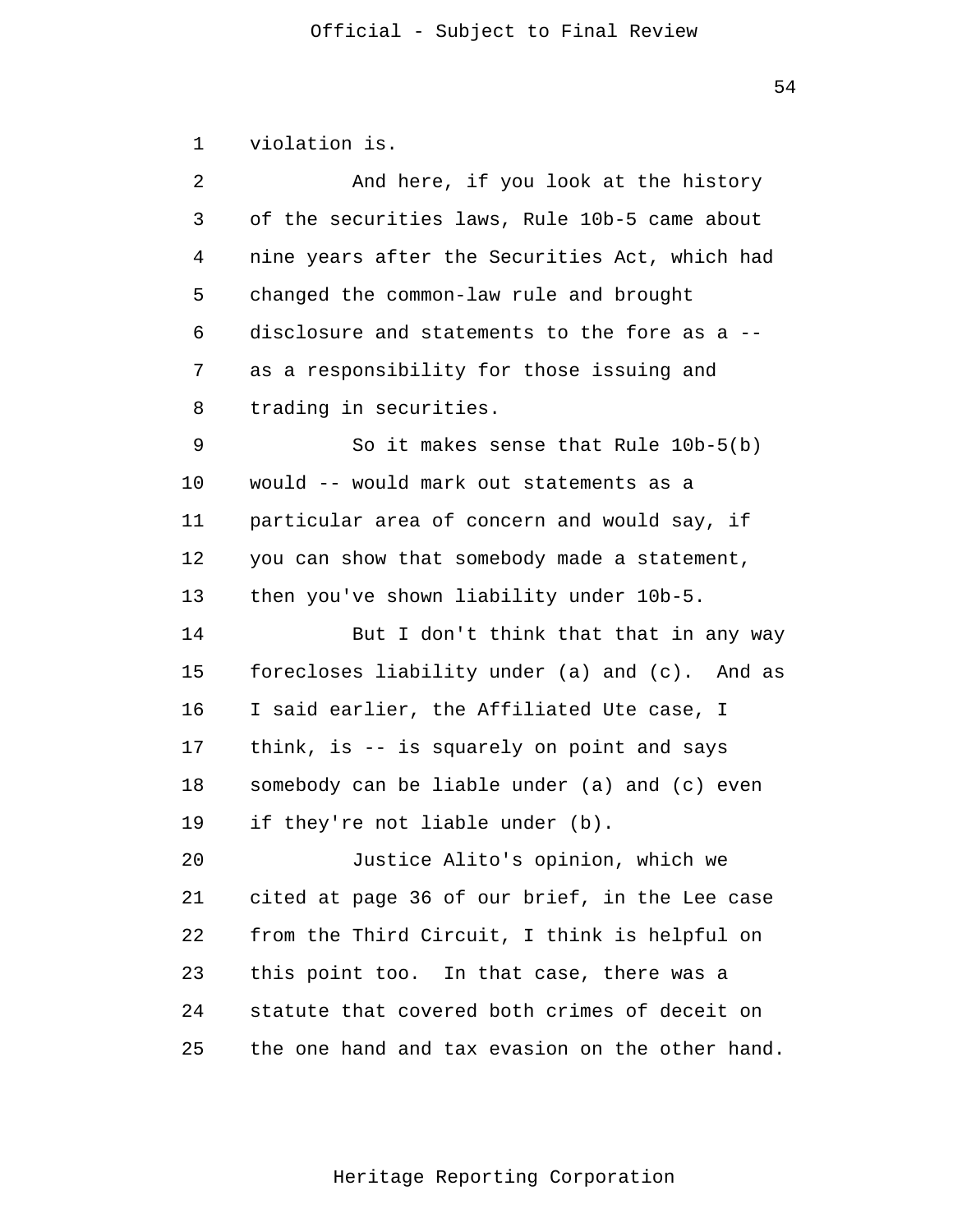| $\mathbf 1$ | And Justice Alito's opinion explained           |
|-------------|-------------------------------------------------|
| 2           | that a tax crime that was not evasion but still |
| 3           | involved deceit would be covered by that        |
| 4           | statute because the enumeration of tax evasion  |
| 5           | didn't preempt the field or didn't serve as the |
| 6           | exclusive vehicle for all tax-related claims.   |
| 7           | And I think the same analysis applies here.     |
| 8           | The statement -- the enumeration of             |
| 9           | statements in Rule 10b-5(b) does not preempt or |
| 10          | foreclose acts of conduct that fall within the  |
| 11          | text of the statute.                            |
| 12          | If there are no further questions,              |
| 13          | we'd ask the Court to affirm.                   |
| 14          | CHIEF JUSTICE ROBERTS: Thank you,               |
| 15          | counsel.                                        |
| 16          | Four minutes, Mr. Heim.                         |
| 17          | REBUTTAL ARGUMENT OF ROBERT HEIM                |
| 18          | ON BEHALF OF THE PETITIONER                     |
| 19          | MR. HEIM: Thank you.                            |
| 20          | My friend argues that their plain               |
| 21          | language of the rule and the statute covers Mr. |
| 22          | Lorenzo's conduct. Yet, in the briefs that the  |
| 23          | SEC has submitted, they haven't cited any cases |
| 24          | that cover simply sending an email out on       |
| 25          | behalf of another would qualify for primary     |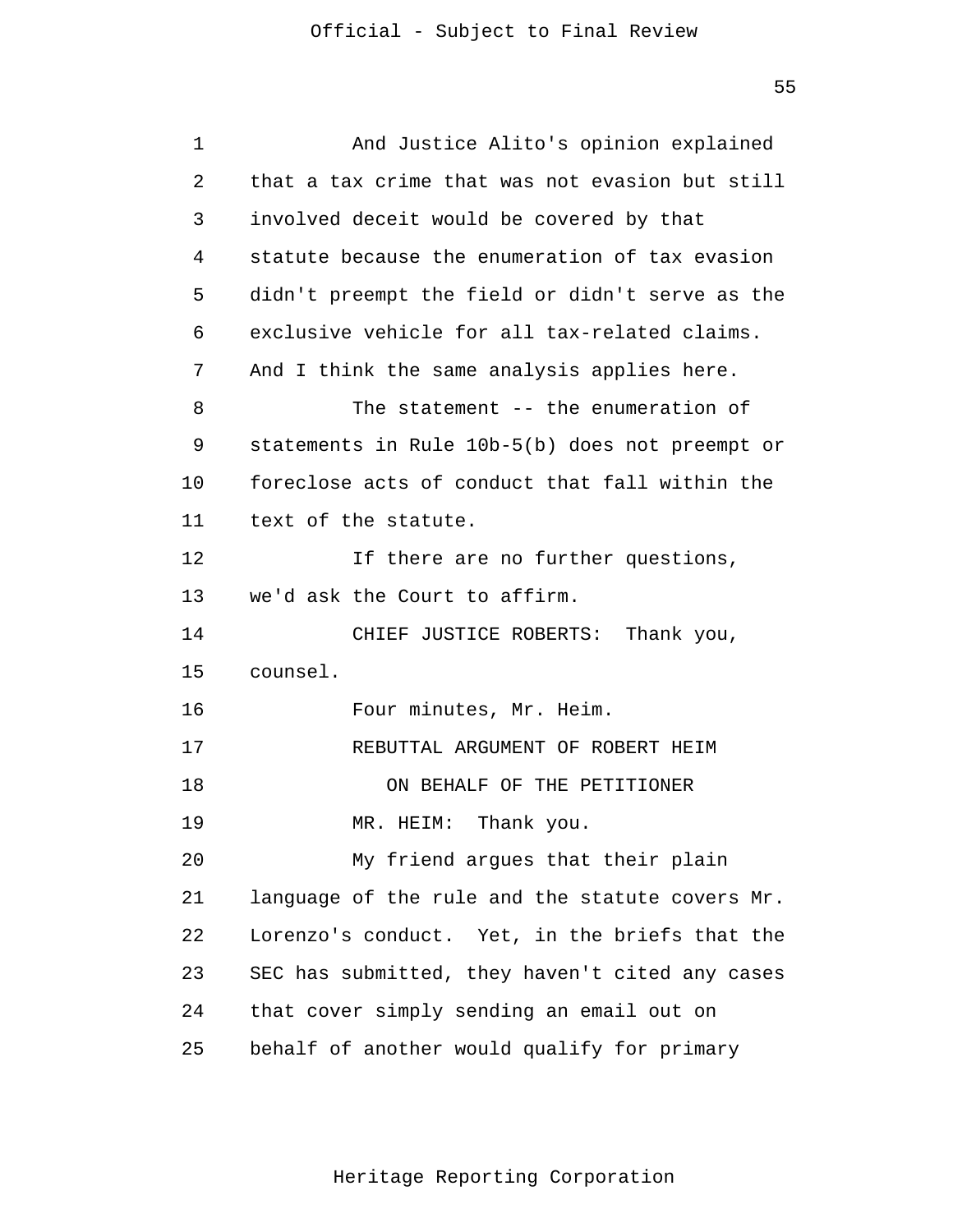|  | liability |  |
|--|-----------|--|
|--|-----------|--|

| 2       | Secondly, the loophole hypothetical             |
|---------|-------------------------------------------------|
| 3       | that was discussed as well, and the concerns    |
| 4       | about hindering the SEC's enforcement program,  |
| 5       | are really unfounded here because the SEC, in   |
| 6       | addition to having aiding and abetting          |
| 7       | liability, also has $17(a)(2)$ , which covers   |
| 8       | specifically a situation where a person uses a  |
| 9       | false statement to obtain money or property.    |
| $10 \,$ | So that, the $17(a)(2)$ , it's our              |
| 11      | position, covers the concerns that the Court    |
| 12      | raised in situations where perhaps there's a    |
| 13      | big boss that's --                              |
| 14      | JUSTICE GINSBURG: Are you saying --             |
| 15      | saying 17(a)(2) covers this case? Are you       |
| 16      | saying that Lorenzo used this statement to      |
| 17      | obtain money or property?                       |
| 18      | MR. HEIM: No, I think if that $--$ if           |
| 19      | that had been charged, Mr. Lorenzo would have   |
| 20      | arguments and defenses to $17(a)(2)$ , but the  |
| 21      | charge would have been a closer fit to what the |
| 22      | conduct is here and it would not have raised    |
| 23      | the serious issues with regards to undermining  |
| 24      | Congress's statutory framework with regards to  |
| 25      | aiding and abet -- aiding and abetting and the  |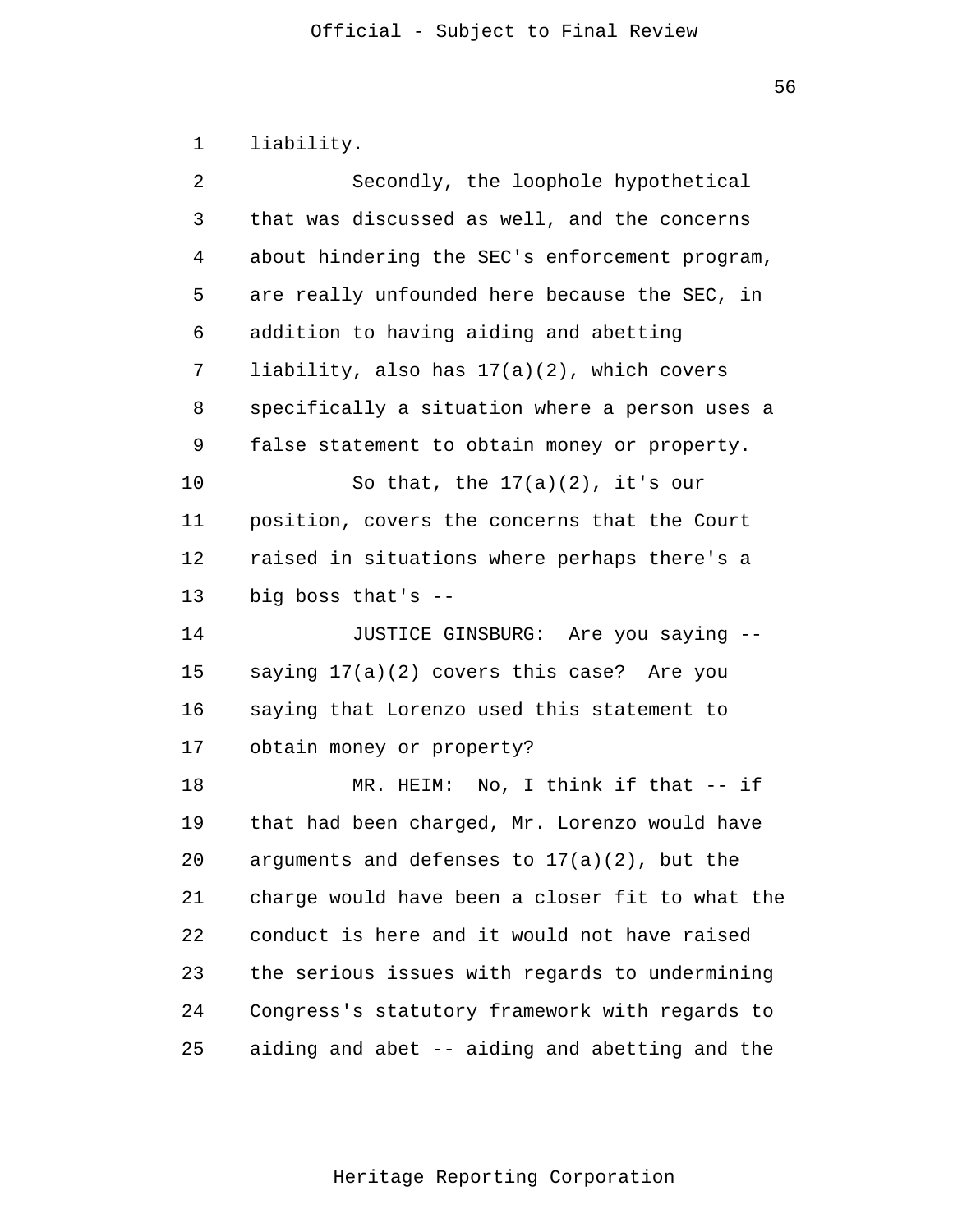57

| $\mathbf 1$ | requirement to have substantial assistance,     |
|-------------|-------------------------------------------------|
| 2           | because, as Justice Gorsuch noted, Mr. Lorenzo  |
| 3           | did not engage in an inherently deceptive act.  |
| 4           | Sending an email is not inherently deceptive.   |
| 5           | And our position, consistent with the           |
| 6           | circuit court majority, is that the act, in     |
| 7           | order to take Mr. Lorenzo out of the category   |
| 8           | of misstatements and into the category of (a)   |
| 9           | and (c), has to be something that's inherently  |
| 10          | deceptive. And it -- otherwise, it's just a     |
| 11          | matter -- it's a very low bar.                  |
| 12          | JUSTICE GINSBURG: Why isn't it                  |
| 13          | inherently deceptive to tell a succession of    |
| 14          | untruths?                                       |
| 15          | MR. HEIM: The act is the sending of             |
| 16          | the email. And the -- the conduct that          |
| 17          | occurred here with Gregg Lorenzo is the actual  |
| 18          | maker of the statement.                         |
| 19          | So Frank Lorenzo is essentially a               |
| 20          | conduit. He's somebody that's transmitting      |
| 21          | statements, you know, with scienter in this     |
| 22          | case on behalf of another. But, at the same     |
| 23          | time, simply sending an email is not enough to  |
| 24          | transform Frank Lorenzo into a primary violator |
| 25          | from, perhaps, somebody who gave substantial    |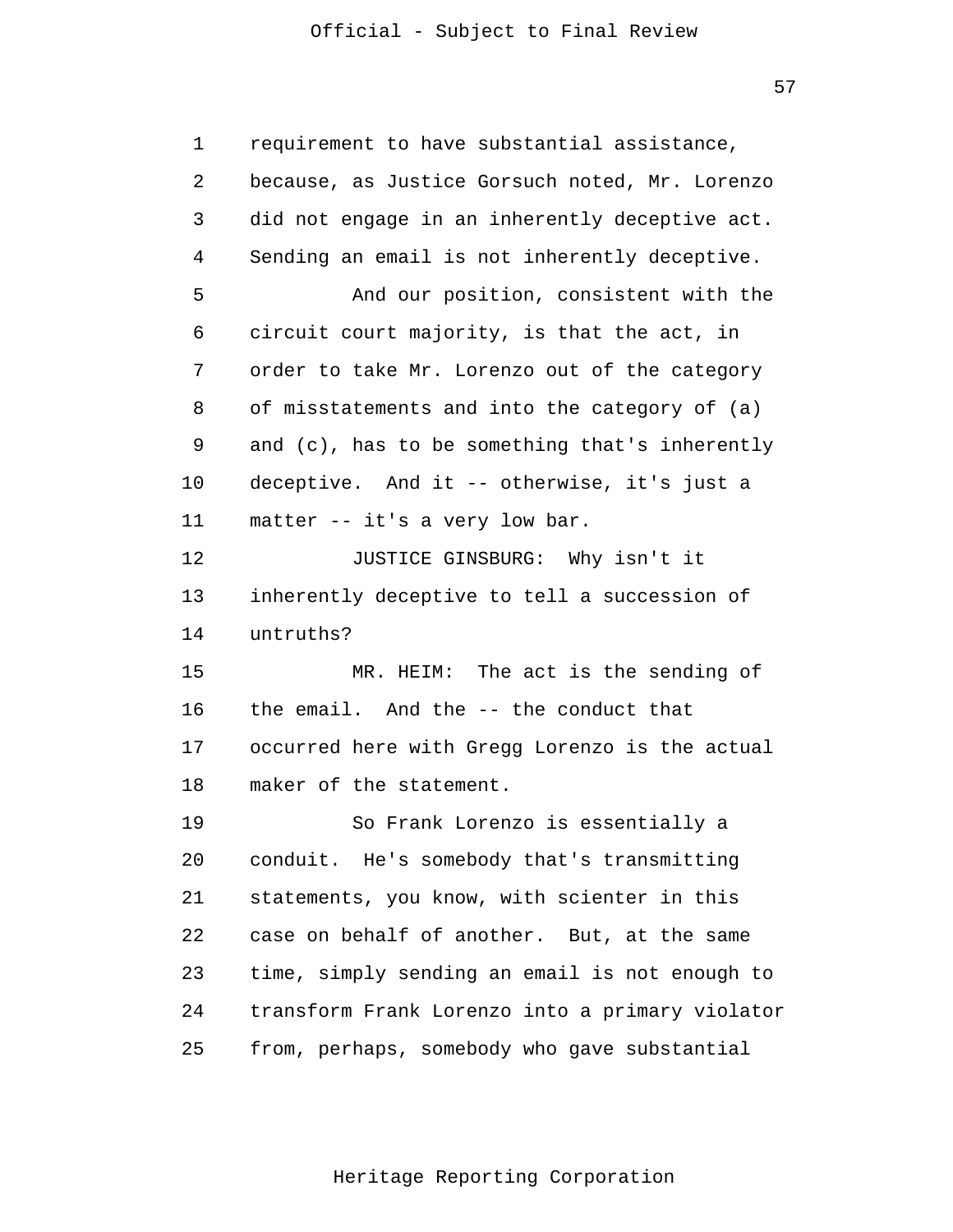```
1
assistance.
```

| 2  | And, furthermore, the language of the           |
|----|-------------------------------------------------|
| 3  | statutes and the rules have a clear distinction |
| 4  | between statements and -- and conduct. And      |
| 5  | here, in order to transition Mr. Lorenzo out of |
| 6  | that subsection (b) realm and into (a) and (c)  |
| 7  | and even into $17(a)(1)$ , there has to be some |
| 8  | inherently deceptive conduct, such as creating  |
| 9  | a phony purchase order or a phony contract with |
| 10 | Charles Vista to raise capital. Those are the   |
| 11 | sorts of serious conduct that Congress had in   |
| 12 | mind when they established the distinctions     |
| 13 | between primary and secondary liability.        |
| 14 | And if there are no further questions.          |
| 15 | CHIEF JUSTICE ROBERTS:<br>Thank you,            |
| 16 | counsel. The case is submitted.                 |
| 17 | (Whereupon, at 12:04 p.m., the case             |
| 18 | was submitted.)                                 |
| 19 |                                                 |
| 20 |                                                 |
| 21 |                                                 |
| 22 |                                                 |
| 23 |                                                 |
| 24 |                                                 |
| 25 |                                                 |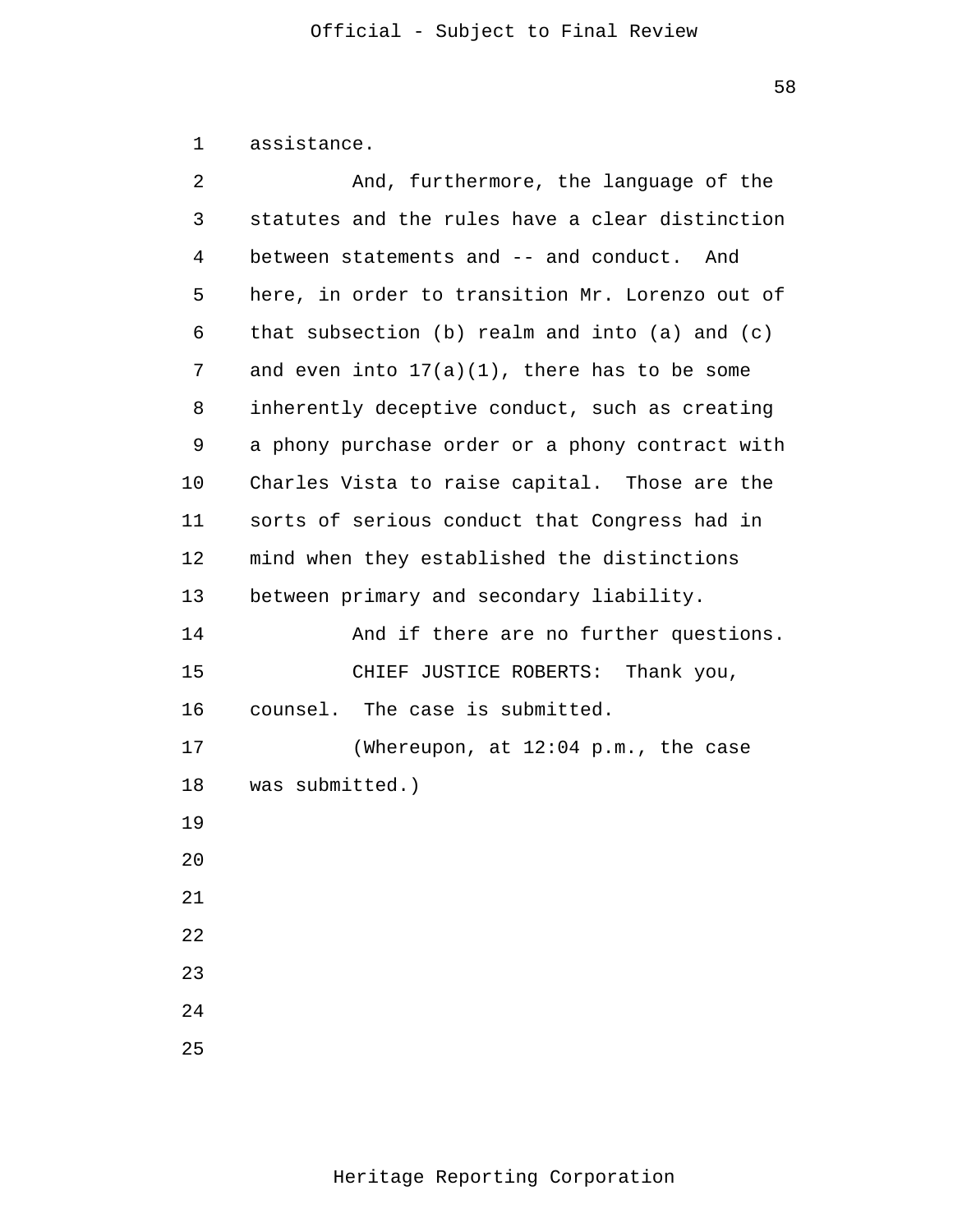| <b>Official - Subject to Final Review</b>                             |                                                          |                                              |                                                                       |
|-----------------------------------------------------------------------|----------------------------------------------------------|----------------------------------------------|-----------------------------------------------------------------------|
| \$                                                                    | abstract [1] 36:8                                        | another [10] 28:18 32:21 35:20 36:           | belt-and-suspenders [1] 26:8                                          |
|                                                                       | accept [1] 45:23                                         | 17 39:4 48:21 51:1,24 55:25 57:              | better [3] 5:18 23:6 44:13                                            |
| \$10 [1] 22:10                                                        | account [1] 49:21                                        | 22                                           | between [16] 7:2 8:16 25:12,19 26:                                    |
| \$43 [1] 22:12                                                        | accountant [1] 31:19                                     | answer [3] 10:25 44:17 51:4                  | 14 27:1,4,6 31:3 43:19,25 47:12                                       |
| 1                                                                     | accused [1] 5:16                                         | ante-Janus [1] 44:11                         | 49:22 52:18 58:4,13                                                   |
| 10(a [1] 48:7                                                         | acknowledged [1] 22:24                                   | anybody [2] 12:22 34:13                      | beyond [1] 19:12                                                      |
| 10(b [17] 3:14,24 19:11,12,21,25                                      | act [44] 3:22 7:17 8:10 13:5,7,9 15:                     | anybody's [1] 49:21                          | big [4] 22:22 41:2 47:5 56:13                                         |
| 20:11 29:22 33:4,4 42:12 43:12                                        | 1,11 16:21 17:6 18:14,14 25:8 29:                        | apart [3] 13:18 25:25,25                     | bigger [1] 50:8                                                       |
| 47:20 48:4,5,11,15                                                    | 22,23 31:7 33:13,15,17,22 34:4,10,                       | appeals [1] 6:25                             | Black's [2] 40:2 51:18                                                |
| 107 [1] 13:23                                                         | 11 35:7,8,19 36:10,12,15,16,17 38:                       | <b>APPEARANCES [1] 1:16</b>                  | <b>board</b> [1] 46:20                                                |
| 10b [2] 30:19 43:11                                                   | 12 39:9,17,17 43:12 49:1 50:25<br>51:8,12 54:4 57:3,6,15 | Appendix [1] 13:23<br>applies [2] 39:10 55:7 | boss [15] 8:21,22 9:9 13:19 14:1,8,<br>12 15:3,9 22:14 35:14 40:11,14 |
| 10b-5 [16] 4:17,23 6:7 17:20 19:11,                                   | act's [1] 33:14                                          | apply [3] 39:13,15 42:18                     | 41:2 56:13                                                            |
| 24 29:23 30:13 31:25 33:2 38:9                                        | acted [1] 14:19                                          | area [1] 54:11                               | both [11] 6:23 12:8 15:8 25:15,16                                     |
| 39:7 42:18 48:3 54:3,13                                               | action [10] 4:15 12:19 17:16 33:12                       | aren't [2] 14:20 31:6                        | 27:2,5 39:16 47:17 53:10 54:24                                        |
| 10b-5(a [9] 3:24 4:4 5:24 6:11 10:                                    | 43:21,22,23 45:4 46:8,12                                 | argue [3] 11:8 33:21 45:15                   | <b>boundaries</b> [2] 19:10,12                                        |
| 19 22:6 30:20 36:14 48:8                                              | actions [4] 4:1 16:7 30:25 41:3                          | argued [1] 21:19                             | boy [1] 52:5                                                          |
| 10b-5(b [25] 3:14 4:12,19 5:11,22                                     | active [3] 13:13,15 18:6                                 | argues [1] 55:20                             | BREYER [20] 22:7,23 39:20 40:2,5,                                     |
| 6:10 7:24 8:4 10:10,14 12:14 19:                                      | <b>actor</b> [1] <b>31:17</b>                            | argument [29] 1:13 2:2,5,8 3:4,7 8:          | 18,22 41:8,9,15,19,22 44:2,7,16                                       |
| 10 26:17 27:17,23,25 30:8,10 31:<br>1 34:9 37:22 43:17 45:3 54:9 55:9 | actors [2] 31:4,5                                        | 2,3 20:19 29:10 30:5,15,15 31:24             | 52:17,20,22 53:1,5                                                    |
| 10b-5(c [6] 6:11 7:16,23 10:8 17:                                     | acts [8] 4:10 6:13 26:11 50:23,24,                       | 32:5,6 33:25 37:23 38:7,14,21 41:            | Breyer's [1] 51:17                                                    |
| 25 35:8                                                               | 25 51:6 55:10                                            | 10 42:10.14 44:10.25 45:6 48:18              | brief [7] 5:6 7:11 39:5 42:16,25 46:                                  |
| $11$ [1] $39:9$                                                       | actual [1] 57:17                                         | 55:17                                        | 2 54:21                                                               |
| 11:12 [2] 1:14 3:2                                                    | actually [4] 5:14 35:19 37:13 41:                        | arguments [2] 20:8 56:20                     | <b>briefs</b> [1] 55:22                                               |
| 12:04 [1] 58:17                                                       | 21                                                       | arise [1] 41:5                               | <b>bringing [1] 32:2</b>                                              |
| 17 [3] 30:19 32:25 33:5                                               | actus [7] 33:8,9,11,13 35:16,18 49:                      | arisen [1] 38:4                              | brought [2] 25:2 54:5                                                 |
| <b>17(a</b> [11] <b>4:</b> 4,22,22,24 <b>5:</b> 2,4,14 <b>23:</b>     | $\overline{2}$                                           | around [2] 22:8 34:2                         | business [3] 6:14 24:2 29:18                                          |
| 15 24:20 29:21 31:12                                                  | add [1] 53:22                                            | artifice [1] 3:23                            | buying [2] 15:17,17                                                   |
| 17(a)(1 [5] 3:25 5:25 23:23 25:2                                      | addition [4] 10:21 47:20 50:15 56:                       | <b>assets</b> [1] 22:11                      | C                                                                     |
| 58:7                                                                  | 6                                                        | assistance [6] 8:18 12:23 17:9 43:           | calculated [1] 35:14                                                  |
| 17(a)(2 [11] 23:4,13 27:24 37:1,6,                                    | additional [2] 11:12 19:7<br>address [1] 26:7            | 16 57:1 58:1<br>Assistant [1] 1:20           | call [3] 15:2,3,16                                                    |
| 14,17 56:7,10,15,20                                                   | addresses [1] 6:10                                       | assisted [1] 33:24                           | called [2] 15:24 51:25                                                |
| 17(a)(3[1]25:2]                                                       | addressing [1] 24:20                                     | attitude [2] 44:12,14                        | came [4] 1:12 14:1,8 54:3                                             |
| 17-1077 [1] 3:4                                                       | adopting [1] 38:15                                       | attributed [1] 9:22                          | cannot [2] 19:11 24:24                                                |
| 18 [1] 46:15                                                          | Affiliated [2] 38:23 54:16                               | attribution [1] 9:14                         | Capital [2] 3:11 58:10                                                |
| 1933 [2] 38:12,18                                                     | <b>affirm</b> [1] <b>55:13</b>                           | authored [1] 28:19                           | careful [1] 31:2                                                      |
| 1942 [1] 38:15                                                        | affirmed [1] 34:19                                       | available [4] 45:7 46:5,7,11                 | Case [31] 3:4,17 7:4 8:20 12:10 13:                                   |
| $\boldsymbol{2}$                                                      | ago [1] 21:8                                             | away [1] 15:5                                | 17 15:5 18:1 19:17 29:3 30:10 37:                                     |
| 2 [3] 5:14,17 46:16                                                   | agree [10] 5:17 35:24 36:3,3 41:6,                       | B                                            | 9, 15, 24 38: 1, 4, 23, 25 39: 5 40: 12                               |
| 20 [2] 17:6,15                                                        | 7,8 50:10 51:23 52:11                                    |                                              | 43:18 45:11 49:25 50:4 54:16,21,                                      |
| 2018 [1] 1:10                                                         | agreed $[1]$ 42:3                                        | back [7] 8:6 13:21 22:12 43:1 44:            | 23 56:15 57:22 58:16,17                                               |
| 29 [1] 2:7                                                            | agreeing [1] 52:11                                       | 25 45:8 51:17<br>background [1] 31:4         | cases [6] 6:23 12:7 19:9,14 53:12<br>55:23                            |
| 3                                                                     | ahead [1] 42:23                                          | <b>backing [1] 29:18</b>                     | categorically [1] 11:24                                               |
| 3 [5] 1:10 2:4 5:25 23:22,23                                          | <b>aided</b> [1] <b>13:</b> 8                            | bad [2] 18:13 22:17                          | categories [2] 6:11 19:20                                             |
| 36 [1] 54:21                                                          | aider [6] 17:7,14 40:12 43:9 45:25                       | <b>Bank</b> [8] 16:6,18 17:17 19:9 31:13,    | category [5] 20:17 24:19 40:24 57:                                    |
|                                                                       | 47:3<br>aiders [2] 23:3 31:3                             | 16 32:9 43:22                                | 7,8                                                                   |
| 5                                                                     | aiding [13] 8:15,17 12:21 13:3 17:                       | banking [8] 7:8 9:1,2,6 14:3 35:13           | cause [4] 4:15 41:4 43:22 51:21                                       |
| 55 [1] 2:10                                                           | 1 22:20 43:23 44:9 46:4,15 56:6,                         | 50:17 52:8                                   | <b>caused</b> [1] <b>51:1</b> 6                                       |
| A                                                                     | 25,25                                                    | bar [3] 12:17 16:3 57:11                     | Central [8] 16:6, 18 17:17 19:9 31:                                   |
| a)(2 [1] 37:14                                                        | aliases [1] 18:10                                        | <b>based</b> [1] <b>5:</b> 10                | 13,16 32:9 43:22                                                      |
| a.m [2] 1:14 3:2                                                      | ALITO [5] 10:23 11:4,19 12:1 13:2                        | basic [3] 21:14 28:4 41:10                   | certain [3] 10:18 13:15 19:2                                          |
| abet [1] 56:25                                                        | Alito's [2] 54:20 55:1                                   | become [2] 18:5 31:11                        | certainly [1] 5:9                                                     |
| abetted [1] 13:8                                                      | ALJ [3] 28:17 34:19 35:6                                 | beginning [1] 14:17                          | chain [3] 43:2 45:1,8                                                 |
| abetter [6] 17:7,15 40:13 43:9 45:                                    | alleged [4] 32:14 33:12,22 48:23                         | begins [1] 8:25                              | challenge [1] 28:9                                                    |
| 25 47:3                                                               | allegedly [2] 9:4 34:13                                  | behalf [11] 1:18,22 2:4,7,10 3:8 29:         | challenged [1] 29:2                                                   |
| abetters [2] 23:3 31:3                                                | allow [3] 4:4,7 12:13                                    | 11 35:12 55:18,25 57:22                      | challenging [5] 14:19,21 34:23,24                                     |
| abetting [12] 8:15,17 12:21 13:3                                      | allowed [1] 27:16                                        | behavior [1] 8:7                             | 35:2                                                                  |
| 17:2 22:20 43:23 44:10 46:4,15                                        | almost [2] 5:20 42:7                                     | <b>behind</b> [1] 19:3                       | change [1] 38:16                                                      |
| 56:6,25                                                               | alone [3] 15:4 20:6 27:19                                | belief [1] 39:23<br>believe [2] 37:1 42:5    | changed [1] 54:5<br>charge [7] 29:25 30:10,19 37:2 42:                |
| able [1] 49:20                                                        | although [1] 18:22                                       | below [7] 3:14,18 9:13 14:7 15:10            | 12 50:1 56:21                                                         |
| above-entitled [1] 1:12                                               | <b>Amendment</b> [1] 53:15                               | 27:11 28:2                                   | charged [11] 5:15 8:8 10:9 16:9                                       |
| Absolutely [1] 51:8                                                   | analysis [1] 55:7                                        |                                              |                                                                       |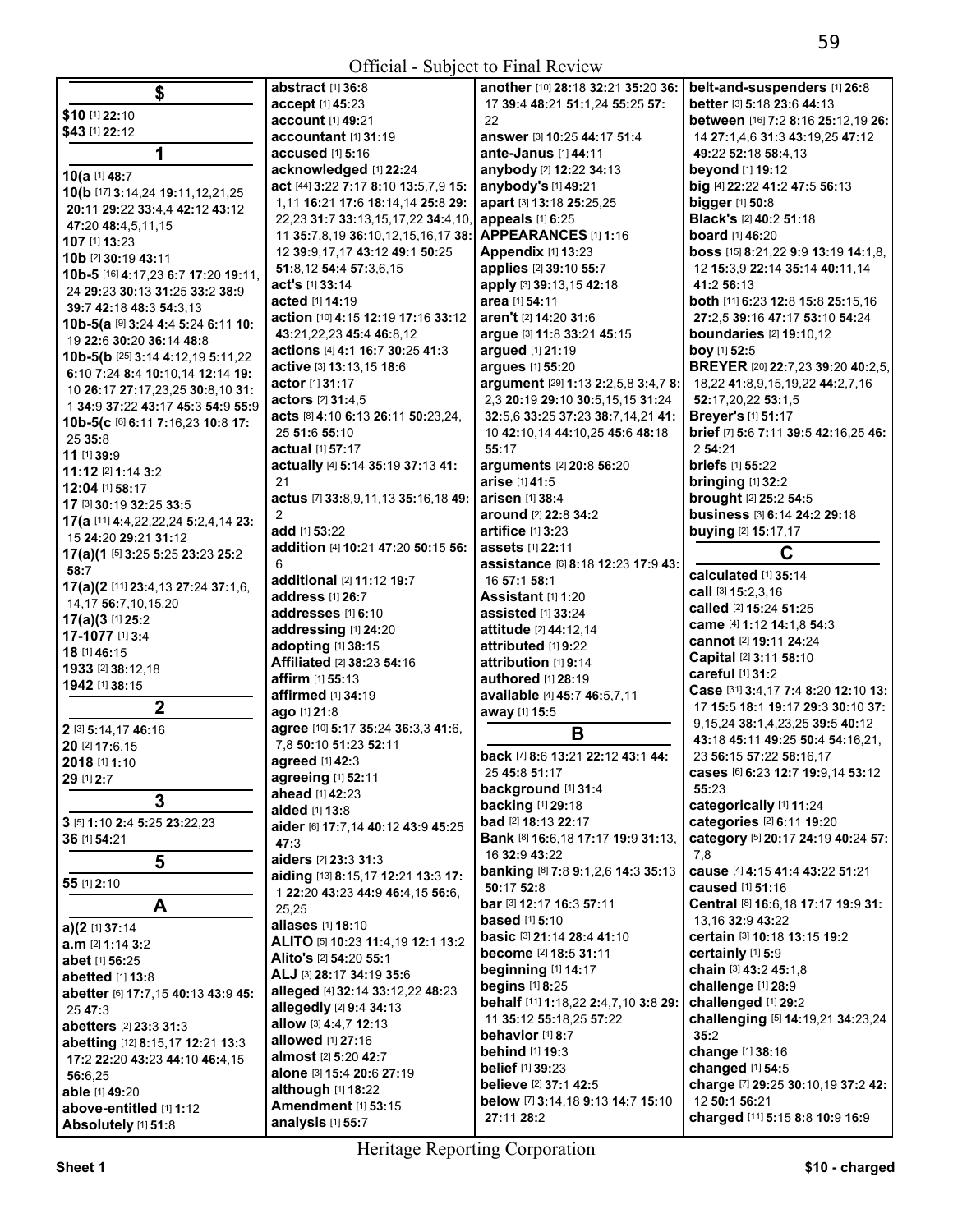| <b>Official - Subject to Final Review</b>                  |                                                     |                                              |                                                    |
|------------------------------------------------------------|-----------------------------------------------------|----------------------------------------------|----------------------------------------------------|
| 17:14 23:14 33:14 37:2,9,15 56:                            | confine [1] 19:9                                    | damaging [1] 47:7                            | distinct [1] 27:14                                 |
| 19                                                         | confusing [1] 28:17                                 | dead [1] 42:15                               | distinction [6] 13:11 17:7 21:12                   |
| <b>Charles</b> [1] 58:10                                   | Congress [5] 8:13 17:1 38:17 47:                    | deal [4] 22:22 25:15,16 27:2                 | 47:12 52:18 58:3                                   |
| Chiarella [1] 19:17                                        | 8 58:11                                             | deals [1] 23:7                               | distinctions [2] 23:11 58:12                       |
| CHIEF [21] 3:3,9 21:6,10,11,21 29:                         | Congress's [2] 17:4 56:24                           | <b>debenture</b> [2] 9:3 14:5                | distinguish [2] 31:2 34:5                          |
| 7,12 30:1,4,7 42:13,19,22 44:2,17                          | consider [2] 16:24 27:8                             | deceit [3] 15:13 54:24 55:3                  | distinguishes [1] 46:14                            |
| 45:14 52:9,16 55:14 58:15                                  | considered [1] 11:16                                | deceive [3] 8:9 14:20 29:17                  | distinguishing [1] 8:16                            |
| <b>CHRISTOPHER [3] 1:20 2:6 29:</b>                        | <b>consistent</b> [2] 11:15 57:5                    | deceived [2] 34:12 51:11                     | division [8] 7:8 9:2,6,8 14:3 35:13                |
| 10                                                         | <b>constitute</b> [2] <b>12:19 29:19</b>            | deceives [1] 34:11                           | 50:18 52:8                                         |
| circuit [14] 6:25 9:18 11:3 12:16                          | <b>constitutes</b> [3] 8:15 12:18 18:2              | deceiving [2] 35:19 36:17                    | documents $[1]$ 45:16                              |
| 16:4 24:6 26:15 33:17 34:6,19 35:                          | contains [2] 7:14 45:16                             | December [1] 1:10                            | doing [3] 9:6 39:21 40:7                           |
| 5 49:6 54:22 57:6                                          | content [5] 8:21,25 13:18 18:10                     | deception [8] 32:15,19 33:7 51:1,            | done [3] 8:9 21:5 35:21                            |
| <b>Circuit's [2] 14:21 34:24</b>                           | 21:12                                               | 13, 15, 16, 22                               | <b>doubt</b> [2] <b>28:4 49:</b> 9                 |
| $circuits$ [1] 11:15                                       | <b>contention</b> [1] 31:9                          | deceptive [25] 3:22 4:10 6:24 7:2,           | down [1] 21:14                                     |
| cite [2] 27:12 39:5                                        | <b>contest</b> [1] 31:23                            | 3 11:12,17 12:12 16:2 19:6,16 20:            | drafted [3] 10:17 43:3,6                           |
| cited [3] 46:2 54:21 55:23                                 | <b>contesting [3] 20:23 28:14 33:9</b>              | 1,4 22:2 25:16 32:13 36:19 43:4,             | <b>drafting</b> [2] <b>21:16 43:2</b>              |
| claim [3] 24:25 37:25,25                                   | <b>context</b> [2] <b>16:25 44:21</b>               | 12 51:15 57:3,4,10,13 58:8                   | dramatically [1] 5:2                               |
| claims [9] 4:9,9 12:13,14 27:17,18                         | <b>contract</b> [1] <b>58:9</b>                     | deciding $[1]$ 38:5                          | draw [2] 47:12 49:22                               |
| 32:2,3 55:6                                                | contrary [2] 4:11 26:18                             | decision [8] 6:2,3 20:14 29:14 37:           | drawn [2] 13:11 27:25                              |
| clarify [1] 52:10                                          | contrivances [4] 20:2,5 48:6,11                     | 22 41:12,14 46:2                             | Е                                                  |
| clarifying [1] 53:24                                       | <b>controlled</b> [1] 23:15                         | deemed [2] 11:13 21:2                        | each [8] 5:8 24:22,23 25:23,24,25                  |
| clauses [1] 39:18                                          | controls [3] 37:1,6,11                              | defendant [4] 31:14 33:19 39:6               | 26:1.21                                            |
| clear [12] 16:6 22:24 24:5 26:4 30:                        | <b>convert</b> [2] 12:22 15:22                      | 45:5                                         | earlier [3] 28:12 36:20 54:16                      |
| 12 31:13 35:10 37:21 42:6 44:24                            | conveying [1] 9:9                                   | defense [1] 22:13                            | easily [2] 25:1 46:17                              |
| 47:19 58:3                                                 | copy [2] 43:2,3                                     | defenses [1] 56:20                           | effect [3] 14:22 32:1 47:23                        |
| clearly [1] 38:5                                           | Corley [1] 26:19                                    | defraud [5] 3:23 7:12 14:20 18:25            | egregious [1] 50:14                                |
| client [3] 14:19 29:16 30:5                                | corporate [1] 46:19                                 | 49:7                                         | either [3] 19:16 29:3 48:1                         |
| clients [3] 14:11,12 38:2<br>close [1] 41:12               | correct [5] 4:15 14:22 20:8 24:17<br>41:11          | Department [1] 1:21<br>depends [1] 21:12     | elements [1] 31:15                                 |
| closely [1] 5:21                                           | correctly [1] 3:15                                  | Desai [1] 6:25                               | elimination [1] 26:16                              |
| closer [2] 25:15 56:21                                     | COUNSel [6] 29:8 32:4 48:13 50:4                    | described [3] 13:5,8 17:19                   | email [36] 7:13 8:21,25 9:14,20,23                 |
| colloquial [1] 31:18                                       | 55:15 58:16                                         | description [1] 39:25                        | 10:4,5,17 12:17 14:8,11 15:2 18:9,                 |
| come [4] 8:6 10:5 31:1 48:3                                | couple [3] 8:13 30:22 47:11                         | designed [1] 29:17                           | 17 19:4 21:8,13,20 22:8 28:5,18                    |
| coming [1] 19:25                                           | COUISE [6] 15:12 24:2 43:20 46:7                    | details [1] 46:23                            | 29:1 36:10,13,19 49:17 51:5,9,18,                  |
| <b>commented</b> [1] 36:20                                 | 47:17 53:4                                          | determined [2] 20:15 35:6                    | 20 52:2 55:24 57:4,16,23                           |
| COMMISSION [10] 1:6 3:5 38:15                              | <b>courses</b> [1] 6:13                             | device [6] 18:19,24 19:6 31:6 48:7           | emails [12] 3:17 13:17,24 16:3 28:                 |
| 41:14 46:1.6.12.25 47:2.8                                  | <b>COURT</b> [32] <b>1:1,13 3:10,11,14,18</b>       | 49:6                                         | 20 29:14 34:13,21 35:9,12,22 51:                   |
| <b>Commission's [2] 9:18 37:8</b>                          | 6:25 9:13 21:3,24 24:19 25:17 26:                   | devices [7] 4:10 20:1,4 32:13 48:5,          | 10                                                 |
| <b>commit</b> [1] 45:8                                     | 20 27:6,22 29:6,13 30:6 31:5 37:                    | 8,15                                         | emanate [1] 48:4                                   |
| <b>common</b> [1] 16:14                                    | 18 38:19,23 39:12 42:1 47:18 50:                    | Dictionary [1] 40:3                          | employ [1] 36:14                                   |
| common-law [1] 54:5                                        | 1 53:11,12,20 55:13 56:11 57:6                      | difference [7] 7:2 25:12,19 26:25            | employed [1] 49:6                                  |
| <b>common-sense</b> [1] 29:21                              | Court's [3] 4:5 19:8 28:1                           | 27:4 43:24 44:20                             | employing [4] 13:14 18:18 19:5                     |
| company [4] 22:9,18 28:6 36:21                             | Courts [3] 15:10 27:7,11                            | different [16] 5:2 6:16 8:13 10:13           | 31:6                                               |
| completely [1] 38:11                                       | cover [3] 6:15 12:9 55:24                           | 11:24 24:21,22,24 25:9,24 26:1,3,            | enacted [1] 38:17                                  |
| concede [5] 7:10 14:17,25 48:9                             | covered [5] 26:11 40:16 48:11 54:                   | 14,21 36:23 38:11                            | encouraging [2] 15:2,16                            |
| 50:8                                                       | 24 55:3                                             | differently [1] 15:11                        | end [1] 30:16<br>enforcement [1] 56:4              |
| conceded [4] 7:11 8:8 23:25 48:                            | covers [4] 55:21 56:7,11,15                         | direction [1] 8:21                           |                                                    |
| $12 \overline{ }$                                          | create [3] 39:22 48:20,24                           | directions [1] 53:10                         | engage [7] 11:12 12:4 17:24 18:6,<br>14 49:10 57:3 |
| conceding [1] 42:7                                         | created [2] 49:11 51:1                              | <b>directly</b> [1] 15:16                    | engaged [11] 3:22 7:17,23 10:20                    |
| conceivably [1] 28:10                                      | <b>creating</b> [1] 58:8                            | director [1] 43:3                            | 11:18 16:1,21 17:3 24:1 35:8 49:7                  |
| concept [2] 8:18 13:12                                     | creatively [1] 4:8                                  | directors [1] 46:20                          | engaging [3] 8:10 15:11 31:7                       |
| concepts [1] 13:14                                         | creator [1] 28:25                                   | disagree [1] 42:20                           | enough [5] 12:18 21:9 27:20 40:3                   |
| concern [2] 53:15 54:11                                    | crime [2] 53:13 55:2                                | disagreed [1] 34:2                           | 57:23                                              |
| concerns [2] 56:3.11                                       | <b>crimes</b> [1] 54:24<br>criminal [2] 46:15 53:11 | disclosure [1] 54:6<br>disclosures [1] 28:12 | entitled [1] 8:6                                   |
| conclusion [1] 14:21<br>conduct [43] 6:24 7:2,23 10:18 11: | critical [2] 5:9 43:18                              | discussed [1] 56:3                           | enumeration [2] 55:4,8                             |
| 12, 17, 20, 23 12: 2, 8, 12 13: 16 15: 12                  | critically [1] 37:18                                | discusses [1] 13:14                          | equivalent [1] 5:22                                |
| 16:2 17:24 19:13,15 21:25 24:23                            | <b>customers</b> [3] 15:2,16,23                     | $disclusion$ [1] 39:13                       | erred [1] 3:18                                     |
| 25:16 27:3,9 29:20 42:8 47:13,17,                          | cut <sup>[2]</sup> 9:4,10                           | displacement [1] 39:14                       | erroneous [1] 51:19                                |
| 19,24 48:9,21 49:11 51:2,5 52:18                           |                                                     | dispute [3] 6:22 26:13 42:3                  | especially [1] 30:24                               |
| 53:3,16 55:10,22 56:22 57:16 58:                           | D                                                   | disputing [1] 24:16                          | ESQ [4] 1:18 2:3,6,9                               |
| 4,8,11                                                     | D.C [16] 1:9,21 9:17 11:3 12:16 14:                 | disseminate [1] 49:13                        | essential [2] 30:14 43:21                          |
| conduct-based [3] 6:12 27:9,21                             | 21 16:4 24:5 26:15 33:17 34:6,18,                   | dissented [1] 41:16                          | essentially [7] 6:21 13:19 19:20                   |
| conduit [1] 57:20                                          | 19,24 35:5 49:5                                     | dissenters' [1] 44:14                        | 26:7 30:17 32:13 57:19                             |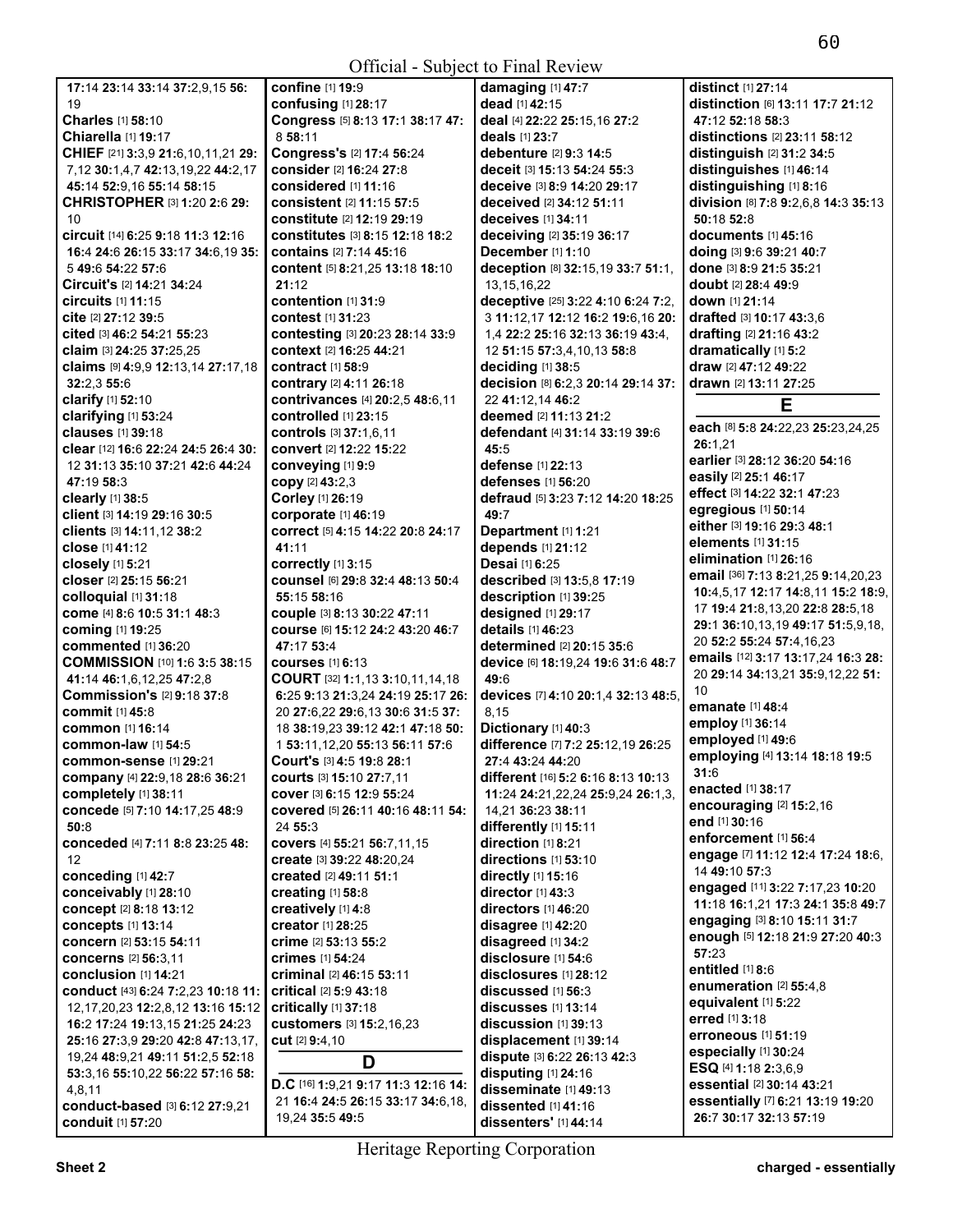| Official - Subject to Final Review                           |                                                     |                                                          |                                                                     |
|--------------------------------------------------------------|-----------------------------------------------------|----------------------------------------------------------|---------------------------------------------------------------------|
| establish [1] 21:25                                          | fit [5] 16:7,16,20 23:6 56:21                       | hear [2] 3:3 42:23                                       | $\mathbf{1}$                                                        |
| established [1] 58:12                                        | fits $[1]$ 5:21                                     | heard [1] 48:17                                          | instead $[1]$ 31:8                                                  |
| evasion [3] 54:25 55:2.4                                     | five [1] 32:7                                       | hearer [1] 39:22                                         | instructed [1] 14:10                                                |
| even [11] 16:12 21:19 28:18 31:17                            | flaw $[1]$ 38:7                                     | <b>heartland</b> [1] <b>53:25</b>                        | intended [1] 47:8                                                   |
| 38:24 39:8 44:20 46:11 53:21 54:                             | follow [1] 50:18                                    | heavily [1] 49:20                                        | intent [4] 7:12 8:9 14:20 17:5                                      |
| 18 58:7                                                      | followed [1] 42:1                                   | HEIM [52] 1:18 2:3,9 3:6,7,9 4:16,                       | intentionality [1] 19:2                                             |
| everybody [1] 42:3                                           | fore $[1] 54:6$                                     | 18 5:12,24 6:9,21 7:19,22 8:12 9:                        | intentionally [1] 23:25                                             |
| everyone [1] 31:9                                            | foreclose [1] 55:10                                 | 12 10:1,12 11:2,11,22 12:6 13:10                         | interesting [1] 48:18                                               |
| everything [3] 6:18 25:8 48:3                                | forecloses [1] 54:15                                | 14:6,23 15:6,19 16:5,22 17:23 18:                        | Internet [1] 18:9                                                   |
| exactly [3] 17:6 35:13 37:14                                 | <b>form</b> $[1]$ <b>17:25</b>                      | 16 19:1 20:12,21 21:10,21 22:23                          | interpret [2] 42:4,5                                                |
| example [5] 7:15 25:10 31:4 39:4                             | found [7] 9:13,19 11:3 34:7,19 39:                  | 23:17 24:4,10,13,17 25:14 26:12                          | interpreted [1] 6:3                                                 |
| 43:2                                                         | 649:6                                               | 27:2 28:8,21 55:16,17,19 56:18                           | interpreting [2] 30:12 37:19                                        |
| examples [1] 6:4                                             | four [2] 34:2 55:16                                 | 57:15                                                    | investment [8] 7:8 9:1,6 14:3 35:                                   |
| except [1] 6:18                                              | framework [2] 16:25 56:24<br><b>FRANCIS [1] 1:3</b> | held [6] 3:11,12,15,19 10:19 22:5<br>help [2] 11:7 49:10 | 12 50:17 52:6.7                                                     |
| EXCHANGE [5] 1:6 3:5 17:6 29:<br>22 39:17                    | Frank [9] 3:15 9:19 14:10 15:24 17:                 | helped [2] 49:8 51:14                                    | investors [7] 7:6 22:19 29:17 33:                                   |
| excluded [1] 44:5                                            | 3 20:14 21:15 57:19,24                              | helpful [2] 41:14 54:22                                  | 16 51:11,19 52:1<br>involved [2] 21:15 55:3                         |
| exclusive [5] 25:11 38:21 39:15,                             | <b>fraud</b> [29] <b>6:16 7:18 8:11 11:23 12:</b>   | <b>Herman</b> [1] 39:4                                   | involvement [1] 31:10                                               |
| 18 55:6                                                      | 4 15:13 16:21 18:15 19:20 24:3                      | high-up [1] 46:19                                        | <b>involves</b> [1] <b>53:13</b>                                    |
| <b>Excuse</b> [1] 4:14                                       | 25:16 27:8,21 29:19 32:2,19 33:8,                   | higher [2] 18:2 50:12                                    | involving $[1]$ 32:3                                                |
| executive [1] 46:20                                          | 13,22 34:11 35:19 36:16 39:20 43:                   | himself [2] 10:5 28:19                                   | irrelevant [2] 23:14 44:9                                           |
| existed [1] 44:11                                            | 5.8 45:18 46:9 47:6 50:14                           | hindering [1] 56:4                                       | irrespective [1] 10:2                                               |
| explain [1] 5:6                                              | <b>frauds</b> [1] <b>50:12</b>                      | history [1] 54:2                                         | Isn't [6] 9:11 10:10 21:4 37:24 40:                                 |
| explained [1] 55:1                                           | fraudulent [6] 18:18,24 19:13,15                    | hold [1] 5:19                                            | 23 57:12                                                            |
| explanation [1] 41:25                                        | 26:11 45:17                                         | holding [5] 4:5 14:7 26:19 29:2 34:                      | <b>issue</b> [7] 3:17 20:25 23:5 25:18 30:                          |
| explicitly [1] 5:10                                          | fraudulently [1] 43:14                              | 25                                                       | 8 36:25 48:5                                                        |
| expressly [3] 31:16 39:10 47:16                              | friend [3] 47:11 48:3 55:20                         | holdings [1] 19:8                                        | <b>issued</b> [1] 33:15                                             |
| extended [1] 39:12                                           | fry [1] 50:9                                        | holds [1] 47:15                                          | issues [3] 20:24 23:10 56:23                                        |
| extent [1] 20:9                                              | full [1] 28:6                                       | honestly [1] 18:22                                       | issuing [1] 54:7                                                    |
| extraordinarily [1] 36:19                                    | further [2] 55:12 58:14                             | Honor [15] 4:16,18 5:12 7:19 8:12                        | itself [5] 19:4 43:4,12,17 47:21                                    |
| extraordinary [1] 38:14                                      | furthermore [1] 58:2                                | 12:6 14:6,23 15:6 18:17 19:1 25:                         | J                                                                   |
| F                                                            |                                                     | 14 30:21 37:10 49:25                                     |                                                                     |
|                                                              |                                                     |                                                          |                                                                     |
|                                                              | G                                                   | hope [1] 52:2                                            | Janus [41] 3:11 4:6,11,14,21 5:10                                   |
| fact [8] 5:1 10:3 15:24 38:19 39:16                          | gave [2] 31:5 57:25                                 | However [1] 3:18                                         | 6:1 20:13 23:9,16,22 30:5,8,11,17,                                  |
| 40:14 41:3 44:19                                             | General [2] 1:21 5:7                                | hypothesize [1] 46:17                                    | 17, 23, 25 31: 2 37: 1, 5, 19, 21 38: 5                             |
| facts [2] 49:24 51:19                                        | gets [2] 21:13 51:22                                | hypothetical [2] 10:13 56:2                              | 40:24 41:13,13,16,25 42:15,17 43:                                   |
| failing [1] 29:18                                            | getting [1] 35:17                                   |                                                          | 18,24 44:4,5,9,24 45:6,21,22,23                                     |
| fairly [1] 40:23                                             | GINSBURG [8] 8:24 9:12 13:21                        | idea [2] 6:1 16:6                                        | judiciary's [1] 7:1                                                 |
| fall [12] 11:5,6,9,20 17:13 20:11 24:                        | 28:3,16 30:14 56:14 57:12                           |                                                          | Justice [133] 1:21 3:3,9 4:14,17,20                                 |
| 18 25:6 34:8 45:9,12 55:10<br>fallback [1] 46:6              | give [5] 15:4 24:23 29:16 40:14 43:<br>15           | identically [1] 5:5                                      | 5:23 6:9,17 7:4,21 8:1,24 9:12,24                                   |
|                                                              |                                                     | <b>illusory</b> [1] 29:16                                | 10:1,23 11:4,19 12:1,25 13:2,21                                     |
| falls [2] 29:20 42:8<br>false [16] 7:5,9,14 15:8 23:8,24 39: | given [2] 16:12,13<br>gives [1] 12:22               | implements [1] 17:21<br>implication [1] 27:24            | 14:13,15,16,24 15:7,19 16:5,22<br>17:11 18:12,20 19:22 20:12,18 21: |
| 23 40:15,25 41:4 48:20,24 49:1,                              | GORSUCH [25] 32:4,17,22 33:2,3                      | implies [1] 13:15                                        | 6,10,11,21 22:7,23 23:12,18 24:4,                                   |
| 11,13 56:9                                                   | 34:10,16,22 35:3,16,25 36:3,6,15                    | imply [1] 33:23                                          | 8,11,15 25:3,20 26:12,24 28:3,16                                    |
| far [4] 32:16 43:1 44:25 45:7                                | 48:13,16 49:8,18 50:3,7,21,24 51:                   | import [2] 16:19 28:23                                   | 29:7,12,24 30:1,3,4,7,14 31:12 32:                                  |
| favorable [1] 53:6                                           | 14 52:12 57:2                                       | importance [1] 20:13                                     | 4, 17, 18, 20, 22, 24 33: 2, 3 34: 10, 16,                          |
| Fe [1] 19:9                                                  | got [4] 32:9 50:8,21 52:2                           | important [5] 13:10 34:4 40:10 43:                       | 22 35:3,16,25 36:3,6,15,24 37:12,                                   |
| features $[1]$ 8:16                                          | government [4] 5:3,4 30:9 34:23                     | 11 49:16                                                 | 24 39:20 40:2,5,18,22 41:8,9,15,                                    |
| few [1] 7:11                                                 | grant [1] 50:22                                     | impression [3] 48:20,24 49:12                            | 19,22 42:13,19,22 44:2,3,7,16 45:                                   |
| field [3] 31:25 38:20 55:5                                   | great [1] 52:6                                      | inadequate [2] 4:9 27:17                                 | 14 47:22 48:2,13,16 49:8,18 50:3,                                   |
| <b>filing</b> $[1]$ 22:10                                    | Gregg [11] 9:14, 16, 19, 23 13:19 14:               | include [4] 12:2 36:12 47:19 53:17                       | 7,21,24 51:6,14,17,21 52:9,12,12,                                   |
| filings [1] 28:13                                            | 8,11 28:24 50:16 52:4 57:17                         | <b>included</b> [1] 47:17                                | 14, 16, 17, 20, 22 53: 1, 5 54: 20 55: 1,                           |
| final [1] 53:18                                              | gross [1] 36:21                                     | includes [2] 48:7,8                                      | 14 56:14 57:2,12 58:15                                              |
| financial [5] 7:5,9,14 29:15 46:23                           | grossly [1] 29:15                                   | inconsequential [1] 30:18                                | <b>Justice's [1] 44:17</b>                                          |
| find [4] 17:2 26:9,21 46:13                                  | grounded [1] 53:16                                  | inconsistencies [1] 28:22                                | Κ                                                                   |
| finding [6] 9:21 21:23 28:9,11 33:                           | group [3] 40:8,12 41:3                              | Indeed [2] 40:11 50:25                                   |                                                                     |
| 16 35:2                                                      | guess [7] 8:1 16:19 18:13 21:18                     | independent [1] 49:11                                    | KAGAN [30] 5:23 6:9,17 7:4,21 8:1                                   |
| findings $[1]$ 9:19                                          | 25:7 26:2 49:14                                     | inform [1] 5:8                                           | 10:1 14:15 16:5,22 17:11 18:12,<br>20 19:22 20:12,18 25:3,20 26:12, |
| fine [3] 22:16 33:10 40:3                                    | Н                                                   | information $[3]$ 7:6,9,14                               | 24 31:12 32:18,20,24 47:22 48:2                                     |
| finish [1] 30:12                                             | hac [1] 1:22                                        | inherent [1] 11:17                                       | 51:6,21 52:12,15                                                    |
| First [6] 4:3 14:1 30:23 32:9 46:7<br>53:14                  | hand [3] 27:13 54:25,25                             | inherently [6] 22:1 57:3,4,9,13 58:<br>8                 | key [4] 8:16 9:2 14:4 17:7                                          |
| fish [1] 50:9                                                | head [5] 7:7 9:7,7 14:4 50:17                       | instance [4] 10:16 17:25 18:7 25:                        | kind [2] 26:8 38:20                                                 |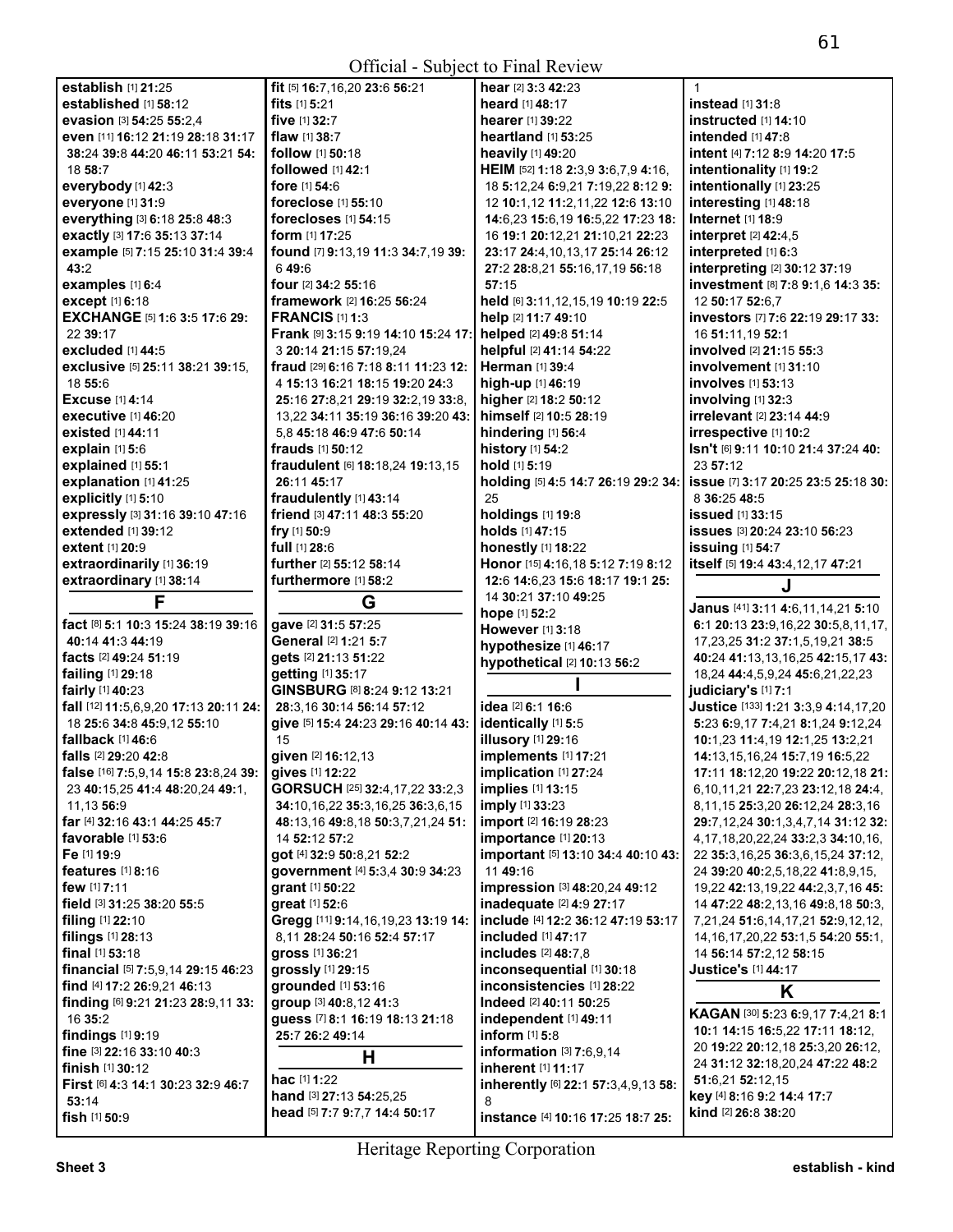**All Contracts** 

|                                                   | maker [20] 3:12,16 9:20 11:14 15:                                     | much [3] 18:2 23:6 44:13                                            | ordinary [3] 36:11,13 47:9                              |
|---------------------------------------------------|-----------------------------------------------------------------------|---------------------------------------------------------------------|---------------------------------------------------------|
|                                                   | 8,15 20:15 21:2 22:4,16 24:6,9 29:                                    | mutually [1] 25:10                                                  | other [28] 5:8 6:11 10:3,15,18 11:7,                    |
| lack [1] 47:1                                     | 1 40:13,25 41:2 45:1,20,23 57:18                                      | N                                                                   | 13, 17 16: 1, 12, 15 19: 9, 11 21: 13                   |
| lacks [1] 46:20                                   | makers [2] 20:19,22                                                   |                                                                     | 22:12,15 24:19 26:6,6 30:15 35:                         |
| language [23] 5:11 6:8,12 7:16 11:                | Malouf [1] 46:1                                                       | Naftalin [1] 24:20                                                  | 22 39:21 45:18 49:12,12,16 51:16                        |
| 20,21 16:8,13,16,17,20,23 17:13                   | manipulation [1] 32:14                                                | name [1] 50:20                                                      | 54:25                                                   |
| 18:21,23 20:11 27:5,10,11,20 35:                  | manipulative [6] 19:16,19 20:1,4                                      | natural [1] 23:23                                                   | others [1] 48:25                                        |
| 7 55:21 58:2                                      | 21:5 32:12                                                            | necessarily [3] 20:21 33:23 53:14                                   | otherwise [2] 23:22 57:10                               |
| $last$ [1] 49:15                                  | <b>many</b> [1] <b>53:21</b>                                          | necessary [2] 13:6 15:21                                            | out [11] 9:5 13:23 14:11 20:16,19                       |
| <b>later</b> [2] 43:7,14                          | mark [1] 54:10                                                        | need [1] 13:3                                                       | 28:10 53:25 54:10 55:24 57:7 58:                        |
| Laughter [7] 40:4,20 41:18 44:15                  | marketing [1] 43:3                                                    | neither [1] 6:7                                                     | 5                                                       |
| 52:13.25 53:8                                     | marking [1] 53:25                                                     | never [2] 42:17 51:11                                               | over [2] 15:22 22:3                                     |
| law [5] 18:1 40:3 47:6 53:12,23                   | material [4] 5:1 39:23 43:13 45:17                                    | nevertheless [1] 3:19                                               | <b>overall</b> [1] <b>28:23</b>                         |
| laws [4] 31:20 38:22 39:19 54:3                   | materially [1] 23:24                                                  | New [2] 1:18,18<br>next [1] 3:4                                     | overlap [1] 26:13                                       |
| lawyer [1] 31:18                                  | matter [2] 1:12 57:11                                                 | nice [1] 32:10                                                      | overlapping [1] 26:5                                    |
| layers [1] 36:23<br><b>leave</b> [1] <b>12:20</b> | mean [12] 8:25 15:7 20:7 22:8,17                                      | nine [1] 54:4                                                       | overlaps [2] 26:5,6                                     |
| $led$ [1] 51:13                                   | 39:21 42:15,20 44:6 49:9 51:24                                        | nonetheless [1] 17:14                                               | oversimplified [1] 41:23                                |
| Lee $[1]$ 54:21                                   | 53:1                                                                  | <b>noted</b> [1] 57:2                                               | overturn [1] 33:20                                      |
| <b>letter</b> $[1]$ 42:15                         | meaning [17] 5:3 7:25 23:24 24:23                                     | nothing [1] 36:9                                                    | own [1] 50:19                                           |
| level [4] 13:15 18:18 19:2,5                      | 26:21,25 29:21 30:24 36:12,13 38:                                     | nouns [1] 48:5                                                      | P                                                       |
| liability [24] 3:24 4:2,3,7 8:15,17               | 6,9,10,16 42:8 47:10 53:19                                            | nullity [1] 4:12                                                    | $p.m$ [1] 58:17                                         |
| 12:19,21 13:12 17:2 20:23 31:14                   | meaningful [1] 27:4                                                   | number [2] 18:19 30:25                                              | PAGE [4] 2:2 32:15 33:6 54:21                           |
| 43:19,20,25,25 46:4,21 50:1 54:                   | meaningless [2] 12:15 27:23                                           |                                                                     | part [5] 9:3 10:7,15 14:1 40:8                          |
| 13, 15 56: 1, 7 58: 13                            | means [3] 4:25 16:15 45:3                                             | O                                                                   | participant [1] 22:22                                   |
| liable [15] 3:13,19 5:19 10:19 22:5               | <b>meant</b> [1] 26:6                                                 | obtain [3] 4:24 56:9,17                                             | particular [5] 10:16 16:8 17:19 51:                     |
| 31:11,20 38:2 39:1,1,7 45:3,20 54:                | mens [4] 33:8,9 43:15 50:22                                           | obtaining [2] 23:7,20                                               | 954:11                                                  |
| 18,19                                             | mental [1] 14:25                                                      | occasions [1] 53:21                                                 | <b>paste</b> [2] 9:4,10                                 |
| life [2] 6:5 44:19                                | mere [1] 10:21                                                        | occurred [1] 57:17                                                  | penalized [1] 49:20                                     |
| likely [2] 37:3 50:13                             | merely [3] 11:24 16:2 31:8                                            | <b>offer</b> [1] 9:3                                                | people [8] 17:12 22:9 41:3 43:25                        |
| limit [2] 23:21,22                                | MICHEL [50] 1:20 2:6 29:9,10,12                                       | offered [2] 15:18 50:18                                             | 44:8,20 45:7 46:24                                      |
| limitations [1] 4:6                               | 30:7,21 32:17 33:1 34:1,15,18 35:<br>1,4,24 36:1,5,7,18 37:7,13 39:24 | offering [1] 14:5                                                   | perhaps [10] 12:22 17:10 23:6 40:                       |
| $\lim$ its [2] 30:25 31:1                         | 40:17,21 41:7,11,21,24 42:19,24                                       | office [1] 37:5                                                     | 14 41:6 42:24 44:13 46:19 56:12                         |
| line [3] 19:14 22:3 49:22                         | 44:6,23 45:22 47:25 48:14 49:4,                                       | <b>office's</b> [1] 37:8                                            | 57:25                                                   |
| listener $[1]$ 41:6                               | 14,24 50:5,10,23 51:4,8,23 52:14,                                     | Okay [11] 11:4 29:5 32:18 33:10                                     | permitting [1] 4:3                                      |
| literally [1] 38:24                               | 19,21,24 53:4,9                                                       | 35:3,25 36:6 40:18 50:22 52:16,                                     | person [8] 15:14 31:19,20 35:20                         |
| <b>little</b> $[1]$ 28:17                         | might [4] 40:11 41:2 49:15 53:7                                       | 20                                                                  | 43:4,8 45:24 56:8                                       |
| logical [1] 20:9                                  | million [2] 22:11,12                                                  | omission [4] 19:18 21:4 33:11,14                                    | person's [1] 45:19                                      |
| long [1] 22:18                                    | mind [8] 39:22 41:5 48:20,24 49:                                      | <b>omissions</b> [5] 6:19 11:25 20:3,10                             | personally [3] 10:24 34:20 37:4                         |
| longer [2] 30:9 45:7                              | 12 51:1,16 58:12                                                      | 39:8                                                                | persons [1] 35:22                                       |
| look [12] 6:1 17:18 18:1 21:3 28:18               | minds [1] 51:7                                                        | once [5] 11:13 14:17,25 20:14 21:                                   | Petitioner [19] 1:4,19 2:4,10 3:8,                      |
| 32:10,11,11 35:7 36:11 52:5 54:2                  | minute [1] 33:5                                                       | $\mathbf{1}$                                                        | 15 5:19 14:9,10 31:22 38:24 39:6                        |
| looking [4] 7:15,16 9:18 13:22                    | minutes [1] 55:16                                                     | One [30] 7:20 8:13,16 9:21 12:11                                    | 42:7,16 45:12 50:15 51:25,25 55:                        |
| loophole [2] 47:6 56:2                            | mischaracterizations [1] 36:21                                        | 13:23 18:8,17,22 20:24 21:19 24:                                    | 18                                                      |
| LORENZO [48] 1:3 3:4,15,19 5:16                   | misconduct [1] 18:6                                                   | 18 25:22 26:5,16,23 27:8,13 28:<br>17 31:5 40:7 41:25 44:12 45:8.15 | <b>Petitioner's [5] 13:23 29:14 38:1,</b>               |
| 7:5 8:20 9:9,14,16,19,23 10:4,17,                 | misleading [1] 35:15                                                  | 46:8 48:20 50:6 52:8 54:25                                          | 747:16                                                  |
| 20 11:11,18 13:20 14:3,9,10,11                    | misrepresentation [2] 10:8 40:                                        | only [19] 3:12 5:3 6:10 10:9 12:11                                  | phone [1] 52:1                                          |
| 15:22,24 17:3,24 18:4 19:3 20:14                  | 15                                                                    | 19:25 22:14 33:14,15 34:10,12 35:                                   | phony [4] 18:7,10 58:9,9                                |
| 21:1,15 22:15,24 23:1 24:6 28:6,                  | misrepresentations [7] 6:19 10:                                       | 20 37:22 42:10 47:23 48:4,23 49:                                    | phrase [1] 4:23                                         |
| 11,25 50:16 52:4 56:16,19 57:2,7,                 | 9 20:3,5,10 25:5,6                                                    | 1,2                                                                 | place [1] 17:1                                          |
| 17, 19, 24 58: 5                                  | misrepresented [1] 29:15                                              | operate [3] 8:10 15:13 24:3                                         | placed $[1]$ 4:6                                        |
| Lorenzo's [3] 4:1 21:25 55:22                     | misstatement [13] 3:12,13 4:7,9                                       | operated [2] 16:21 24:2                                             | plain [3] 27:10 29:20 55:20                             |
| lot [2] 27:25 49:9                                | 10:24,25 11:1,6,8 19:18 21:2 22:4                                     | operates [3] 7:18 15:12 18:15                                       | plaintiff [1] 12:13                                     |
| lots [2] 6:4 50:21                                | 27:18                                                                 | opinion [6] 28:1 30:11 31:2 47:16                                   | plaintiffs [3] 4:5,8 27:16                              |
| low [3] 12:17 16:3 57:11                          | misstatements [17] 3:20 6:10,24                                       | 54:20 55:1                                                          | play [1] 40:9                                           |
| <b>lower</b> [1] 27:7                             | 10:15,22 11:25 12:8,11 20:16,17,                                      | <b>opinions</b> [1] 27:12                                           | please [2] 3:10 29:13                                   |
| lower-down [1] 46:24                              | 20,22 25:1 27:19 39:7,10 57:8                                         | opponents [1] 44:18                                                 | point [16] 5:9,23 13:22 19:8 21:19                      |
| M                                                 | <b>mistake</b> [1] 22:25                                              | opportunity [1] 52:6                                                | 28:17,19 34:5 37:20 46:3 49:15                          |
| MacLean [1] 39:5                                  | moment [1] 33:4                                                       | oral [7] 1:12 2:2,5 3:7 29:10 37:23                                 | 50:6,8 53:18 54:17,23<br>points [4] 9:2 14:4 18:8 30:22 |
| made [18] 5:7,24 10:4 16:6 22:25                  | <b>moments</b> [1] 13:18                                              | 47:17                                                               | portion [2] 9:11 13:24                                  |
| 30:5 33:17,18,18 40:25 41:4 44:4,                 | <b>Monday</b> $[1]$ 1:10                                              | order [13] 7:24 10:19 12:12 18:4,8                                  | position [21] 6:20,22 10:2,6,18 12:                     |
| 10 47:18 50:7,16 52:4 54:12                       | money [6] 4:25 23:7,20 46:10 56:9,                                    | 19:14 21:22 24:23 26:10,15 57:7                                     | 7,10 15:20 21:24 23:1 24:5 27:15                        |
| majority [4] 11:15 27:12,15 57:6                  | 17                                                                    | 58:5,9                                                              | 36:25 37:5,8,9,16 40:19 48:10 56:                       |
|                                                   | <b>most</b> [1] 38:22                                                 |                                                                     |                                                         |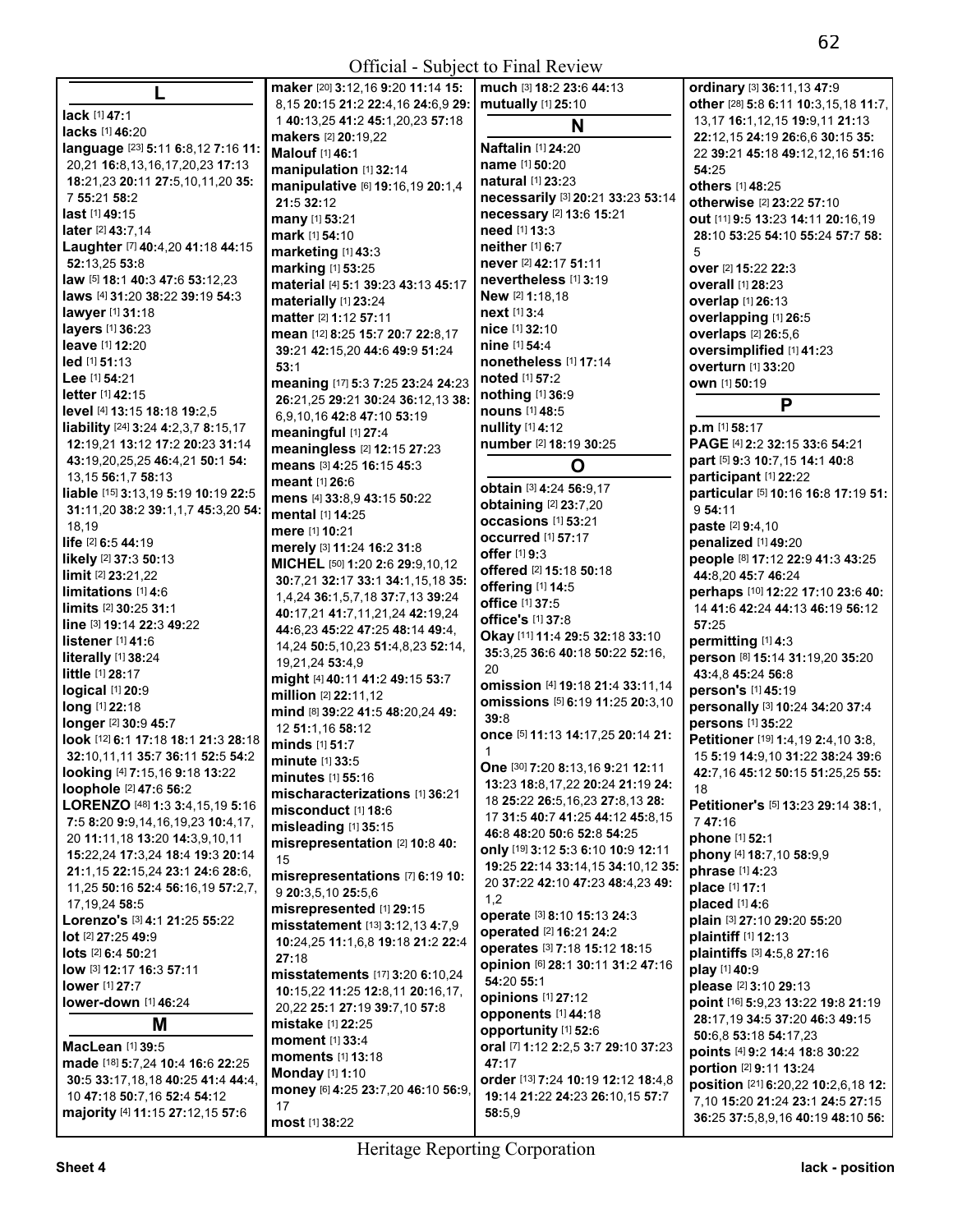**put** [1] **17:**1

| possible [2] 26:10 44:12                           | pι       |
|----------------------------------------------------|----------|
| potential [2] 7:6 33:16                            |          |
| practice [3] 3:23 15:12 24:2                       | qι       |
| practices [1] 6:13                                 | qι       |
| pre-Janus [1] 44:11                                | 1،       |
| precisely [1] 42:2                                 | qι       |
| preempt [2] 55:5,9                                 | qι       |
| preemption [1] 38:21                               | 51       |
| preemptive [1] 32:1                                | qι       |
| preempts [1] 42:11                                 | qı       |
| preparatory [1] 31:5                               | qι       |
| prepared [3] 12:18 13:19 45:15                     | 1:       |
| presenting [1] 25:22<br><b>President [1] 38:18</b> | qι       |
| presses [1] 7:13                                   | qι       |
| pressing [2] 30:9,16                               | qι       |
| pretend [2] 8:4,6                                  |          |
| pretty [3] 22:17 26:4 40:10                        |          |
| prevail [2] 21:17,23                               | ra       |
| prevails [1] 42:18                                 | ra       |
| primarily [3] 31:11,19 45:2                        | ra       |
| primary [27] 5:20 8:17,19 12:19,23                 | ra       |
| 13:12 15:22 16:7,10,17 17:3,21                     | re       |
| 18:5 20:22 31:14 43:10,19 45:9                     | re       |
| 46:12,13,21 47:1,4 49:22 55:25                     | re       |
| 57:24 58:13                                        | re       |
| principal [2] 13:4 46:9                            | re       |
| principle [2] 19:23 53:16                          | re       |
| prior [1] 44:4                                     | re       |
| private [8] 4:15 17:16 30:24 43:21,                | 2١       |
| 23 44:21 45:4 46:8                                 | re       |
| pro [1] 1:22                                       | re       |
| problem [3] 12:25 14:17 49:1                       | 1:       |
| problems [1] 28:1                                  | re       |
| proceed [1] 5:18                                   | 1        |
| proceeds [1] 32:7                                  | RI       |
| produce [2] 18:10 34:20                            | re       |
| producing [2] 3:21 16:2                            | re<br>re |
| program [1] 56:4                                   | re       |
|                                                    |          |
| prohibits [4] 24:22 25:8 26:1 32:                  |          |
| 12                                                 | re       |
| prominently [1] 38:22                              | re       |
| promise [1] 35:18                                  | 2:       |
| promises [1] 29:17                                 | re       |
| property [5] 4:25 23:8,20 56:9,17                  | re       |
| proposition [1] 19:17                              | re       |
| proscribed [1] 19:21                               | re       |
| proscribing [1] 19:13                              | re       |
| prospects [1] 29:16                                | re       |
| protection [1] 36:23                               | re<br>re |
| provide [1] 36:23                                  | re       |
| provided [1] 8:22                                  | re       |
| provides [1] 17:8                                  | re       |
| provision [5] 5:3 16:8,10 30:8 53:                 | re       |
| 21                                                 | re       |
| provisions [2] 18:3 39:2                           | re       |
| punished [1] 50:2                                  | re       |
| purchase [2] 18:7 58:9                             | re       |
| purpose [2] 26:20 53:24                            | re       |
| purposes [1] 3:23                                  | re       |
| pursue [2] 46:25 47:2                              | re       |
| pursued [1] 45:25<br>push [1] 22:2                 | re       |

11 **57:**5

**putting** [1] **15:**1 **Q qualify** [1] **55:**25 **question** [9] **10:**14 **11:**16 **13:**22 **21:**  14 **37:**23 **44:**18 **48:**18 **51:**3 **53:**6 **questioning** [1] **47:**14 **questions** [8] **15:**3,4 **16:**20 **28:**4 **50:**19 **52:**7 **55:**12 **58:**14 **quibble** [1] **49:**15 **quintessential** [1] **29:**19 **quite** [10] **6:**16 **7:**11 **12:**3 **22:**18 **38:**  13,23 **39:**12 **41:**25 **42:**6 **49:**16 **quotation** [1] **51:**17 **quoted** [1] **5:**13 **quoting** [1] **18:**21 **R raise** [4] **19:**5 **23:**9,10 **58:**10 **raised** [3] **44:**18 **56:**12,22 **raises** [1] **53:**14 **rate** [1] **48:**17 **rea** [4] **33:**8,9 **43:**15 **50:**22 **reach** [1] **25:**17 **read** [3] **24:**25 **26:**22 **42:**14 **readers** [1] **51:**22 **reading** [2] **21:**19 **42:**18 **real** [3] **6:**5 **27:**4 **38:**7 **really** [7] **6:**12 **10:**14 **12:**20 **13:**12 **26:**16 **52:**5 **56:**5 **realm** [1] **58:**6 **reason** [4] **23:**21 **37:**15 **43:**11 **48:**  2 **reasons** [5] **4:**1 **7:**20 **8:**13 **9:**21 **18:**  16 **REBUTTAL** [3] **2:**8 **29:**5 **55:**17 **recipient** [1] **39:**23 **recipients** [1] **8:**23 **recklessness** [2] **28:**11,15 **recognize** [1] **41:**12 **recognized** [1] **7:**1 **record** [5] **9:**17 **14:**7 **22:**25 **28:**16, 22 **recover** [1] **46:**10 **redundant** [2] **26:**23 **53:**22 **reference** [1] **9:**5 **referenced** [1] **23:**4 **referring** [1] **33:**2 **refers** [2] **19:**25 **25:**4 **regards** [3] **28:**2 **56:**23,24 **registration** [2] **39:**8,11 **regulation** [1] **13:**13 **reiterated** [1] **53:**20 **rejected** [2] **30:**6 **38:**20 **relabel** [1] **4:**8 **related** [1] **19:**7 **relevant** [1] **36:**16 **remedies** [3] **23:**3 **39:**15,19 **remedy** [1] **38:**21 **render** [4] **4:**12 **12:**14 **27:**23 **30:**17 **repackage** [3] **12:**13 **27:**17 **30:**18 **repeated** [1] **15:**25 **repeatedly** [1] **38:**20

**reply** [1] **42:**16 **reports** [1] **46:**23 **representation** [3] **36:**22 **41:**1,5 **request** [2] **9:**16 **14:**2 **required** [1] **46:**21 **requirement** [1] **57:**1 **requirements** [1] **31:**21 **requires** [1] **43:**12 **requisite** [1] **43:**15 **reserve** [1] **29:**4 **respect** [4] **5:**24,25 **15:**21 **45:**7 **Respondent** [4] **1:**7,22 **2:**7 **29:**11 **response** [2] **30:**22 **38:**1 **responsibility** [1] **54:**7 **rest** [2] **26:**1 **29:**4 **restricted** [1] **39:**3 **restricts** [3] **38:**8,10 **42:**11 **result** [2] **4:**11 **47:**7 **retransmitting** [1] **35:**11 **reus** [6] **33:**8,10,11,13 **35:**18 **49:**2 **reverse** [1] **50:**2 **rise** [3] **18:**17 **19:**5 **40:**14 **ROBERT** [5] **1:**18 **2:**3,9 **3:**7 **55:**17 **ROBERTS** [13] **3:**3 **21:**6,11 **29:**7 **30:**1,4 **42:**13,22 **45:**14 **52:**9,16 **55:**  14 **58:**15 **role** [1] **40:**10 **room** [1] **12:**20 **Rule** [31] **3:**14,24 **4:**3,12 **5:**22 **10:**  14 **11:**5 **17:**20 **19:**10,11 **25:**23 **26:**  17 **29:**23 **30:**13 **32:**10 **34:**6 **35:**8 **38:**9,15 **39:**7 **42:**2,4,6,12 **43:**11 **48:**  8 **54:**3,5,9 **55:**9,21 **Rules** [2] **22:**5 **58:**3 **run** [1] **30:**16 **runs** [1] **53:**10 **S same** [9] **3:**20 **5:**23 **6:**8 **23:**9 **26:**7 **32:**15 **33:**6 **55:**7 **57:**22 **Santa** [1] **19:**9 **satisfies** [1] **31:**21 **satisfy** [2] **27:**20 **31:**15 **saying** [6] **9:**15 **12:**5 **47:**22 **56:**14, 15,16 **says** [11] **4:**24 **9:**1 **14:**2 **19:**14 **28:**  17 **31:**16 **32:**9 **38:**23 **42:**16 **47:**16 **54:**17 **scenarios** [1] **43:**19 **scheme** [3] **8:**14 **18:**24 **37:**25 **scienter** [7] **24:**12,13 **28:**9,14 **46:**  21 **47:**2 **57:**21 **scope** [1] **53:**23 **scot-free** [1] **23:**2 **searching** [1] **53:**19 **SEC** [9] **5:**15,18 **17:**10,15 **28:**12 **29:**  2 **45:**15 **55:**23 **56:**5 **SEC's** [1] **56:**4 **Second** [3] **4:**13 **8:**5 **37:**23 **secondary** [6] **16:**7 **31:**17 **43:**20 **49:**22,25 **58:**13 **Secondly** [1] **56:**2 **Section** [21] **3:**13,24,25 **5:**14 **17:**5, 6,15 **19:**10,12,21 **23:**4 **24:**20 **27:** 

**All Contracts** 

24 **29:**21,22 **31:**12 **32:**25 **39:**9 **43:**  12 **47:**20 **48:**7 **sections** [1] **25:**25 **SECURITIES** [16] **1:**6 **3:**5 **29:**19, 22 **31:**20 **32:**2 **38:**12,22,25 **39:**9, 17,19 **47:**6 **54:**3,4,8 **see** [5] **13:**2 **21:**3 **28:**12 **50:**11,13 **seem** [1] **23:**5 **seemed** [2] **41:**9 **44:**5 **seems** [5] **5:**2 **22:**17 **31:**24 **33:**15 **53:**21 **self-consciously** [1] **37:**21 **seller** [1] **38:**25 **send** [5] **7:**13 **9:**9 **14:**11 **29:**14 **34:**   $20$ **sending** [16] **3:**21 **12:**17 **16:**3 **18:**  17 **19:**3 **21:**8 **35:**9 **36:**12 **51:**5,9,10 **52:**8 **55:**24 **57:**4,15,23 **sense** [2] **31:**18 **54:**9 **sent** [14] **7:**5,8,13,14 **8:**20 **9:**16 **13:**  18 **22:**8,14 **28:**5 **35:**12 **49:**17 **50:**  16 **52:**3 **serious** [3] **8:**3 **56:**23 **58:**11 **seriously** [1] **31:**23 **serve** [2] **53:**23 **55:**5 **serves** [1] **32:**1 **set** [5] **8:**14 **12:**16 **18:**7 **28:**10 **44:**8 **sets** [1] **13:**23 **setting** [1] **17:**5 **several** [1] **7:**20 **SG** [1] **37:**7 **SG's** [2] **36:**25 **37:**5 **shared** [1] **15:**9 **short** [1] **21:**7 **show** [1] **54:**12 **shown** [1] **54:**13 **side** [1] **30:**15 **sidestep** [1] **4:**5 **signed** [3] **9:**7 **38:**17 **50:**19 **significant** [1] **30:**24 **similar** [3] **27:**5,10,13 **simple** [2] **40:**23 **41:**25 **simply** [9] **9:**8 **21:**8 **31:**14 **35:**11 **38:**  3 **42:**1 **43:**13 **55:**24 **57:**23 **since** [1] **53:**6 **situation** [4] **42:**17 **44:**1 **46:**18 **56:**  8 **situations** [1] **56:**12 **six** [1] **32:**7 **slightly** [1] **10:**12 **sole** [1] **32:**1 **solely** [1] **21:**12 **Solicitor** [1] **1:**20 **somebody** [15] **12:**18 **13:**7,9 **17:**8 **22:**3 **31:**17 **42:**21 **43:**1 **44:**25 **45:**  15 **46:**18 **54:**12,18 **57:**20,25 **somehow** [6] **22:**5 **27:**20 **31:**11 **38:**  8,10 **42:**11 **someone** [3] **34:**12 **40:**9 **44:**3 **sophisticated** [1] **50:**12 **sorry** [2] **14:**13 **30:**3 **sort** [10] **6:**18 **12:**20,22 **19:**19 **31:**3, 25 **50:**11,13 **53:**13,19 **sorts** [1] **58:**11